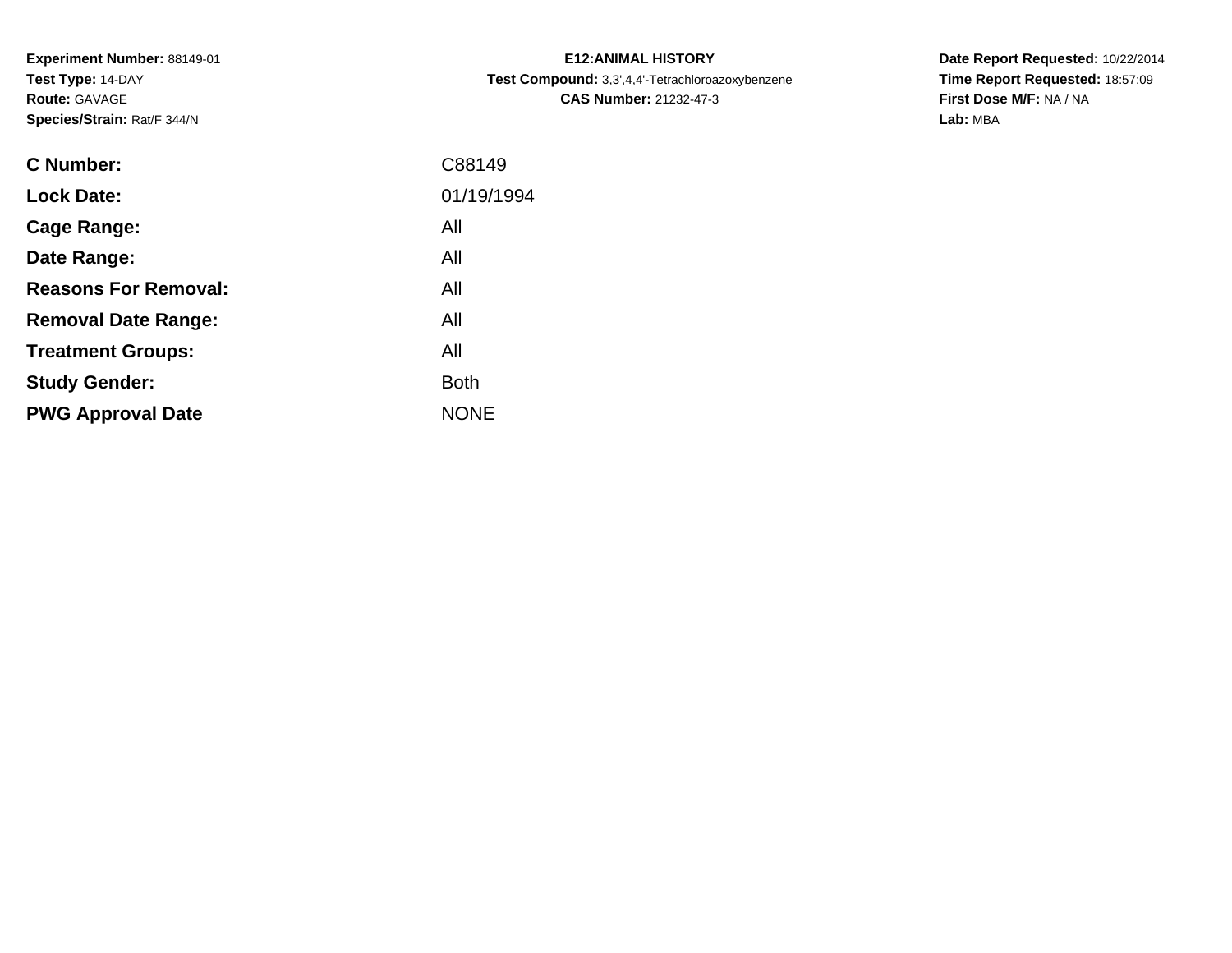| Experiment Number: 88149-01 |  |
|-----------------------------|--|
|-----------------------------|--|

### **Route:** GAVAGE

**Species/Strain:** Rat/F 344/N

### **E12:ANIMAL HISTORY**

**Test Compound:** 3,3',4,4'-Tetrachloroazoxybenzene

**CAS Number:** 21232-47-3

| <b>CAGE: 1</b><br><b>ANIMAL ID: 1</b> |                                               |       | <b>SEX: Male</b> |                    |        | <b>TRT#: 1</b>                 |                 |                     | TRT: 0 MG/KG |
|---------------------------------------|-----------------------------------------------|-------|------------------|--------------------|--------|--------------------------------|-----------------|---------------------|--------------|
| <b>DAY</b>                            | <b>DATE</b>                                   | OP ID | <b>DOSE TIME</b> | <b>WEIGHT TIME</b> | WT (a) | <b>WEIGHT</b><br><b>STATUS</b> | <b>OBS TIME</b> | <b>OBSERVATIONS</b> |              |
|                                       | 10/19/92                                      | 12    |                  | 08:35:18           | 120.5  |                                | 08:35:18        | Unremarkable        |              |
| 8                                     | 10/26/92                                      | 12    |                  | 08:17:30           | 155.6  |                                | 08:17:30        | Unremarkable        |              |
| 17                                    | 11/04/92                                      | 12    |                  | 07:43:32           | 199.6  |                                | 07:43:32        | Unremarkable        |              |
|                                       | <b>REMOVED ** REASON - TERMINAL SACRIFICE</b> |       |                  |                    |        |                                |                 |                     |              |
| 17                                    | 11/04/92                                      | 12    |                  | 15:32:46           | 199.6  |                                | 15:32:46        | Unremarkable        |              |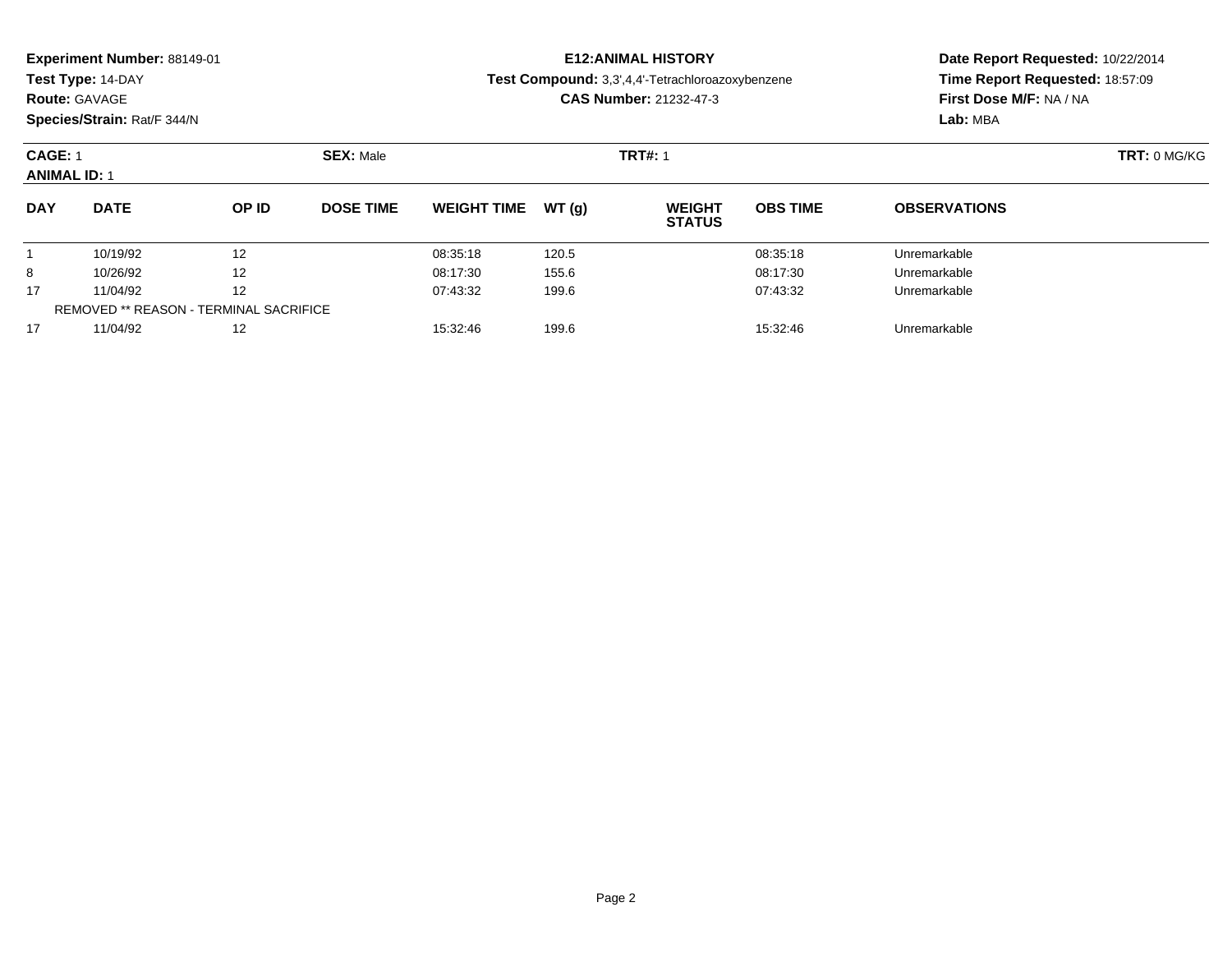| Experiment Number: 88149-01 |  |  |
|-----------------------------|--|--|
|-----------------------------|--|--|

### **Route:** GAVAGE

**Species/Strain:** Rat/F 344/N

### **E12:ANIMAL HISTORY**

**Test Compound:** 3,3',4,4'-Tetrachloroazoxybenzene

**CAS Number:** 21232-47-3

| <b>CAGE: 1</b><br><b>ANIMAL ID: 2</b> |                                               |       | <b>SEX: Male</b> |                    |        | <b>TRT#: 1</b>                 |                 |                     | TRT: 0 MG/KG |
|---------------------------------------|-----------------------------------------------|-------|------------------|--------------------|--------|--------------------------------|-----------------|---------------------|--------------|
| <b>DAY</b>                            | <b>DATE</b>                                   | OP ID | <b>DOSE TIME</b> | <b>WEIGHT TIME</b> | WT (a) | <b>WEIGHT</b><br><b>STATUS</b> | <b>OBS TIME</b> | <b>OBSERVATIONS</b> |              |
|                                       | 10/19/92                                      | 12    |                  | 08:35:18           | 128.2  |                                | 08:35:18        | Unremarkable        |              |
| 8                                     | 10/26/92                                      | 12    |                  | 08:17:30           | 167.0  |                                | 08:17:30        | Unremarkable        |              |
| 17                                    | 11/04/92                                      | 12    |                  | 07:43:32           | 222.3  |                                | 07:43:32        | Unremarkable        |              |
|                                       | <b>REMOVED ** REASON - TERMINAL SACRIFICE</b> |       |                  |                    |        |                                |                 |                     |              |
| 17                                    | 11/04/92                                      | 12    |                  | 15:32:46           | 222.3  |                                | 15:32:46        | Unremarkable        |              |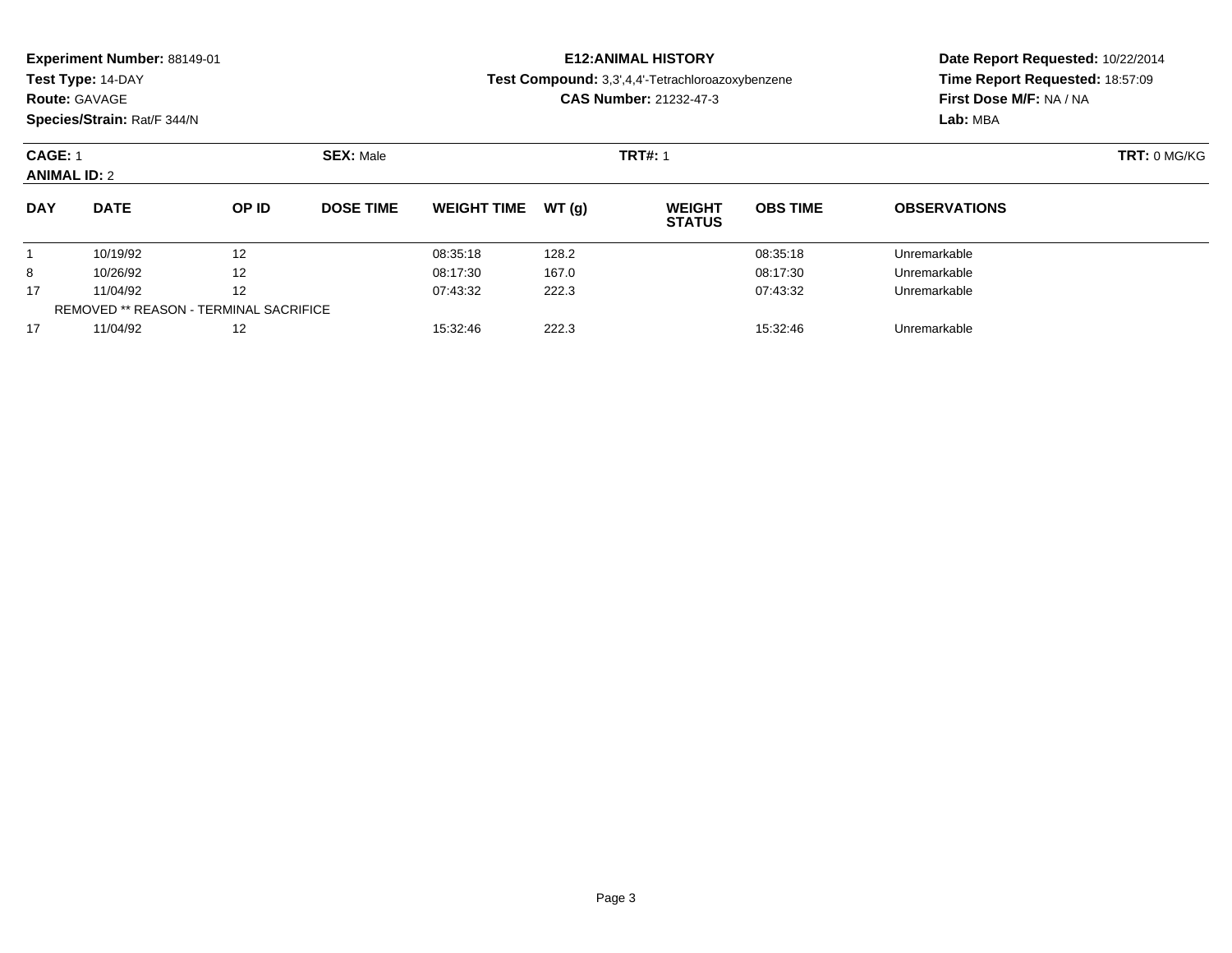### **Route:** GAVAGE

**Species/Strain:** Rat/F 344/N

### **E12:ANIMAL HISTORY**

**Test Compound:** 3,3',4,4'-Tetrachloroazoxybenzene

**CAS Number:** 21232-47-3

| <b>CAGE: 1</b><br><b>ANIMAL ID: 3</b> |                                               |       | <b>SEX: Male</b> |                    |        | <b>TRT#: 1</b>                 |                 |                     | TRT: 0 MG/KG |
|---------------------------------------|-----------------------------------------------|-------|------------------|--------------------|--------|--------------------------------|-----------------|---------------------|--------------|
| <b>DAY</b>                            | <b>DATE</b>                                   | OP ID | <b>DOSE TIME</b> | <b>WEIGHT TIME</b> | WT (a) | <b>WEIGHT</b><br><b>STATUS</b> | <b>OBS TIME</b> | <b>OBSERVATIONS</b> |              |
|                                       | 10/19/92                                      | 12    |                  | 08:35:18           | 136.6  |                                | 08:35:18        | Unremarkable        |              |
| 8                                     | 10/26/92                                      | 12    |                  | 08:17:30           | 177.0  |                                | 08:17:30        | Unremarkable        |              |
| 17                                    | 11/04/92                                      | 12    |                  | 07:43:32           | 228.5  |                                | 07:43:32        | Unremarkable        |              |
|                                       | <b>REMOVED ** REASON - TERMINAL SACRIFICE</b> |       |                  |                    |        |                                |                 |                     |              |
| 17                                    | 11/04/92                                      | 12    |                  | 15:32:46           | 228.5  |                                | 15:32:46        | Unremarkable        |              |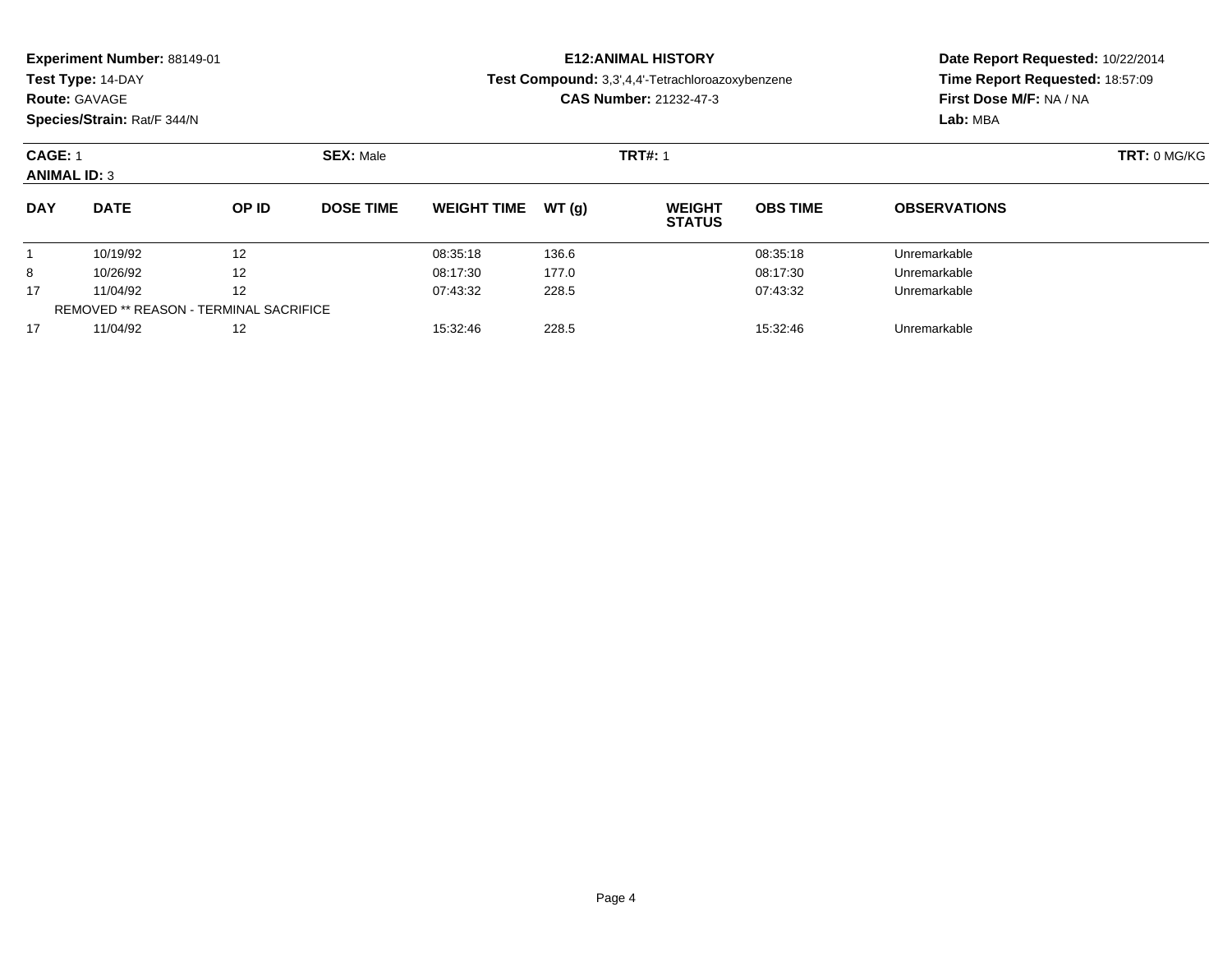| Experiment Number: 88149-01 |  |  |
|-----------------------------|--|--|
|-----------------------------|--|--|

### **Route:** GAVAGE

**Species/Strain:** Rat/F 344/N

### **E12:ANIMAL HISTORY**

**Test Compound:** 3,3',4,4'-Tetrachloroazoxybenzene

**CAS Number:** 21232-47-3

| <b>CAGE: 1</b><br><b>ANIMAL ID: 4</b> |                                               |       | <b>SEX: Male</b> |                    |        | <b>TRT#: 1</b>                 |                 |                     | TRT: 0 MG/KG |
|---------------------------------------|-----------------------------------------------|-------|------------------|--------------------|--------|--------------------------------|-----------------|---------------------|--------------|
| <b>DAY</b>                            | <b>DATE</b>                                   | OP ID | <b>DOSE TIME</b> | <b>WEIGHT TIME</b> | WT (a) | <b>WEIGHT</b><br><b>STATUS</b> | <b>OBS TIME</b> | <b>OBSERVATIONS</b> |              |
|                                       | 10/19/92                                      | 12    |                  | 08:35:18           | 146.9  |                                | 08:35:18        | Unremarkable        |              |
| 8                                     | 10/26/92                                      | 12    |                  | 08:17:30           | 184.5  |                                | 08:17:30        | Unremarkable        |              |
| 17                                    | 11/04/92                                      | 12    |                  | 07:43:32           | 238.3  |                                | 07:43:32        | Unremarkable        |              |
|                                       | <b>REMOVED ** REASON - TERMINAL SACRIFICE</b> |       |                  |                    |        |                                |                 |                     |              |
| 17                                    | 11/04/92                                      | 12    |                  | 15:32:46           | 238.3  |                                | 15:32:46        | Unremarkable        |              |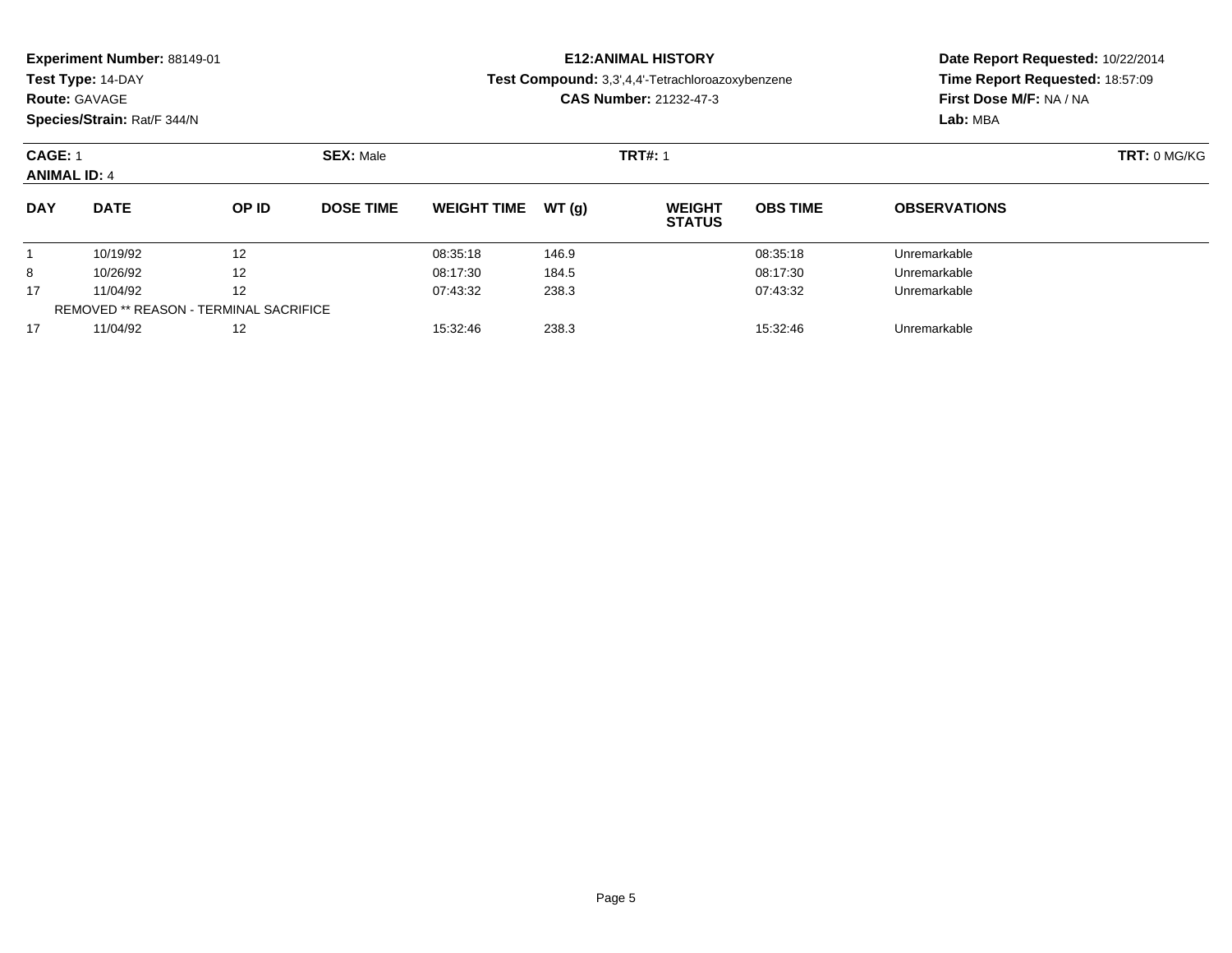| Experiment Number: 88149-01 |  |  |
|-----------------------------|--|--|
|-----------------------------|--|--|

### **Route:** GAVAGE

**Species/Strain:** Rat/F 344/N

### **E12:ANIMAL HISTORY**

**Test Compound:** 3,3',4,4'-Tetrachloroazoxybenzene

**CAS Number:** 21232-47-3

| <b>CAGE: 1</b><br><b>ANIMAL ID: 5</b> |                                        |                   | <b>SEX: Male</b> |                    |       | <b>TRT#: 1</b>                 | TRT: 0 MG/KG    |                     |  |
|---------------------------------------|----------------------------------------|-------------------|------------------|--------------------|-------|--------------------------------|-----------------|---------------------|--|
| <b>DAY</b>                            | <b>DATE</b>                            | OP ID             | <b>DOSE TIME</b> | <b>WEIGHT TIME</b> | WT(g) | <b>WEIGHT</b><br><b>STATUS</b> | <b>OBS TIME</b> | <b>OBSERVATIONS</b> |  |
|                                       | 10/19/92                               | 12                |                  | 08:35:18           | 113.9 |                                | 08:35:18        | Unremarkable        |  |
| 8                                     | 10/26/92                               | $12 \overline{ }$ |                  | 08:17:30           | 146.5 |                                | 08:17:30        | Unremarkable        |  |
| 17                                    | 11/04/92                               | 12                |                  | 07:43:32           | 196.3 |                                | 07:43:32        | Unremarkable        |  |
|                                       | REMOVED ** REASON - TERMINAL SACRIFICE |                   |                  |                    |       |                                |                 |                     |  |
| 17                                    | 11/04/92                               | 12                |                  | 15:32:46           | 196.3 |                                | 15:32:46        | Unremarkable        |  |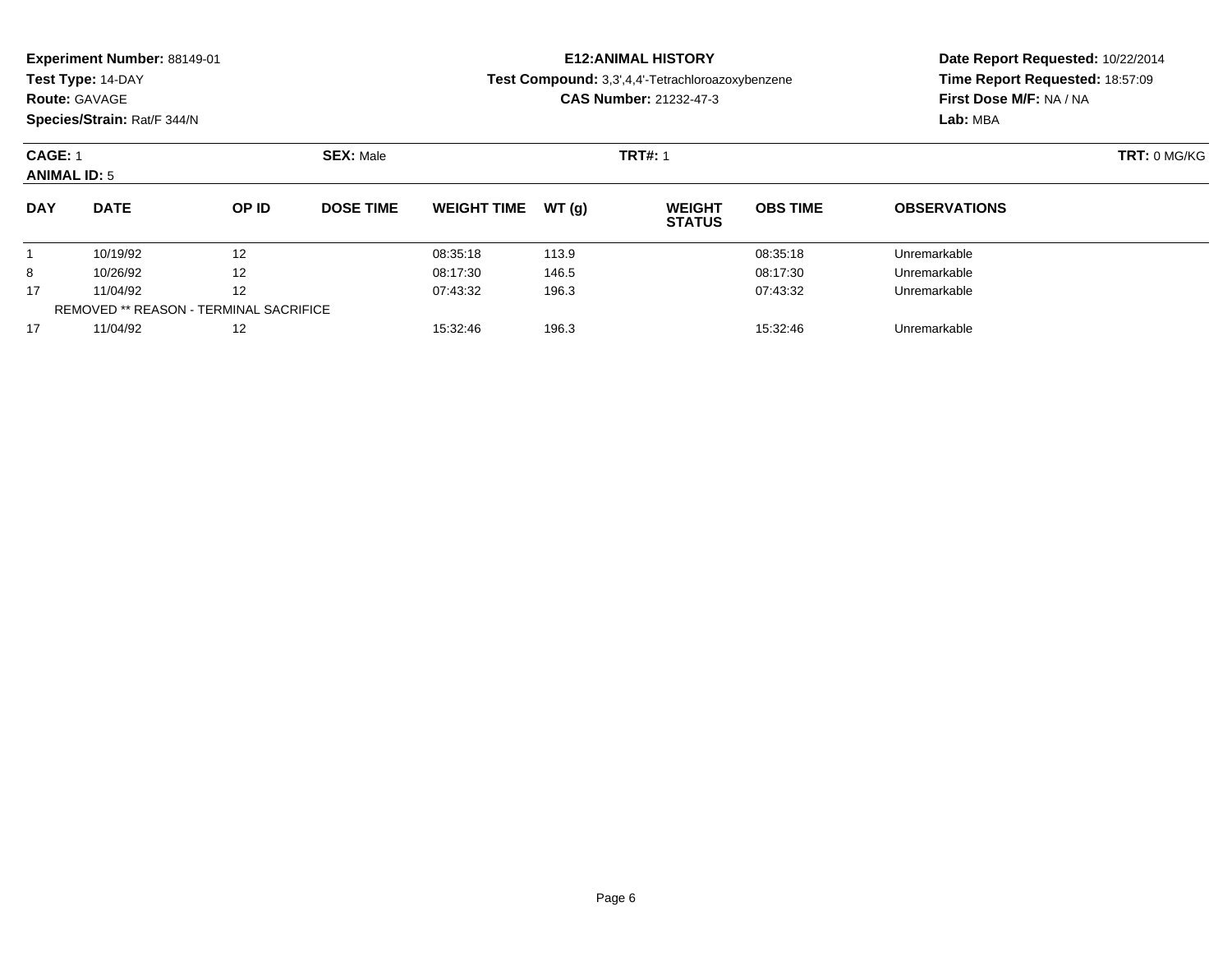| Experiment Number: 88149-01<br>Test Type: 14-DAY<br><b>Route: GAVAGE</b><br>Species/Strain: Rat/F 344/N |                                               |       |                  |                    | <b>E12: ANIMAL HISTORY</b><br>Test Compound: 3,3',4,4'-Tetrachloroazoxybenzene<br><b>CAS Number: 21232-47-3</b> | Date Report Requested: 10/22/2014<br>Time Report Requested: 18:57:09<br>First Dose M/F: NA / NA |                        |                     |  |
|---------------------------------------------------------------------------------------------------------|-----------------------------------------------|-------|------------------|--------------------|-----------------------------------------------------------------------------------------------------------------|-------------------------------------------------------------------------------------------------|------------------------|---------------------|--|
|                                                                                                         |                                               |       |                  |                    |                                                                                                                 |                                                                                                 | Lab: MBA               |                     |  |
| CAGE: 2<br><b>SEX: Male</b>                                                                             |                                               |       |                  |                    | <b>TRT#: 2</b>                                                                                                  |                                                                                                 | <b>TRT:</b> 12.5 MG/KG |                     |  |
| <b>ANIMAL ID: 6</b>                                                                                     |                                               |       |                  |                    |                                                                                                                 |                                                                                                 |                        |                     |  |
| <b>DAY</b>                                                                                              | <b>DATE</b>                                   | OP ID | <b>DOSE TIME</b> | <b>WEIGHT TIME</b> | WT(q)                                                                                                           | <b>WEIGHT</b><br><b>STATUS</b>                                                                  | <b>OBS TIME</b>        | <b>OBSERVATIONS</b> |  |
|                                                                                                         | 10/19/92                                      | 12    |                  | 08:38:42           | 132.8                                                                                                           |                                                                                                 | 08:38:42               | Unremarkable        |  |
| 8                                                                                                       | 10/26/92                                      | 12    |                  | 08:19:00           | 159.6                                                                                                           |                                                                                                 | 08:19:00               | Unremarkable        |  |
| 17                                                                                                      | 11/04/92                                      | 12    |                  | 07:46:18           | 202.2                                                                                                           |                                                                                                 | 07:46:18               | Unremarkable        |  |
|                                                                                                         | <b>REMOVED ** REASON - TERMINAL SACRIFICE</b> |       |                  |                    |                                                                                                                 |                                                                                                 |                        |                     |  |

11/04/92 <sup>12</sup> 15:32:48 202.2 15:32:48 Unremarkable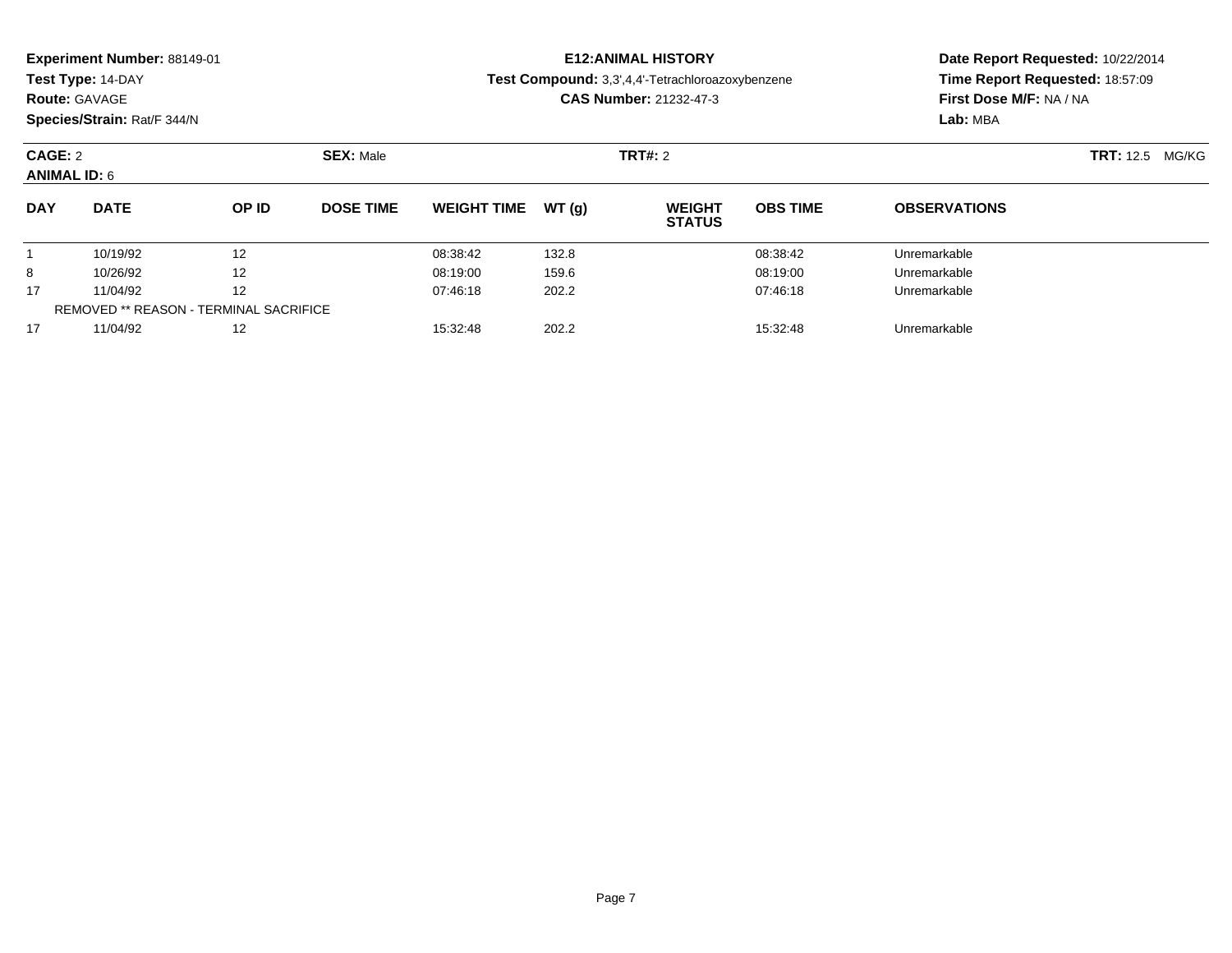|                                | Experiment Number: 88149-01<br>Test Type: 14-DAY<br><b>Route: GAVAGE</b><br>Species/Strain: Rat/F 344/N |       |                               |                    |       | <b>E12: ANIMAL HISTORY</b><br>Test Compound: 3,3',4,4'-Tetrachloroazoxybenzene<br><b>CAS Number: 21232-47-3</b> | Date Report Requested: 10/22/2014<br>Time Report Requested: 18:57:09<br>First Dose M/F: NA / NA<br>Lab: MBA |                        |  |
|--------------------------------|---------------------------------------------------------------------------------------------------------|-------|-------------------------------|--------------------|-------|-----------------------------------------------------------------------------------------------------------------|-------------------------------------------------------------------------------------------------------------|------------------------|--|
| CAGE: 2<br><b>ANIMAL ID: 7</b> |                                                                                                         |       | <b>SEX: Male</b>              |                    |       | <b>TRT#: 2</b>                                                                                                  |                                                                                                             | <b>TRT:</b> 12.5 MG/KG |  |
| <b>DAY</b>                     | <b>DATE</b>                                                                                             | OP ID | <b>DOSE TIME</b>              | <b>WEIGHT TIME</b> | WT(q) | <b>WEIGHT</b><br><b>STATUS</b>                                                                                  | <b>OBS TIME</b>                                                                                             | <b>OBSERVATIONS</b>    |  |
|                                | 10/19/92                                                                                                | 12    |                               | 08:38:42           | 136.6 |                                                                                                                 | 08:38:42                                                                                                    | Unremarkable           |  |
| 8                              | 10/26/92                                                                                                | 12    |                               | 08:19:00           | 166.9 |                                                                                                                 | 08:19:00                                                                                                    | Unremarkable           |  |
| 17<br>11/04/92<br>12           |                                                                                                         |       | 07:46:18<br>213.0<br>07:46:18 |                    |       |                                                                                                                 | Unremarkable                                                                                                |                        |  |

11/04/92 <sup>12</sup> 15:32:48 213.0 15:32:48 Unremarkable

REMOVED \*\* REASON - TERMINAL SACRIFICE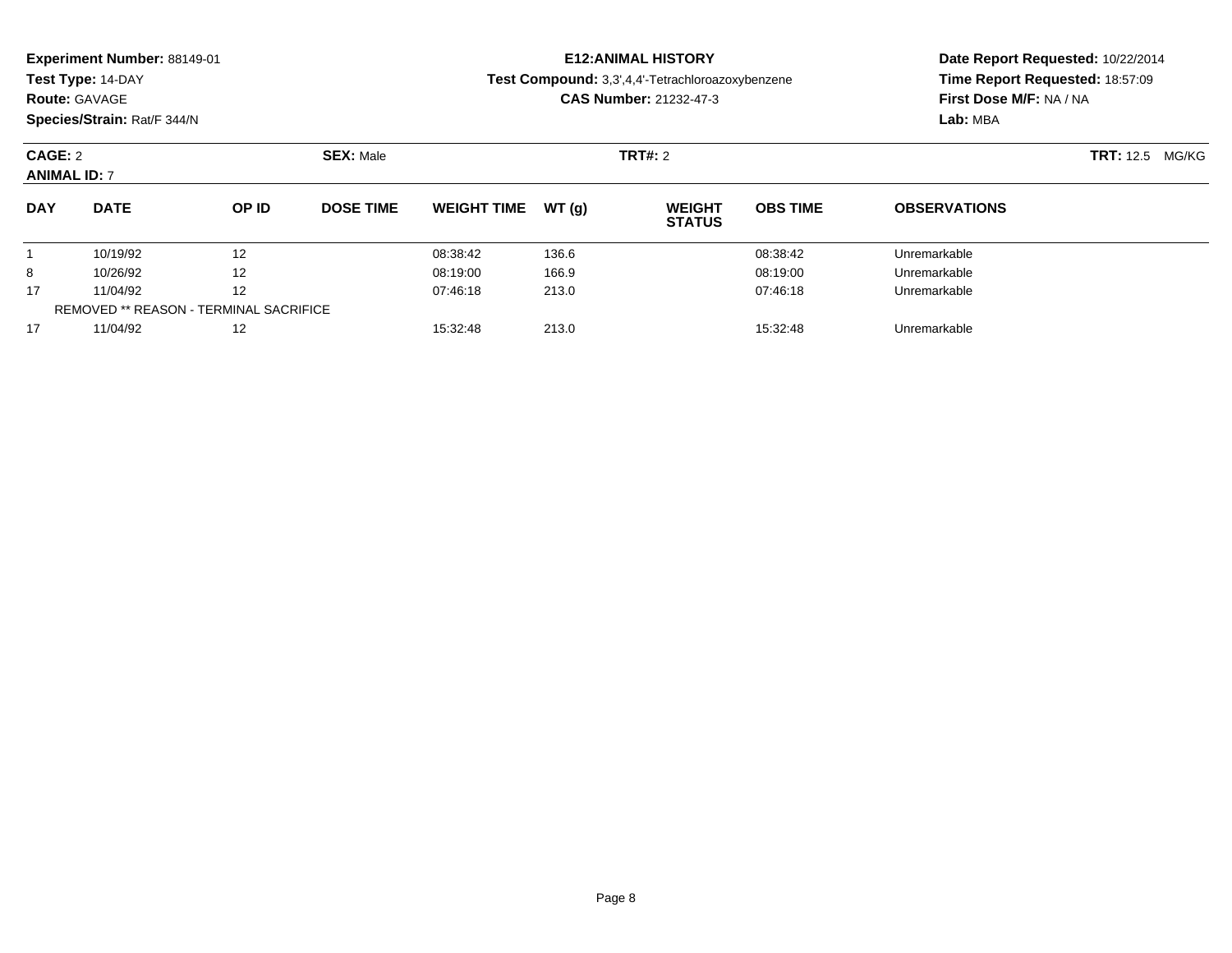| Experiment Number: 88149-01<br>Test Type: 14-DAY<br><b>Route: GAVAGE</b><br>Species/Strain: Rat/F 344/N |             |       |                               |                    |       | <b>E12: ANIMAL HISTORY</b><br>Test Compound: 3,3',4,4'-Tetrachloroazoxybenzene<br><b>CAS Number: 21232-47-3</b> | Date Report Requested: 10/22/2014<br>Time Report Requested: 18:57:09<br>First Dose M/F: NA / NA<br>Lab: MBA |                     |  |
|---------------------------------------------------------------------------------------------------------|-------------|-------|-------------------------------|--------------------|-------|-----------------------------------------------------------------------------------------------------------------|-------------------------------------------------------------------------------------------------------------|---------------------|--|
| CAGE: 2<br><b>ANIMAL ID: 8</b>                                                                          |             |       | <b>SEX: Male</b>              |                    |       | <b>TRT#: 2</b>                                                                                                  | <b>TRT:</b> 12.5 MG/KG                                                                                      |                     |  |
| <b>DAY</b>                                                                                              | <b>DATE</b> | OP ID | <b>DOSE TIME</b>              | <b>WEIGHT TIME</b> | WT(q) | <b>WEIGHT</b><br><b>STATUS</b>                                                                                  | <b>OBS TIME</b>                                                                                             | <b>OBSERVATIONS</b> |  |
|                                                                                                         | 10/19/92    | 12    |                               | 08:38:42           | 123.6 |                                                                                                                 | 08:38:42                                                                                                    | Unremarkable        |  |
| 8                                                                                                       | 10/26/92    | 12    |                               | 08:19:00           | 155.6 |                                                                                                                 | 08:19:00                                                                                                    | Unremarkable        |  |
| 17<br>11/04/92<br>12                                                                                    |             |       | 199.0<br>07:46:18<br>07:46:18 |                    |       | Unremarkable                                                                                                    |                                                                                                             |                     |  |

11/04/92 <sup>12</sup> 15:32:48 199.0 15:32:48 Unremarkable

REMOVED \*\* REASON - TERMINAL SACRIFICE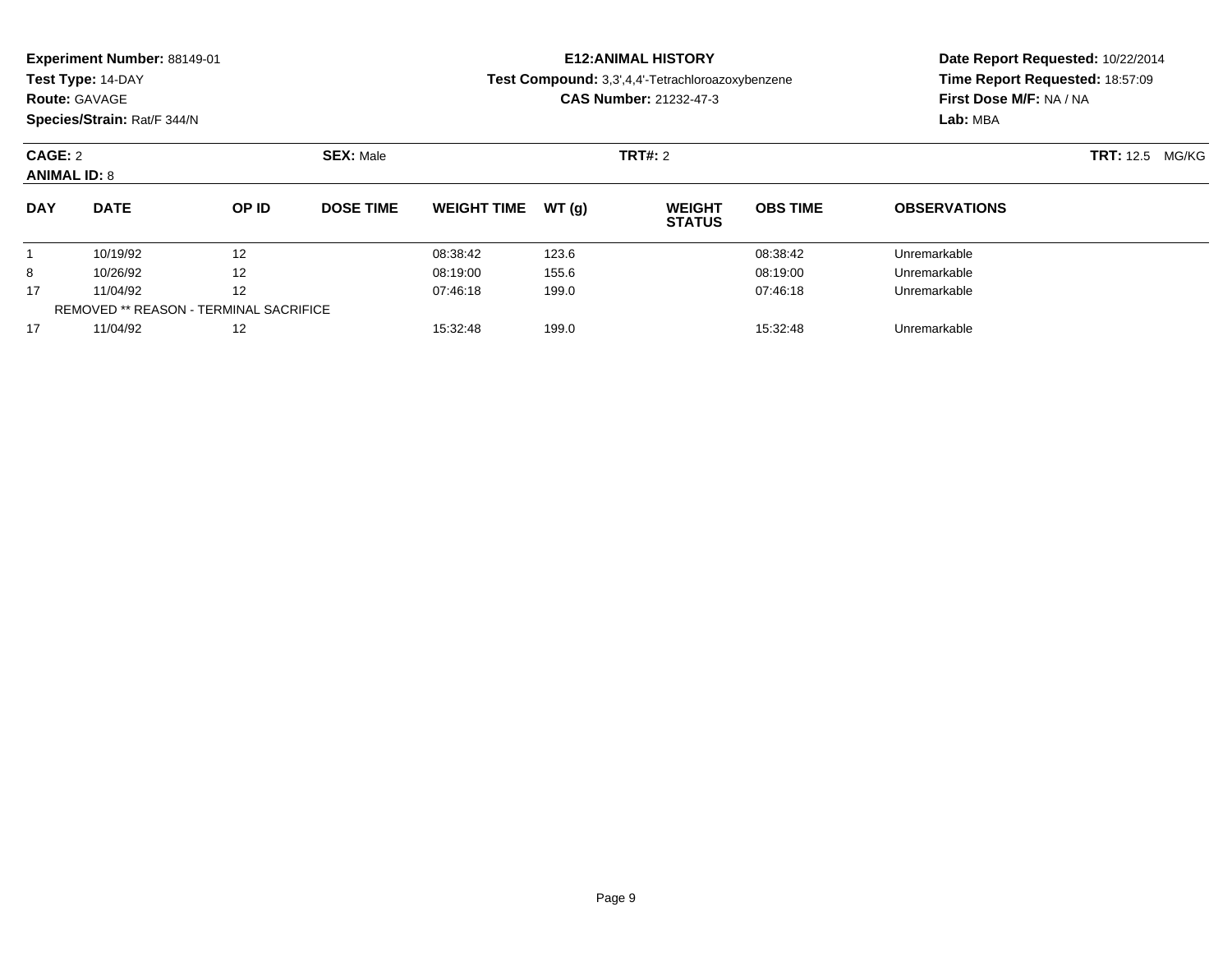|                      | Experiment Number: 88149-01<br>Test Type: 14-DAY<br><b>Route: GAVAGE</b> |       |                  | <b>E12: ANIMAL HISTORY</b><br>Test Compound: 3,3',4,4'-Tetrachloroazoxybenzene<br><b>CAS Number: 21232-47-3</b> | Date Report Requested: 10/22/2014<br>Time Report Requested: 18:57:09<br>First Dose M/F: NA / NA |                                |                 |                        |  |  |
|----------------------|--------------------------------------------------------------------------|-------|------------------|-----------------------------------------------------------------------------------------------------------------|-------------------------------------------------------------------------------------------------|--------------------------------|-----------------|------------------------|--|--|
|                      | Species/Strain: Rat/F 344/N                                              |       |                  |                                                                                                                 |                                                                                                 |                                |                 | Lab: MBA               |  |  |
|                      | CAGE: 2<br><b>SEX: Male</b>                                              |       |                  |                                                                                                                 |                                                                                                 | <b>TRT#: 2</b>                 |                 | <b>TRT:</b> 12.5 MG/KG |  |  |
| <b>ANIMAL ID: 9</b>  |                                                                          |       |                  |                                                                                                                 |                                                                                                 |                                |                 |                        |  |  |
| <b>DAY</b>           | <b>DATE</b>                                                              | OP ID | <b>DOSE TIME</b> | <b>WEIGHT TIME</b>                                                                                              | WT(q)                                                                                           | <b>WEIGHT</b><br><b>STATUS</b> | <b>OBS TIME</b> | <b>OBSERVATIONS</b>    |  |  |
|                      | 10/19/92                                                                 | 12    |                  | 08:38:42                                                                                                        | 127.1                                                                                           |                                | 08:38:42        | Unremarkable           |  |  |
| 8                    | 12<br>10/26/92                                                           |       | 08:19:00         | 157.9                                                                                                           |                                                                                                 | 08:19:00                       | Unremarkable    |                        |  |  |
| 17<br>12<br>11/04/92 |                                                                          |       | 07:46:18         | 202.7                                                                                                           |                                                                                                 | 07:46:18                       | Unremarkable    |                        |  |  |
|                      | <b>REMOVED ** REASON - TERMINAL SACRIFICE</b>                            |       |                  |                                                                                                                 |                                                                                                 |                                |                 |                        |  |  |

11/04/92 <sup>12</sup> 15:32:48 202.7 15:32:48 Unremarkable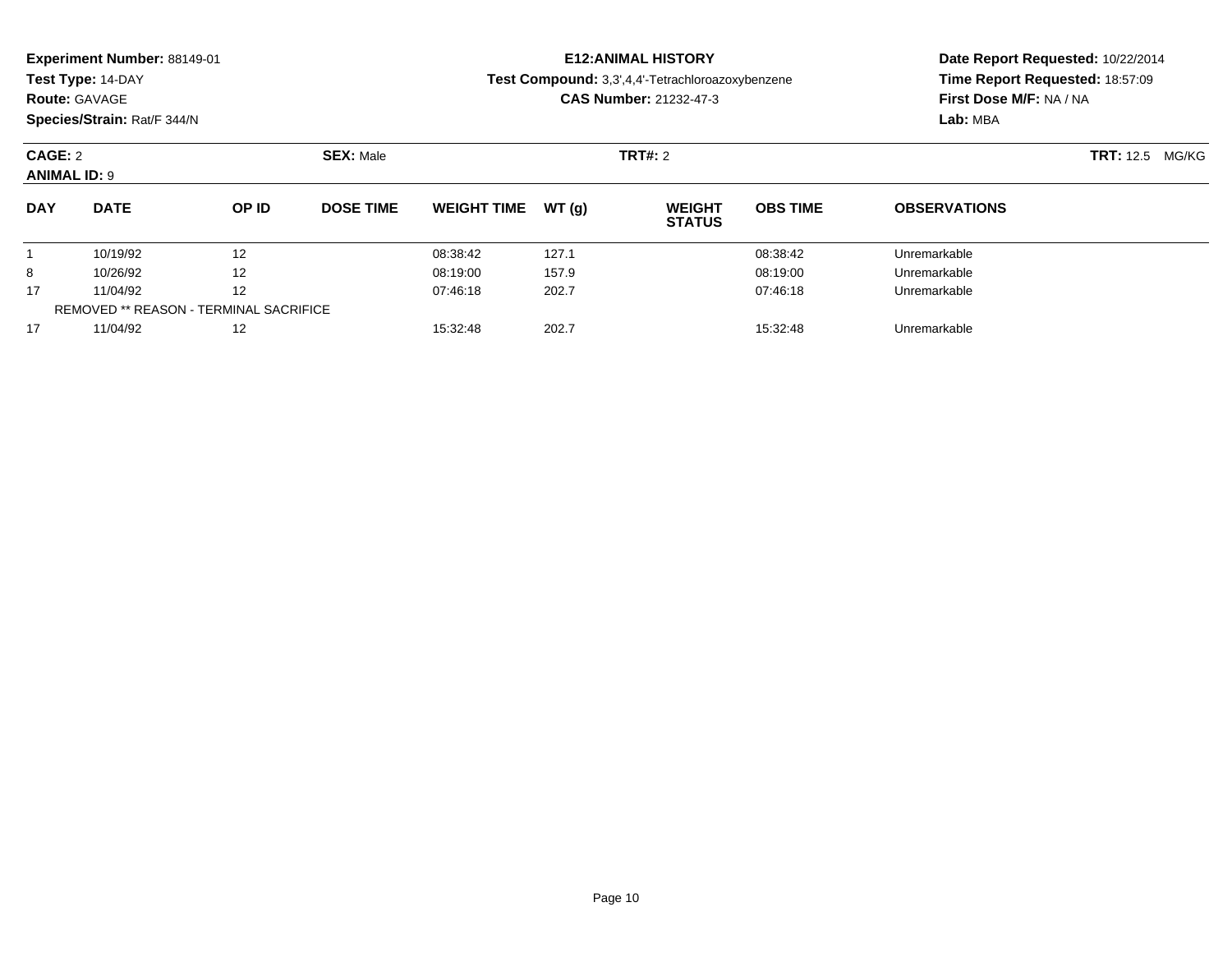| Experiment Number: 88149-01<br>Test Type: 14-DAY<br><b>Route: GAVAGE</b><br>Species/Strain: Rat/F 344/N |                                               |                  |                               |                    |              | <b>E12: ANIMAL HISTORY</b><br>Test Compound: 3,3',4,4'-Tetrachloroazoxybenzene<br><b>CAS Number: 21232-47-3</b> | Date Report Requested: 10/22/2014<br>Time Report Requested: 18:57:09<br>First Dose M/F: NA / NA<br>Lab: MBA |                     |  |
|---------------------------------------------------------------------------------------------------------|-----------------------------------------------|------------------|-------------------------------|--------------------|--------------|-----------------------------------------------------------------------------------------------------------------|-------------------------------------------------------------------------------------------------------------|---------------------|--|
| CAGE: 2<br><b>ANIMAL ID: 10</b>                                                                         |                                               | <b>SEX: Male</b> |                               |                    | TRT#: 2      | <b>TRT:</b> 12.5 MG/KG                                                                                          |                                                                                                             |                     |  |
| <b>DAY</b>                                                                                              | <b>DATE</b>                                   | OP ID            | <b>DOSE TIME</b>              | <b>WEIGHT TIME</b> | WT(g)        | <b>WEIGHT</b><br><b>STATUS</b>                                                                                  | <b>OBS TIME</b>                                                                                             | <b>OBSERVATIONS</b> |  |
|                                                                                                         | 10/19/92<br>$12 \overline{ }$                 |                  |                               | 08:38:42           | 131.6        |                                                                                                                 | 08:38:42                                                                                                    | Unremarkable        |  |
| 8                                                                                                       | 12<br>10/26/92                                |                  | 08:19:00                      | 163.1              |              | 08:19:00                                                                                                        | Unremarkable                                                                                                |                     |  |
| 17                                                                                                      | 12<br>11/04/92                                |                  | 209.8<br>07:46:18<br>07:46:18 |                    | Unremarkable |                                                                                                                 |                                                                                                             |                     |  |
|                                                                                                         | <b>REMOVED ** REASON - TERMINAL SACRIFICE</b> |                  |                               |                    |              |                                                                                                                 |                                                                                                             |                     |  |

11/04/92 <sup>12</sup> 15:32:48 209.8 15:32:48 Unremarkable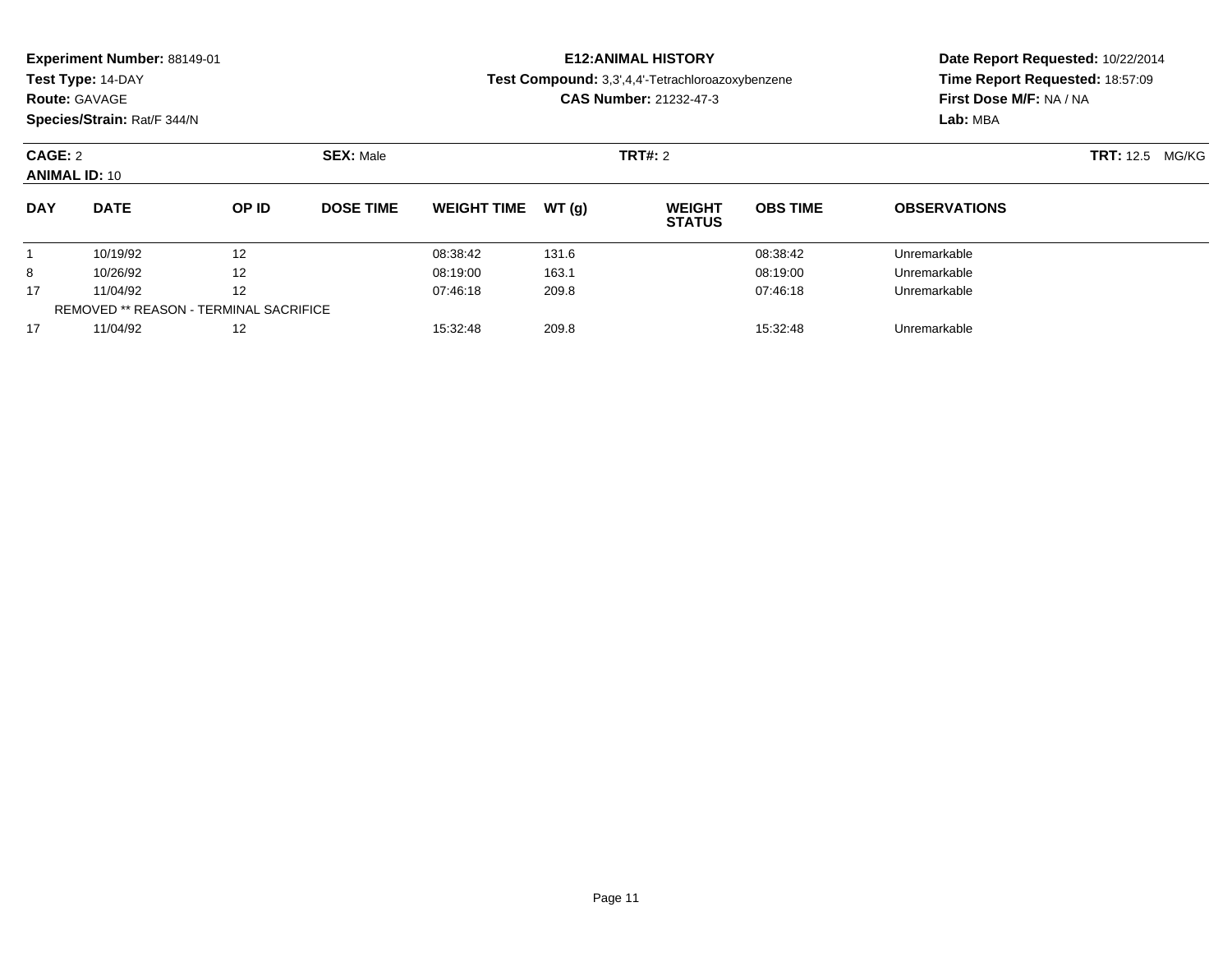| Experiment Number: 88149-01<br>Test Type: 14-DAY<br><b>Route: GAVAGE</b><br>Species/Strain: Rat/F 344/N |                                               |       |                               |                    |       | <b>E12: ANIMAL HISTORY</b><br>Test Compound: 3,3',4,4'-Tetrachloroazoxybenzene<br><b>CAS Number: 21232-47-3</b> | Date Report Requested: 10/22/2014<br>Time Report Requested: 18:57:09<br>First Dose M/F: NA / NA<br>Lab: MBA |                      |  |
|---------------------------------------------------------------------------------------------------------|-----------------------------------------------|-------|-------------------------------|--------------------|-------|-----------------------------------------------------------------------------------------------------------------|-------------------------------------------------------------------------------------------------------------|----------------------|--|
| CAGE: 3<br><b>ANIMAL ID: 11</b>                                                                         |                                               |       | <b>SEX: Male</b>              |                    |       | TRT#: 3                                                                                                         |                                                                                                             | <b>TRT: 32 MG/KG</b> |  |
| <b>DAY</b>                                                                                              | <b>DATE</b>                                   | OP ID | <b>DOSE TIME</b>              | <b>WEIGHT TIME</b> | WT(g) | <b>WEIGHT</b><br><b>STATUS</b>                                                                                  | <b>OBS TIME</b>                                                                                             | <b>OBSERVATIONS</b>  |  |
|                                                                                                         | 10/19/92                                      | 12    |                               | 08:40:28           | 128.6 |                                                                                                                 | 08:40:28                                                                                                    | Unremarkable         |  |
| 8                                                                                                       | 12<br>10/26/92                                |       | 08:20:54                      | 152.4              |       | 08:20:54                                                                                                        | Unremarkable                                                                                                |                      |  |
| 17<br>12<br>11/04/92                                                                                    |                                               |       | 07:49:00<br>195.4<br>07:49:00 |                    |       | Unremarkable                                                                                                    |                                                                                                             |                      |  |
|                                                                                                         | <b>REMOVED ** REASON - TERMINAL SACRIFICE</b> |       |                               |                    |       |                                                                                                                 |                                                                                                             |                      |  |

11/04/92 <sup>12</sup> 15:37:20 195.4 15:37:20 Unremarkable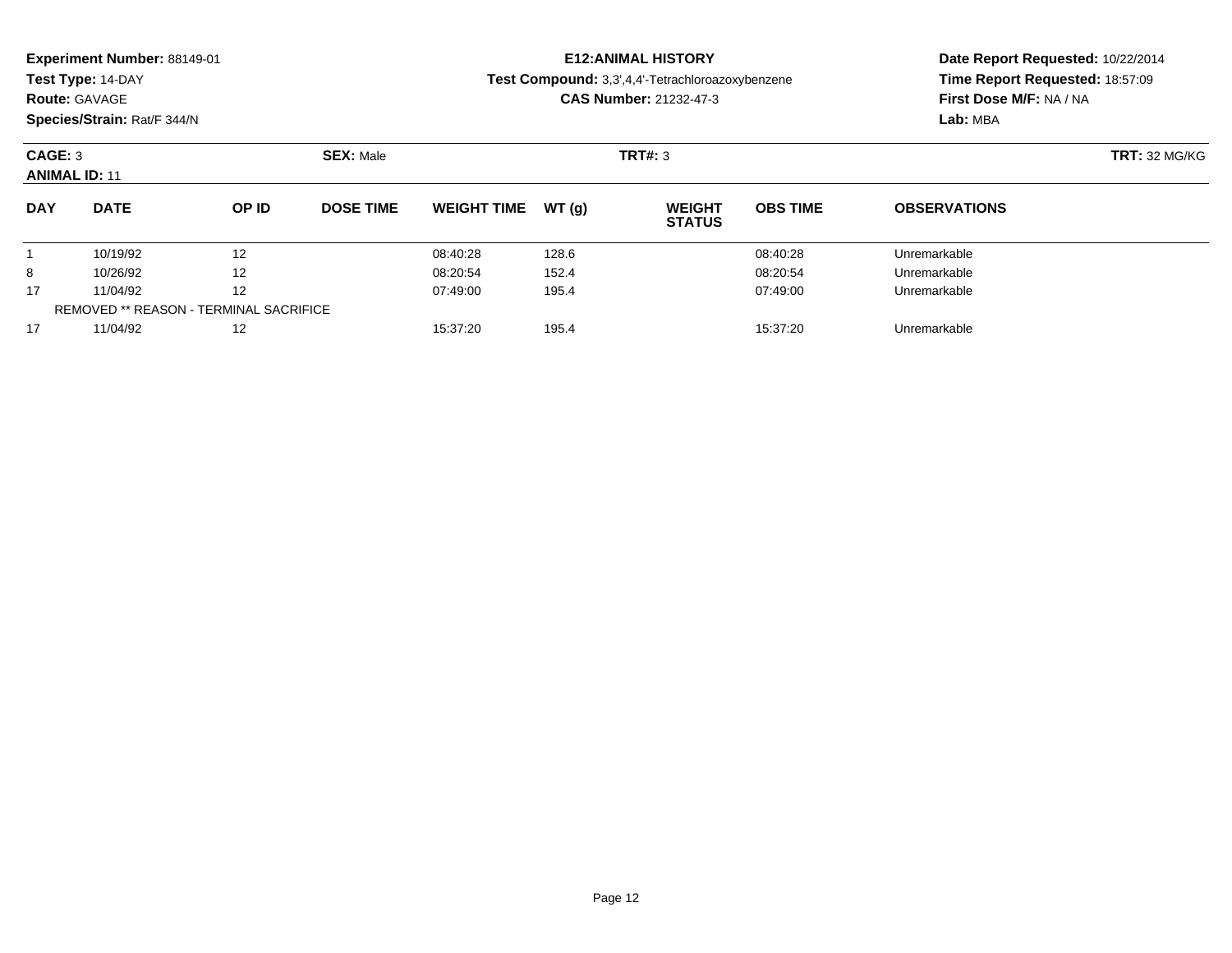| Experiment Number: 88149-01<br>Test Type: 14-DAY<br><b>Route: GAVAGE</b><br>Species/Strain: Rat/F 344/N |                |       |                  |                               |       | <b>E12:ANIMAL HISTORY</b><br><b>Test Compound:</b> 3,3',4,4'-Tetrachloroazoxybenzene<br><b>CAS Number: 21232-47-3</b> | Date Report Requested: 10/22/2014<br>Time Report Requested: 18:57:09<br>First Dose M/F: NA / NA<br>Lab: MBA |                     |
|---------------------------------------------------------------------------------------------------------|----------------|-------|------------------|-------------------------------|-------|-----------------------------------------------------------------------------------------------------------------------|-------------------------------------------------------------------------------------------------------------|---------------------|
| CAGE: 3<br><b>ANIMAL ID: 12</b>                                                                         |                |       | <b>SEX: Male</b> |                               |       | TRT#: 3                                                                                                               | <b>TRT: 32 MG/KG</b>                                                                                        |                     |
| <b>DAY</b>                                                                                              | <b>DATE</b>    | OP ID | <b>DOSE TIME</b> | <b>WEIGHT TIME</b>            | WT(q) | <b>WEIGHT</b><br><b>STATUS</b>                                                                                        | <b>OBS TIME</b>                                                                                             | <b>OBSERVATIONS</b> |
|                                                                                                         | 10/19/92       | 12    |                  | 08:40:28                      | 116.7 |                                                                                                                       | 08:40:28                                                                                                    | Unremarkable        |
| 8                                                                                                       | 10/26/92       | 12    |                  | 08:20:54                      | 143.6 |                                                                                                                       | 08:20:54                                                                                                    | Unremarkable        |
| 17                                                                                                      | 11/04/92<br>12 |       |                  | 187.2<br>07:49:00<br>07:49:00 |       |                                                                                                                       | Unremarkable                                                                                                |                     |

11/04/92 <sup>12</sup> 15:37:20 187.2 15:37:20 Unremarkable

REMOVED \*\* REASON - TERMINAL SACRIFICE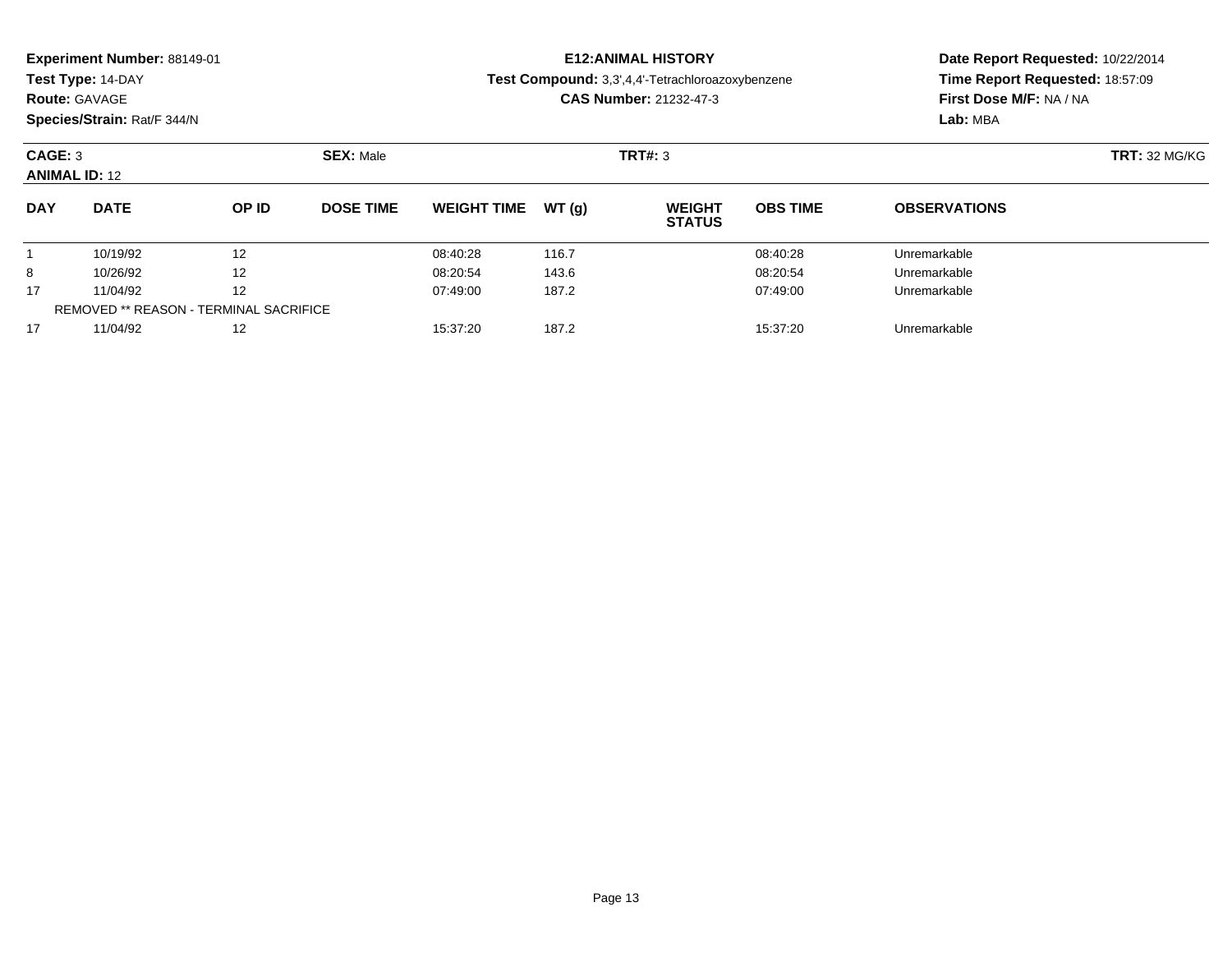| Experiment Number: 88149-01<br>Test Type: 14-DAY<br><b>Route: GAVAGE</b><br>Species/Strain: Rat/F 344/N |                                               |       |                               |                    |       | <b>E12: ANIMAL HISTORY</b><br>Test Compound: 3,3',4,4'-Tetrachloroazoxybenzene<br><b>CAS Number: 21232-47-3</b> | Date Report Requested: 10/22/2014<br>Time Report Requested: 18:57:09<br>First Dose M/F: NA / NA<br>Lab: MBA |                      |  |
|---------------------------------------------------------------------------------------------------------|-----------------------------------------------|-------|-------------------------------|--------------------|-------|-----------------------------------------------------------------------------------------------------------------|-------------------------------------------------------------------------------------------------------------|----------------------|--|
| CAGE: 3<br><b>ANIMAL ID: 13</b>                                                                         |                                               |       | <b>SEX: Male</b>              |                    |       | TRT#: 3                                                                                                         |                                                                                                             | <b>TRT: 32 MG/KG</b> |  |
| <b>DAY</b>                                                                                              | <b>DATE</b>                                   | OP ID | <b>DOSE TIME</b>              | <b>WEIGHT TIME</b> | WT(q) | <b>WEIGHT</b><br><b>STATUS</b>                                                                                  | <b>OBS TIME</b>                                                                                             | <b>OBSERVATIONS</b>  |  |
|                                                                                                         | 10/19/92                                      | 12    |                               | 08:40:28           | 136.3 |                                                                                                                 | 08:40:28                                                                                                    | Unremarkable         |  |
| 8                                                                                                       | 12<br>10/26/92                                |       | 08:20:54                      | 162.2              |       | 08:20:54                                                                                                        | Unremarkable                                                                                                |                      |  |
| 17<br>12<br>11/04/92                                                                                    |                                               |       | 208.8<br>07:49:00<br>07:49:00 |                    |       | Unremarkable                                                                                                    |                                                                                                             |                      |  |
|                                                                                                         | <b>REMOVED ** REASON - TERMINAL SACRIFICE</b> |       |                               |                    |       |                                                                                                                 |                                                                                                             |                      |  |

11/04/92 <sup>12</sup> 15:37:20 208.8 15:37:20 Unremarkable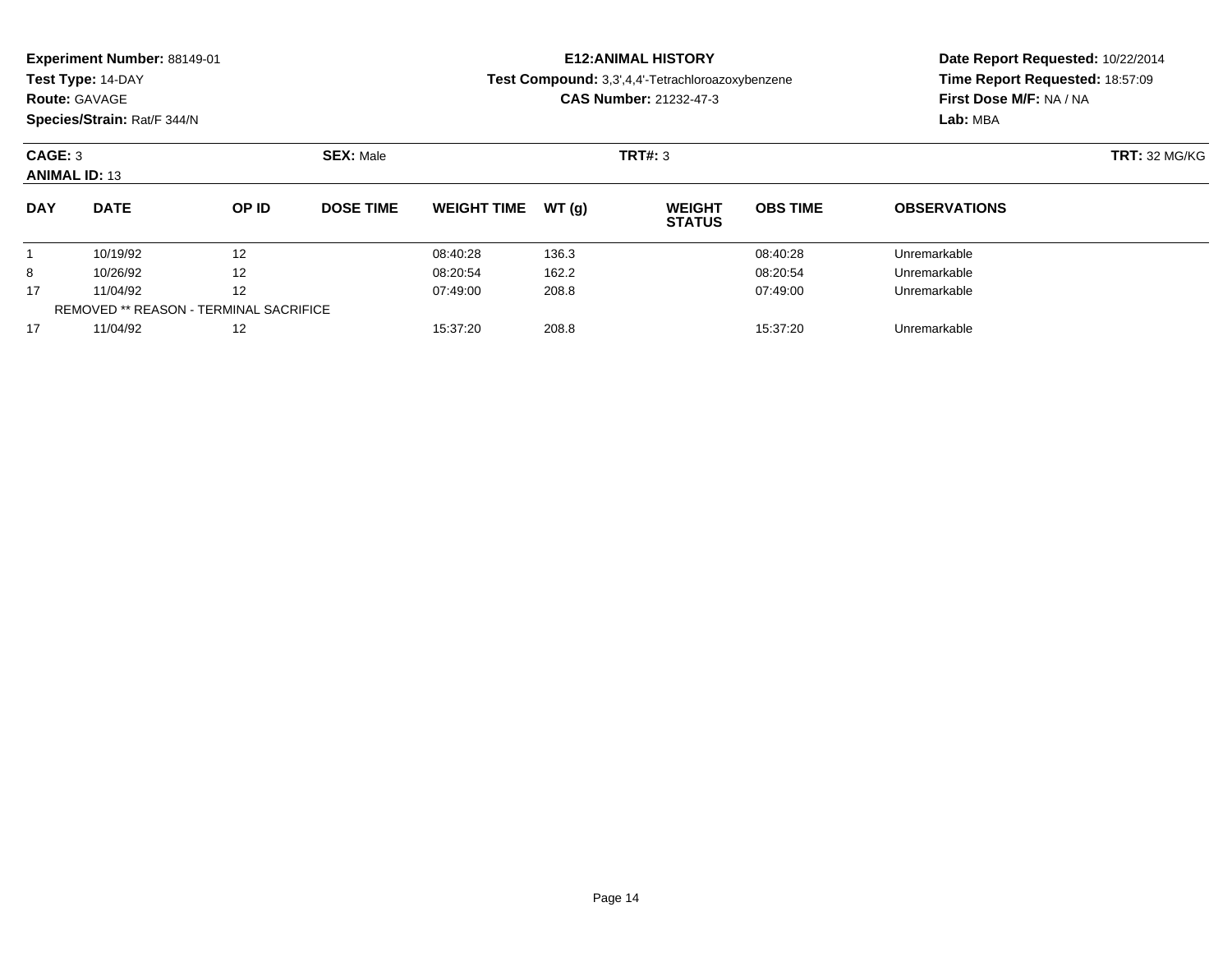| Experiment Number: 88149-01<br>Test Type: 14-DAY<br><b>Route: GAVAGE</b><br>Species/Strain: Rat/F 344/N |             |              |                  |                               |       | <b>E12: ANIMAL HISTORY</b><br><b>Test Compound:</b> 3,3',4,4'-Tetrachloroazoxybenzene<br><b>CAS Number: 21232-47-3</b> | Date Report Requested: 10/22/2014<br>Time Report Requested: 18:57:09<br>First Dose M/F: NA / NA<br>Lab: MBA |                     |  |
|---------------------------------------------------------------------------------------------------------|-------------|--------------|------------------|-------------------------------|-------|------------------------------------------------------------------------------------------------------------------------|-------------------------------------------------------------------------------------------------------------|---------------------|--|
| CAGE: 3<br><b>ANIMAL ID: 14</b>                                                                         |             |              | <b>SEX: Male</b> |                               |       | TRT#: 3                                                                                                                | <b>TRT: 32 MG/KG</b>                                                                                        |                     |  |
| <b>DAY</b>                                                                                              | <b>DATE</b> | <b>OP ID</b> | <b>DOSE TIME</b> | <b>WEIGHT TIME</b>            | WT(q) | <b>WEIGHT</b><br><b>STATUS</b>                                                                                         | <b>OBS TIME</b>                                                                                             | <b>OBSERVATIONS</b> |  |
|                                                                                                         | 10/19/92    | 12           |                  | 08:40:28                      | 140.2 |                                                                                                                        | 08:40:28                                                                                                    | Unremarkable        |  |
| 8                                                                                                       | 10/26/92    | 12           |                  | 08:20:54                      | 171.5 |                                                                                                                        | 08:20:54                                                                                                    | Unremarkable        |  |
| 12<br>17<br>11/04/92                                                                                    |             |              |                  | 217.4<br>07:49:00<br>07:49:00 |       |                                                                                                                        |                                                                                                             | Unremarkable        |  |

11/04/92 <sup>12</sup> 15:37:20 217.4 15:37:20 Unremarkable

REMOVED \*\* REASON - TERMINAL SACRIFICE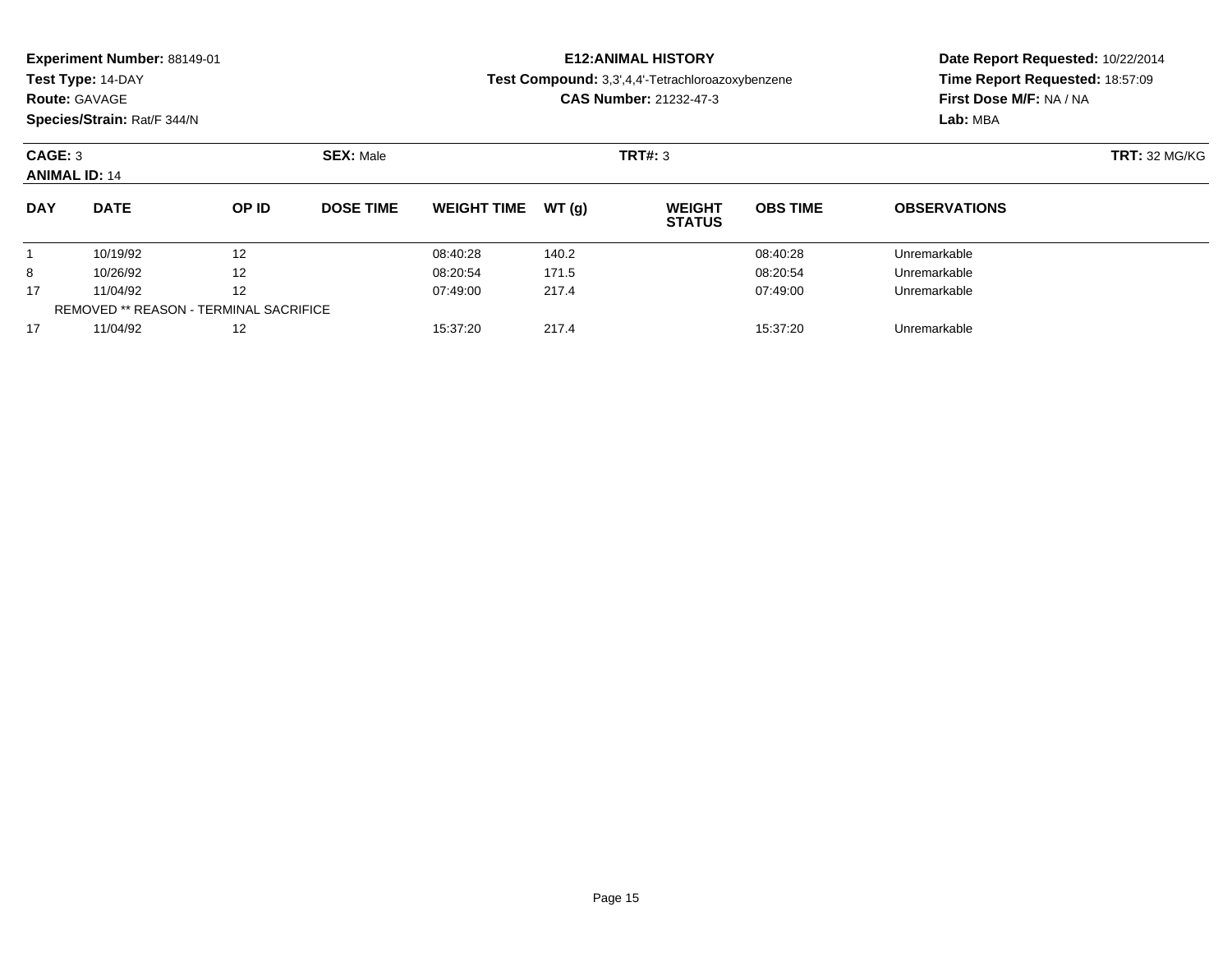| Experiment Number: 88149-01<br>Test Type: 14-DAY<br><b>Route: GAVAGE</b><br>Species/Strain: Rat/F 344/N |             |       |                  |                    |              | <b>E12: ANIMAL HISTORY</b><br>Test Compound: 3,3',4,4'-Tetrachloroazoxybenzene<br><b>CAS Number: 21232-47-3</b> | Date Report Requested: 10/22/2014<br>Time Report Requested: 18:57:09<br>First Dose M/F: NA / NA<br>Lab: MBA |                     |  |
|---------------------------------------------------------------------------------------------------------|-------------|-------|------------------|--------------------|--------------|-----------------------------------------------------------------------------------------------------------------|-------------------------------------------------------------------------------------------------------------|---------------------|--|
| CAGE: 3<br><b>ANIMAL ID: 15</b>                                                                         |             |       | <b>SEX: Male</b> |                    |              | TRT#: 3                                                                                                         | <b>TRT: 32 MG/KG</b>                                                                                        |                     |  |
| <b>DAY</b>                                                                                              | <b>DATE</b> | OP ID | <b>DOSE TIME</b> | <b>WEIGHT TIME</b> | WT(a)        | <b>WEIGHT</b><br><b>STATUS</b>                                                                                  | <b>OBS TIME</b>                                                                                             | <b>OBSERVATIONS</b> |  |
|                                                                                                         | 10/19/92    | 12    |                  | 08:40:28           | 124.3        |                                                                                                                 | 08:40:28                                                                                                    | Unremarkable        |  |
| 8                                                                                                       | 10/26/92    | 12    |                  | 08:20:54           | 151.0        |                                                                                                                 | 08:20:54                                                                                                    | Unremarkable        |  |
| 17<br>11/04/92<br>195.3<br>12<br>07:49:00                                                               |             |       |                  | 07:49:00           | Unremarkable |                                                                                                                 |                                                                                                             |                     |  |

11/04/92 <sup>12</sup> 07:49:00 195.3 07:49:00 Unremarkable

11/04/92 <sup>12</sup> 15:37:20 195.3 15:37:20 Unremarkable

REMOVED \*\* REASON - TERMINAL SACRIFICE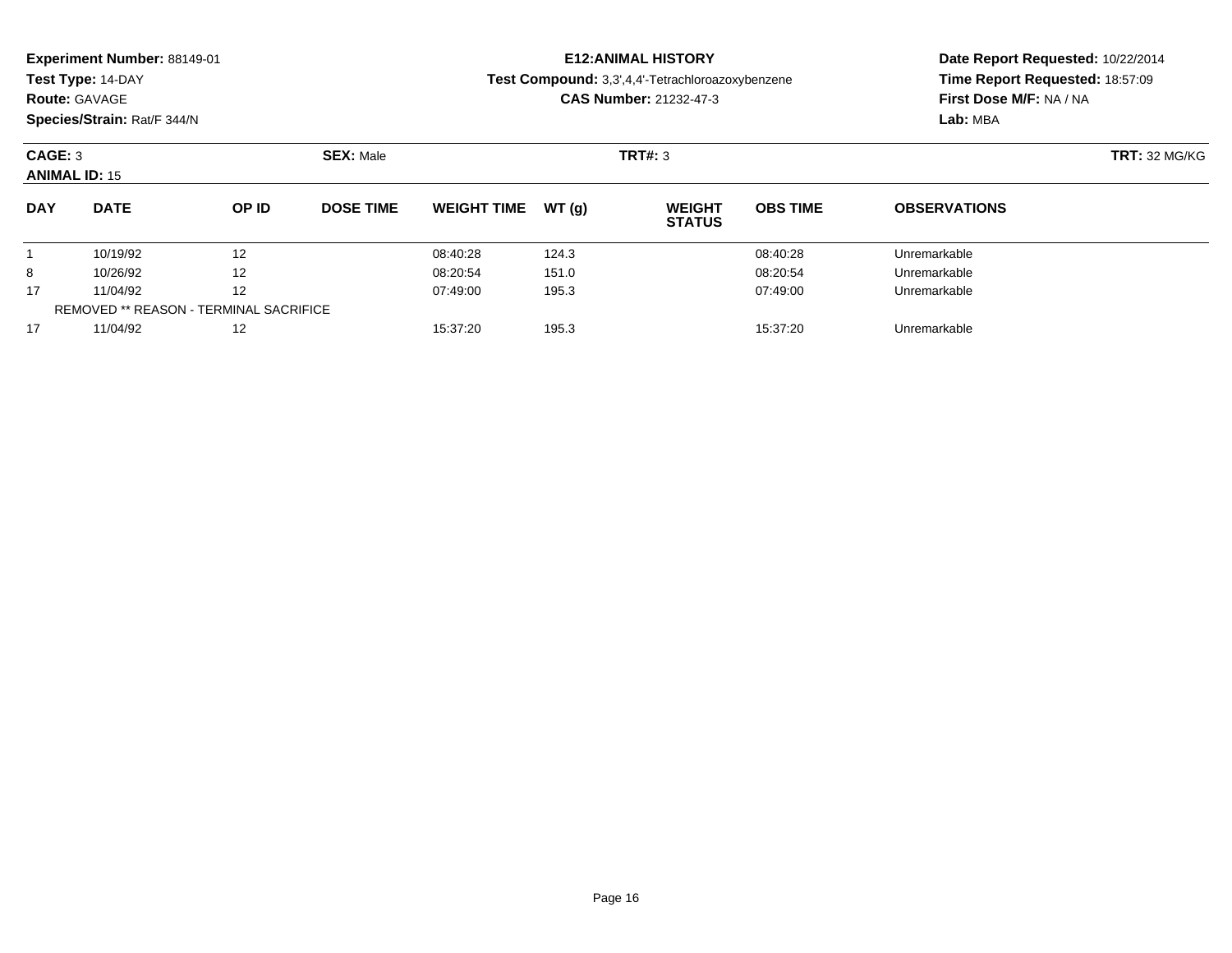| Experiment Number: 88149-01<br>Test Type: 14-DAY<br><b>Route: GAVAGE</b><br>Species/Strain: Rat/F 344/N |             |                   |                  |                    |              | <b>E12: ANIMAL HISTORY</b><br>Test Compound: 3,3',4,4'-Tetrachloroazoxybenzene<br><b>CAS Number: 21232-47-3</b> | Date Report Requested: 10/22/2014<br>Time Report Requested: 18:57:09<br>First Dose M/F: NA / NA<br>Lab: MBA |                     |  |
|---------------------------------------------------------------------------------------------------------|-------------|-------------------|------------------|--------------------|--------------|-----------------------------------------------------------------------------------------------------------------|-------------------------------------------------------------------------------------------------------------|---------------------|--|
| CAGE: 4<br><b>ANIMAL ID: 16</b>                                                                         |             |                   | <b>SEX: Male</b> |                    |              | <b>TRT#: 4</b>                                                                                                  | <b>TRT: 80 MG/KG</b>                                                                                        |                     |  |
| <b>DAY</b>                                                                                              | <b>DATE</b> | OP ID             | <b>DOSE TIME</b> | <b>WEIGHT TIME</b> | WT(a)        | <b>WEIGHT</b><br><b>STATUS</b>                                                                                  | <b>OBS TIME</b>                                                                                             | <b>OBSERVATIONS</b> |  |
|                                                                                                         | 10/19/92    | 12                |                  | 08:42:22           | 139.8        |                                                                                                                 | 08:42:22                                                                                                    | Unremarkable        |  |
| 8                                                                                                       | 10/26/92    | $12 \overline{ }$ |                  | 08:22:50           | 166.3        |                                                                                                                 | 08:22:50                                                                                                    | Unremarkable        |  |
| 206.7<br>17<br>11/04/92<br>12<br>07:51:44                                                               |             |                   |                  | 07:51:44           | Unremarkable |                                                                                                                 |                                                                                                             |                     |  |

11/04/92 <sup>12</sup> 07:51:44 206.7 07:51:44 Unremarkable

11/04/92 <sup>12</sup> 03:39:00 206.7 03:39:00 Unremarkable

REMOVED \*\* REASON - TERMINAL SACRIFICE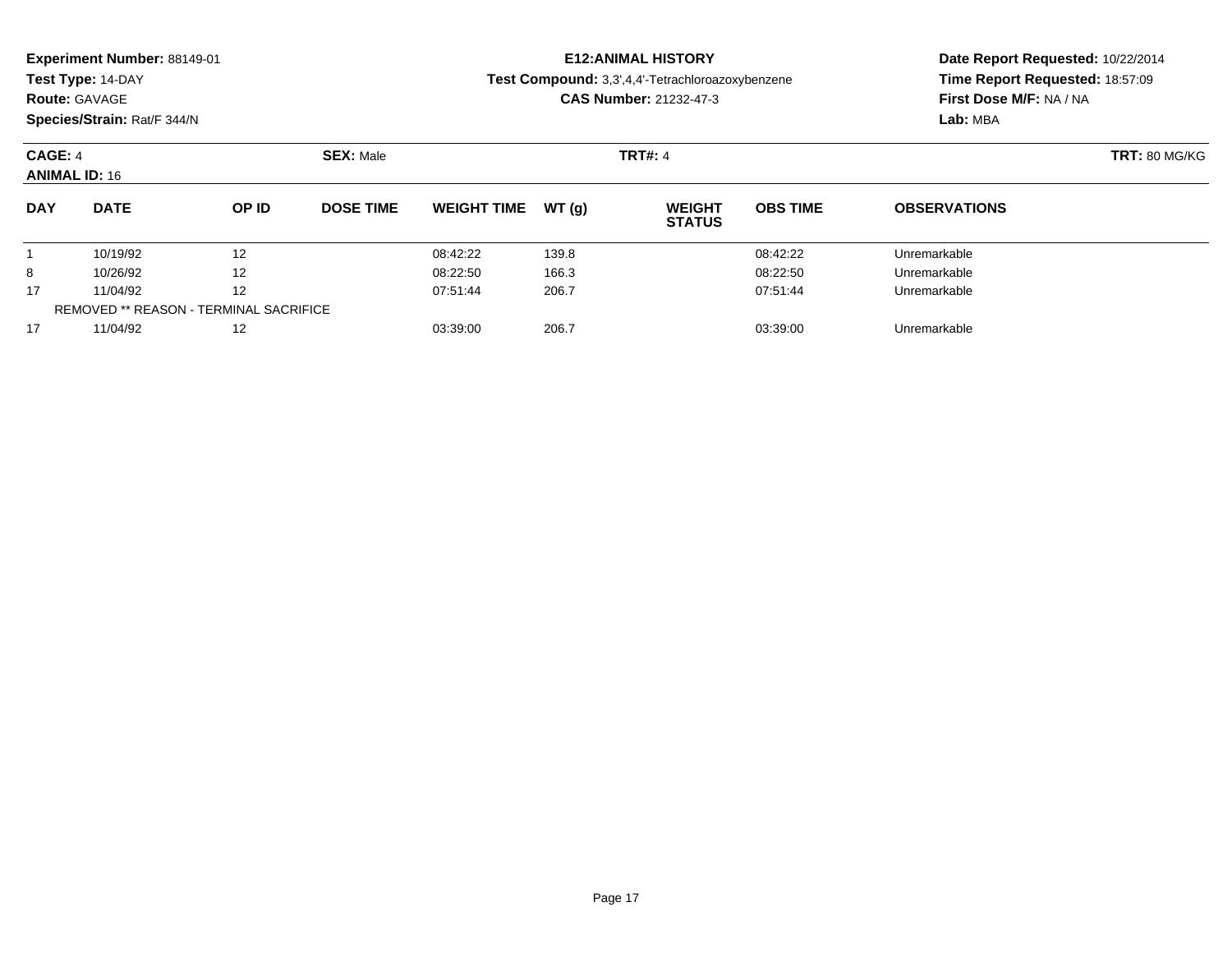| Experiment Number: 88149-01<br>Test Type: 14-DAY<br><b>Route: GAVAGE</b><br>Species/Strain: Rat/F 344/N |                      |          |                  | <b>E12: ANIMAL HISTORY</b><br>Test Compound: 3,3',4,4'-Tetrachloroazoxybenzene<br><b>CAS Number: 21232-47-3</b> |                |                                |                      | Date Report Requested: 10/22/2014<br>Time Report Requested: 18:57:09<br>First Dose M/F: NA / NA<br>Lab: MBA |  |
|---------------------------------------------------------------------------------------------------------|----------------------|----------|------------------|-----------------------------------------------------------------------------------------------------------------|----------------|--------------------------------|----------------------|-------------------------------------------------------------------------------------------------------------|--|
| CAGE: 4                                                                                                 | <b>ANIMAL ID: 17</b> |          | <b>SEX: Male</b> |                                                                                                                 |                | <b>TRT#: 4</b>                 | <b>TRT: 80 MG/KG</b> |                                                                                                             |  |
| <b>DAY</b>                                                                                              | <b>DATE</b>          | OP ID    | <b>DOSE TIME</b> | <b>WEIGHT TIME</b>                                                                                              | WT (a)         | <b>WEIGHT</b><br><b>STATUS</b> | <b>OBS TIME</b>      | <b>OBSERVATIONS</b>                                                                                         |  |
| 8                                                                                                       | 10/19/92<br>10/26/92 | 12<br>12 |                  | 08:42:22<br>08:22:50                                                                                            | 114.6<br>133.2 |                                | 08:42:22<br>08:22:50 | Unremarkable<br>Unremarkable                                                                                |  |

11/04/92 <sup>12</sup> 07:51:44 168.3 07:51:44 Unremarkable

11/04/92 <sup>12</sup> 03:39:00 168.3 03:39:00 Unremarkable

17

17

REMOVED \*\* REASON - TERMINAL SACRIFICE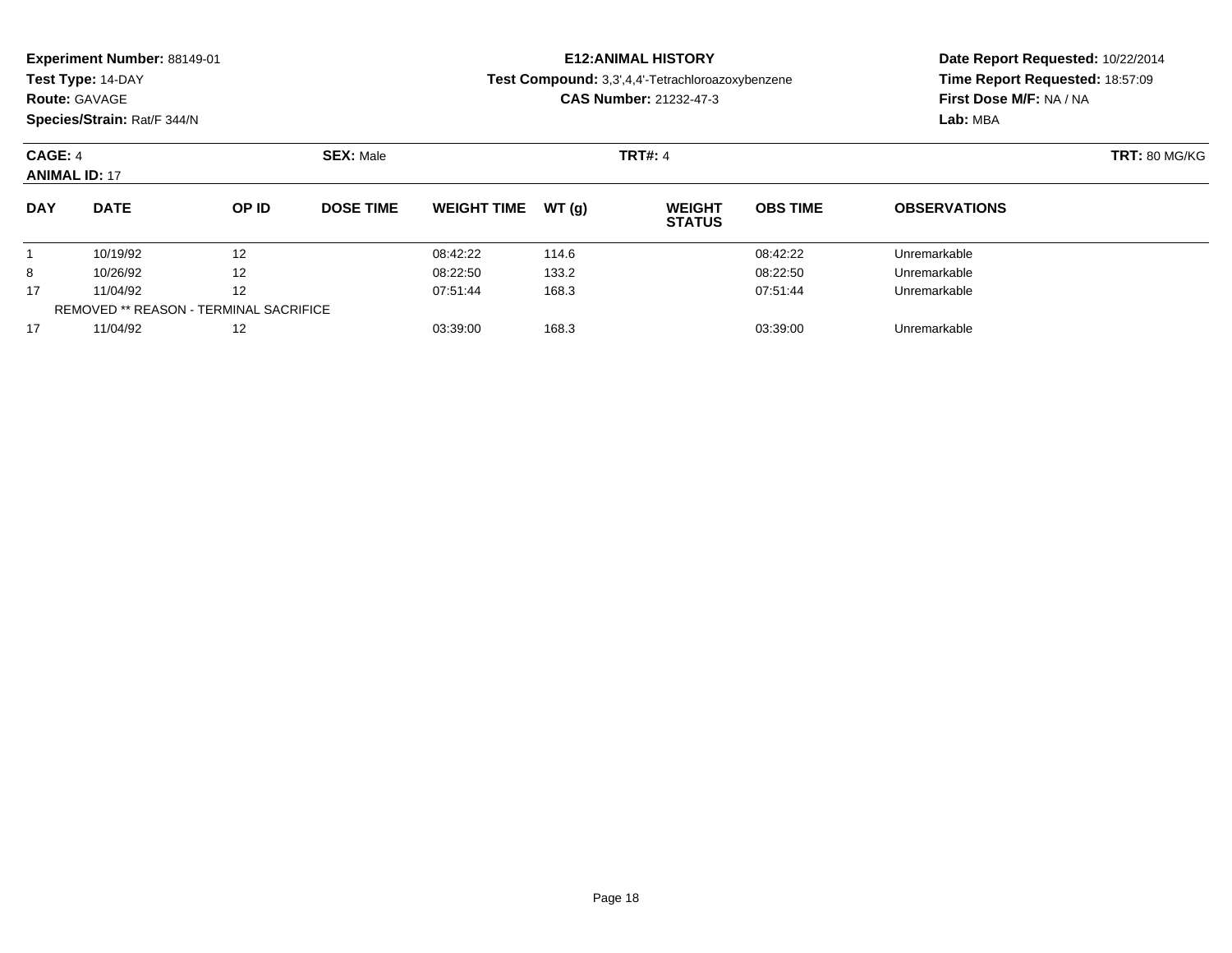|                                    | <b>Experiment Number: 88149-01</b><br>Test Type: 14-DAY<br><b>Route: GAVAGE</b><br>Species/Strain: Rat/F 344/N |  |                  |                               |        | <b>E12:ANIMAL HISTORY</b><br>Test Compound: 3,3',4,4'-Tetrachloroazoxybenzene<br><b>CAS Number: 21232-47-3</b> | Date Report Requested: 10/22/2014<br>Time Report Requested: 18:57:09<br>First Dose M/F: NA / NA<br>Lab: MBA |                     |
|------------------------------------|----------------------------------------------------------------------------------------------------------------|--|------------------|-------------------------------|--------|----------------------------------------------------------------------------------------------------------------|-------------------------------------------------------------------------------------------------------------|---------------------|
| CAGE: 4<br><b>ANIMAL ID: 18</b>    |                                                                                                                |  | <b>SEX: Male</b> |                               |        | <b>TRT#: 4</b>                                                                                                 | <b>TRT: 80 MG/KG</b>                                                                                        |                     |
| <b>DAY</b><br><b>DATE</b><br>OP ID |                                                                                                                |  | <b>DOSE TIME</b> | <b>WEIGHT TIME</b>            | WT (a) | <b>WEIGHT</b><br><b>STATUS</b>                                                                                 | <b>OBS TIME</b>                                                                                             | <b>OBSERVATIONS</b> |
| 10/19/92<br>12                     |                                                                                                                |  |                  | 136.3<br>08:42:22<br>08:42:22 |        |                                                                                                                | Unremarkable                                                                                                |                     |

10/26/92 <sup>12</sup> 08:22:50 164.0 08:22:50 Unremarkable

11/04/92 <sup>12</sup> 07:51:44 201.9 07:51:44 Unremarkable

11/04/92 <sup>12</sup> 03:39:00 201.9 03:39:00 Unremarkable

8

17

17

REMOVED \*\* REASON - TERMINAL SACRIFICE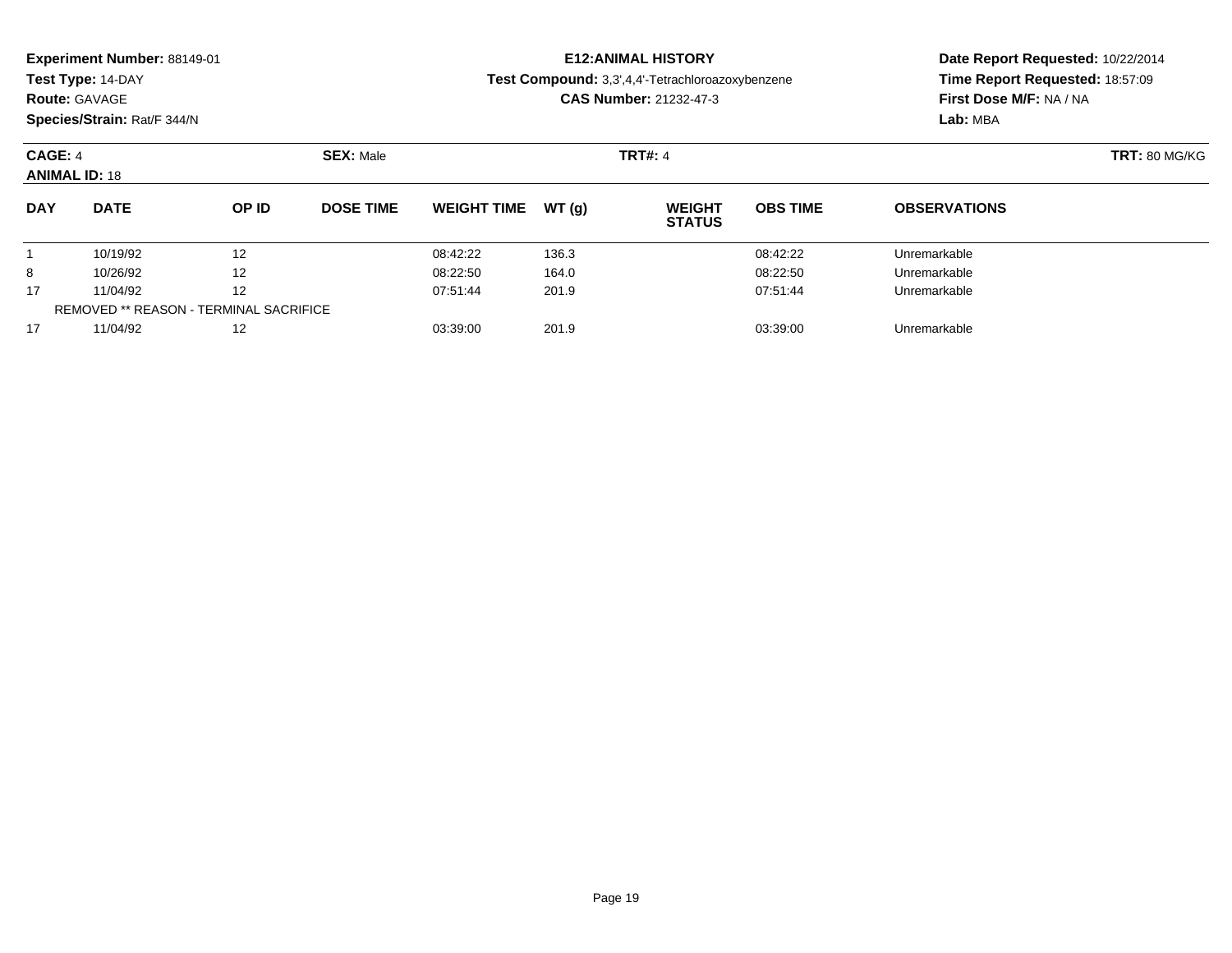|                                           | <b>Experiment Number: 88149-01</b> |                  |                                    | <b>E12:ANIMAL HISTORY</b> | Date Report Requested: 10/22/2014                |                                                            |                      |  |
|-------------------------------------------|------------------------------------|------------------|------------------------------------|---------------------------|--------------------------------------------------|------------------------------------------------------------|----------------------|--|
| Test Type: 14-DAY<br><b>Route: GAVAGE</b> |                                    |                  |                                    |                           | Test Compound: 3,3',4,4'-Tetrachloroazoxybenzene | Time Report Requested: 18:57:09<br>First Dose M/F: NA / NA |                      |  |
|                                           |                                    |                  |                                    |                           | <b>CAS Number: 21232-47-3</b>                    |                                                            |                      |  |
|                                           | Species/Strain: Rat/F 344/N        |                  |                                    |                           |                                                  | Lab: MBA                                                   |                      |  |
| CAGE: 4                                   |                                    |                  | <b>SEX: Male</b><br><b>TRT#: 4</b> |                           |                                                  |                                                            | <b>TRT: 80 MG/KG</b> |  |
| <b>ANIMAL ID: 19</b>                      |                                    |                  |                                    |                           |                                                  |                                                            |                      |  |
| <b>DAY</b>                                | <b>DATE</b><br>OP ID               | <b>DOSE TIME</b> | <b>WEIGHT TIME</b>                 | WT (a)                    | <b>WEIGHT</b><br><b>STATIIS</b>                  | <b>OBS TIME</b>                                            | <b>OBSERVATIONS</b>  |  |

|                                        |          |    |          |       | <b>SIAIUS</b> |              |  |
|----------------------------------------|----------|----|----------|-------|---------------|--------------|--|
|                                        | 10/19/92 | 12 | 08:42:22 | 126.2 | 08:42:22      | Unremarkable |  |
| 8                                      | 10/26/92 | 12 | 08:22:50 | 151.8 | 08:22:50      | Unremarkable |  |
| 17                                     | 11/04/92 | 12 | 07:51:44 | 188.8 | 07:51:44      | Unremarkable |  |
| REMOVED ** REASON - TERMINAL SACRIFICE |          |    |          |       |               |              |  |
|                                        | 11/04/92 | 12 | 03:39:00 | 188.8 | 03:39:00      | Unremarkable |  |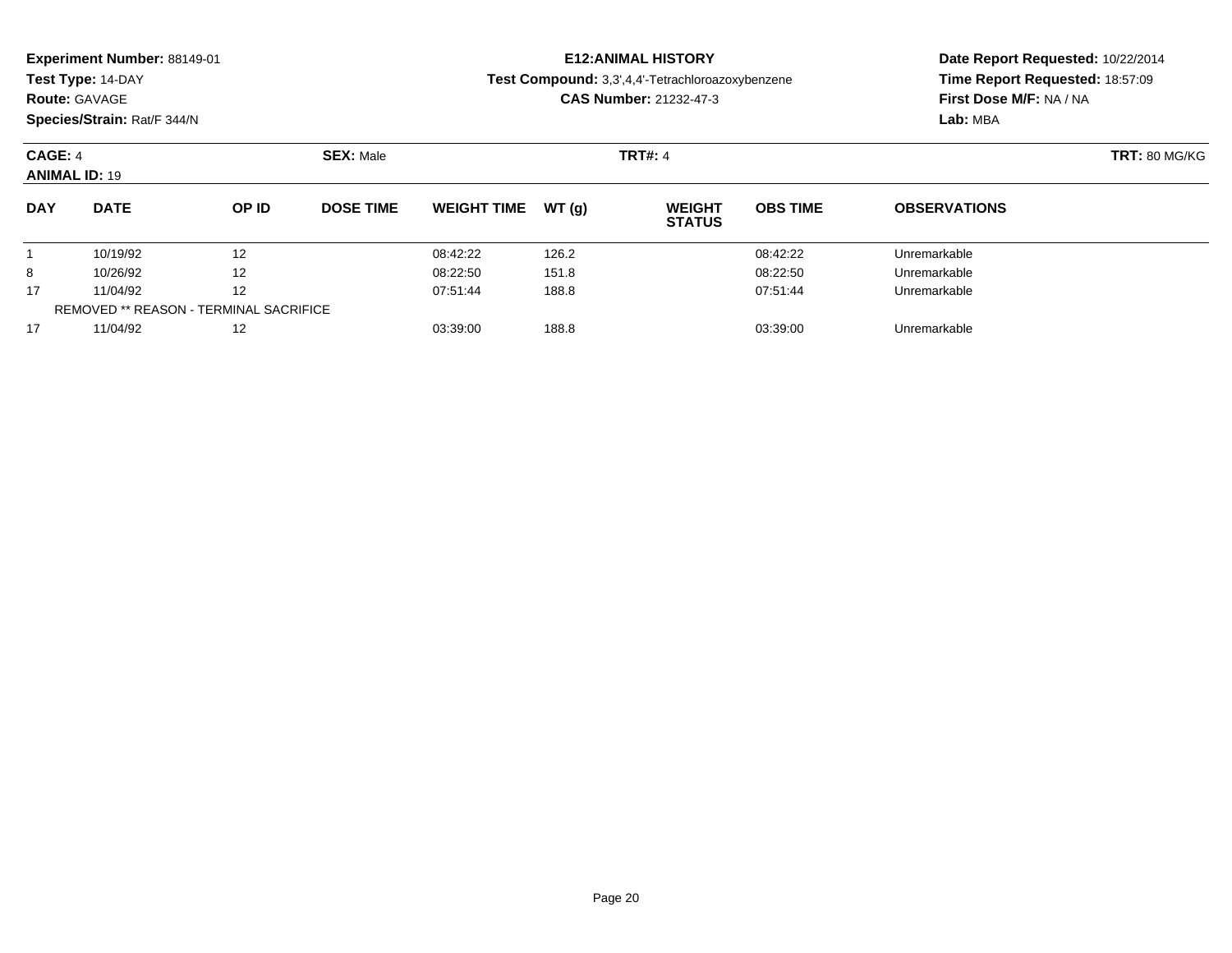| Experiment Number: 88149-01 |  |
|-----------------------------|--|
|-----------------------------|--|

### **Route:** GAVAGE

**Species/Strain:** Rat/F 344/N

### **E12:ANIMAL HISTORY**

**Test Compound:** 3,3',4,4'-Tetrachloroazoxybenzene

**CAS Number:** 21232-47-3

| CAGE: 4<br><b>ANIMAL ID: 20</b> |                                               | <b>SEX: Male</b> |                  |                    |       | <b>TRT#: 4</b>                 |                 |                     |  |
|---------------------------------|-----------------------------------------------|------------------|------------------|--------------------|-------|--------------------------------|-----------------|---------------------|--|
| <b>DAY</b>                      | <b>DATE</b>                                   | <b>OP ID</b>     | <b>DOSE TIME</b> | <b>WEIGHT TIME</b> | WT(q) | <b>WEIGHT</b><br><b>STATUS</b> | <b>OBS TIME</b> | <b>OBSERVATIONS</b> |  |
|                                 | 10/19/92                                      | 12               |                  | 08:42:22           | 130.6 |                                | 08:42:22        | Unremarkable        |  |
| 8                               | 10/26/92                                      | 12               |                  | 08:22:50           | 147.4 |                                | 08:22:50        | Unremarkable        |  |
| 17                              | 11/04/92                                      | 12               |                  | 07:51:44           | 181.1 |                                | 07:51:44        | Unremarkable        |  |
|                                 | <b>REMOVED ** REASON - TERMINAL SACRIFICE</b> |                  |                  |                    |       |                                |                 |                     |  |
| 17                              | 11/04/92                                      | 12               |                  | 03:39:00           | 181.1 |                                | 03:39:00        | Unremarkable        |  |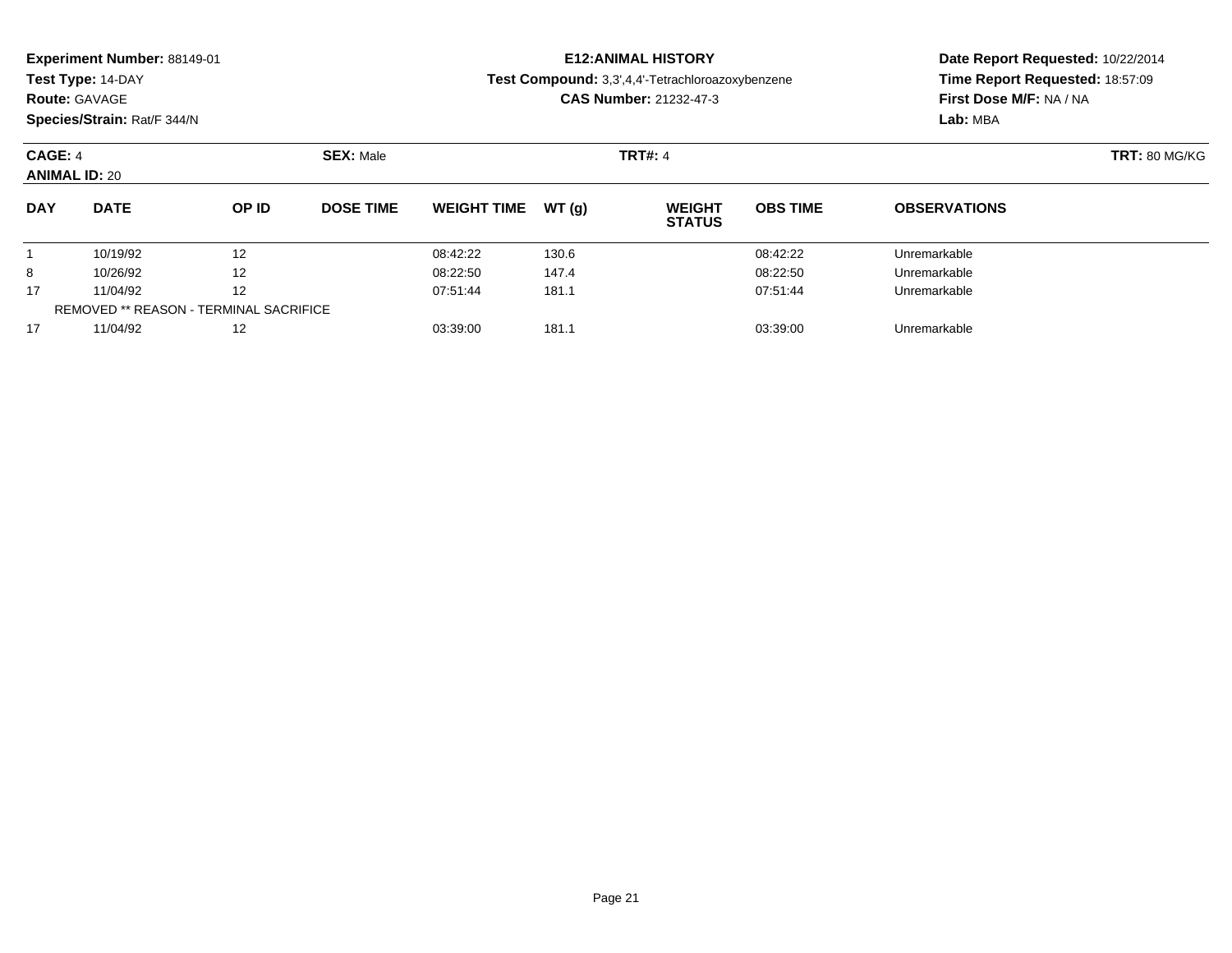| Experiment Number: 88149-01 |  |
|-----------------------------|--|
|-----------------------------|--|

### **Route:** GAVAGE

**Species/Strain:** Rat/F 344/N

### **E12:ANIMAL HISTORY**

**Test Compound:** 3,3',4,4'-Tetrachloroazoxybenzene

**CAS Number:** 21232-47-3

| CAGE: 5<br><b>ANIMAL ID: 21</b> |                                               | <b>SEX: Male</b> |                  | <b>TRT#:</b> 5     |       |                                | <b>TRT: 200</b> | MG/KG               |  |  |
|---------------------------------|-----------------------------------------------|------------------|------------------|--------------------|-------|--------------------------------|-----------------|---------------------|--|--|
| <b>DAY</b>                      | <b>DATE</b>                                   | <b>OP ID</b>     | <b>DOSE TIME</b> | <b>WEIGHT TIME</b> | WT(a) | <b>WEIGHT</b><br><b>STATUS</b> | <b>OBS TIME</b> | <b>OBSERVATIONS</b> |  |  |
|                                 | 10/19/92                                      | 12               |                  | 08:44:00           | 136.3 |                                | 08:44:00        | Unremarkable        |  |  |
| 8                               | 10/26/92                                      | 12               |                  | 08:24:30           | 153.8 |                                | 08:24:30        | Unremarkable        |  |  |
| 17                              | 11/04/92                                      | 12               |                  | 07:54:26           | 176.0 |                                | 07:54:26        | Unremarkable        |  |  |
|                                 | <b>REMOVED ** REASON - TERMINAL SACRIFICE</b> |                  |                  |                    |       |                                |                 |                     |  |  |
| 17                              | 11/04/92                                      | 12               |                  | 03:39:02           | 176.0 |                                | 03:39:02        | Unremarkable        |  |  |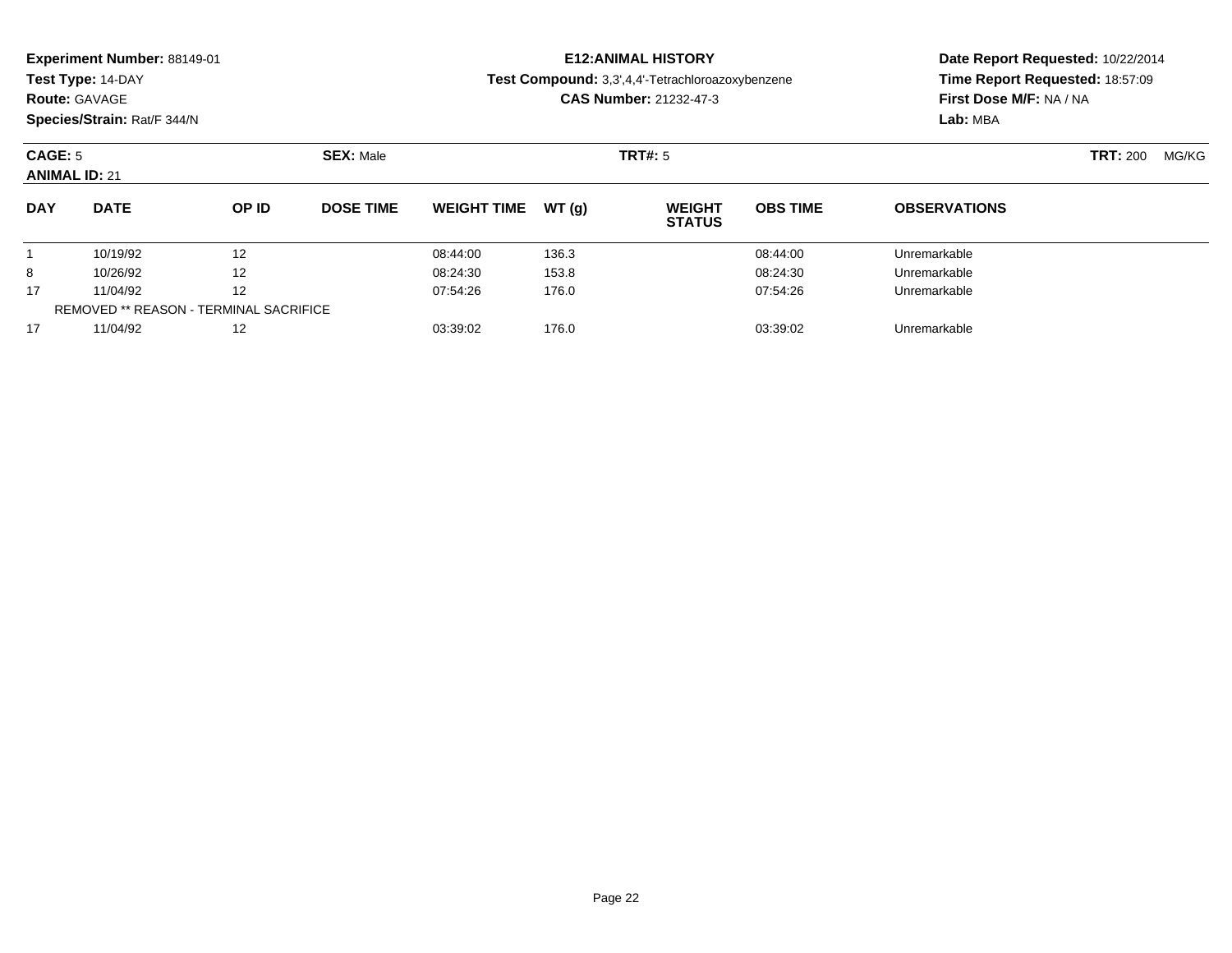### **Route:** GAVAGE

**Species/Strain:** Rat/F 344/N

### **E12:ANIMAL HISTORY**

**Test Compound:** 3,3',4,4'-Tetrachloroazoxybenzene

**CAS Number:** 21232-47-3

| CAGE: 5<br><b>ANIMAL ID: 22</b> |                                               | <b>SEX: Male</b> |                  | <b>TRT#: 5</b>     |        |                                | <b>TRT: 200</b> | MG/KG               |  |  |
|---------------------------------|-----------------------------------------------|------------------|------------------|--------------------|--------|--------------------------------|-----------------|---------------------|--|--|
| <b>DAY</b>                      | <b>DATE</b>                                   | OP ID            | <b>DOSE TIME</b> | <b>WEIGHT TIME</b> | WT (q) | <b>WEIGHT</b><br><b>STATUS</b> | <b>OBS TIME</b> | <b>OBSERVATIONS</b> |  |  |
|                                 | 10/19/92                                      | 12               |                  | 08:44:00           | 126.9  |                                | 08:44:00        | Unremarkable        |  |  |
| 8                               | 10/26/92                                      | 12               |                  | 08:24:30           | 153.3  |                                | 08:24:30        | Unremarkable        |  |  |
| 17                              | 11/04/92                                      | 12               |                  | 07:54:26           | 186.4  |                                | 07:54:26        | Unremarkable        |  |  |
|                                 | <b>REMOVED ** REASON - TERMINAL SACRIFICE</b> |                  |                  |                    |        |                                |                 |                     |  |  |
| 17                              | 11/04/92                                      | 12               |                  | 03:39:02           | 186.4  |                                | 03:39:02        | Unremarkable        |  |  |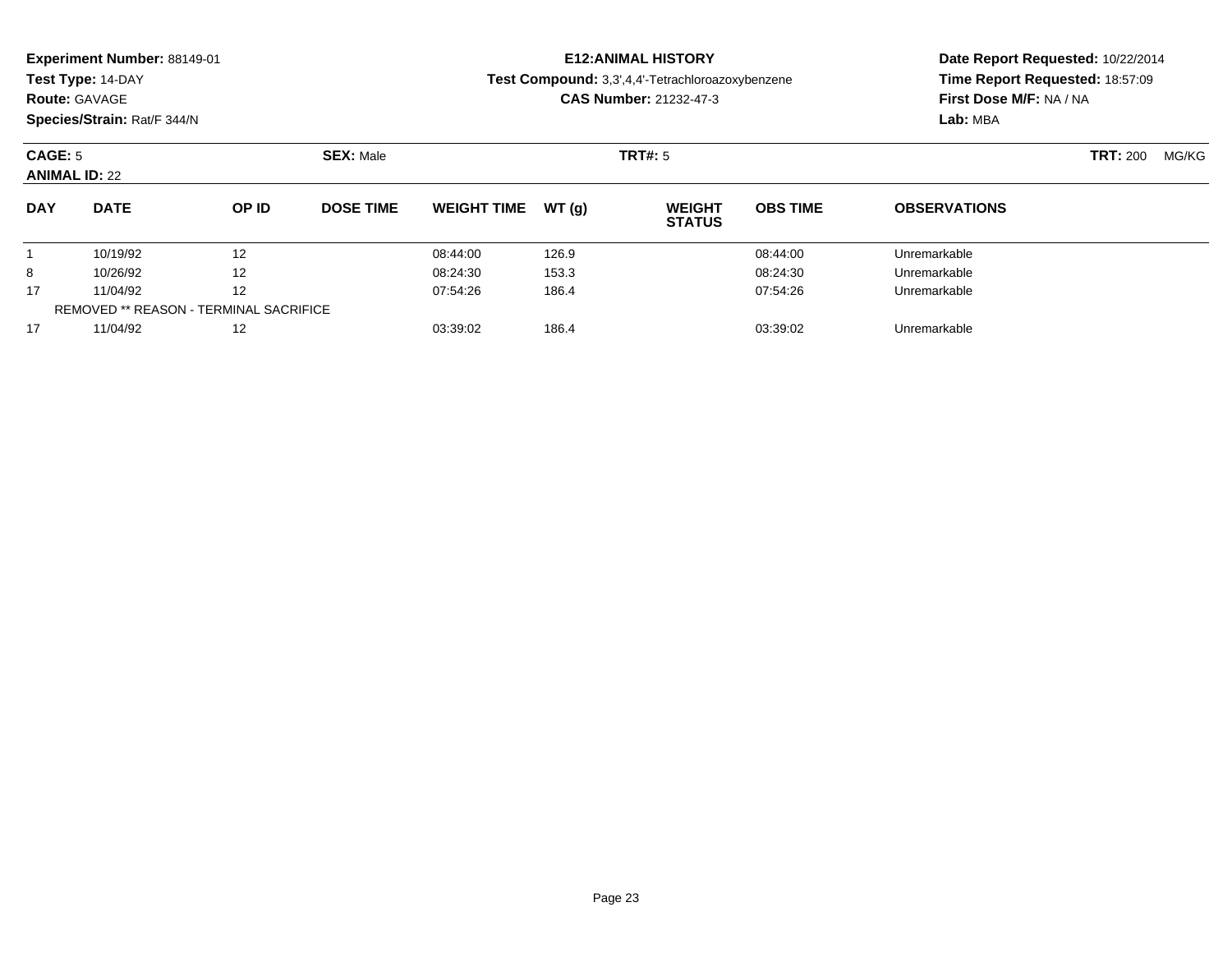| Experiment Number: 88149-01 |  |
|-----------------------------|--|
|-----------------------------|--|

### **Route:** GAVAGE

**Species/Strain:** Rat/F 344/N

### **E12:ANIMAL HISTORY**

**Test Compound:** 3,3',4,4'-Tetrachloroazoxybenzene

**CAS Number:** 21232-47-3

| <b>CAGE: 5</b><br><b>ANIMAL ID: 23</b> |                                               | <b>SEX: Male</b> |                  | <b>TRT#:</b> 5     |        |                                | <b>TRT: 200</b> | MG/KG               |  |  |
|----------------------------------------|-----------------------------------------------|------------------|------------------|--------------------|--------|--------------------------------|-----------------|---------------------|--|--|
| <b>DAY</b>                             | <b>DATE</b>                                   | OP ID            | <b>DOSE TIME</b> | <b>WEIGHT TIME</b> | WT (a) | <b>WEIGHT</b><br><b>STATUS</b> | <b>OBS TIME</b> | <b>OBSERVATIONS</b> |  |  |
|                                        | 10/19/92                                      | 12               |                  | 08:44:00           | 118.3  |                                | 08:44:00        | Unremarkable        |  |  |
| 8                                      | 10/26/92                                      | 12               |                  | 08:24:30           | 130.7  |                                | 08:24:30        | Unremarkable        |  |  |
| 17                                     | 11/04/92                                      | 12               |                  | 07:54:26           | 161.3  |                                | 07:54:26        | Unremarkable        |  |  |
|                                        | <b>REMOVED ** REASON - TERMINAL SACRIFICE</b> |                  |                  |                    |        |                                |                 |                     |  |  |
| 17                                     | 11/04/92                                      | 12               |                  | 03:39:02           | 161.3  |                                | 03:39:02        | Unremarkable        |  |  |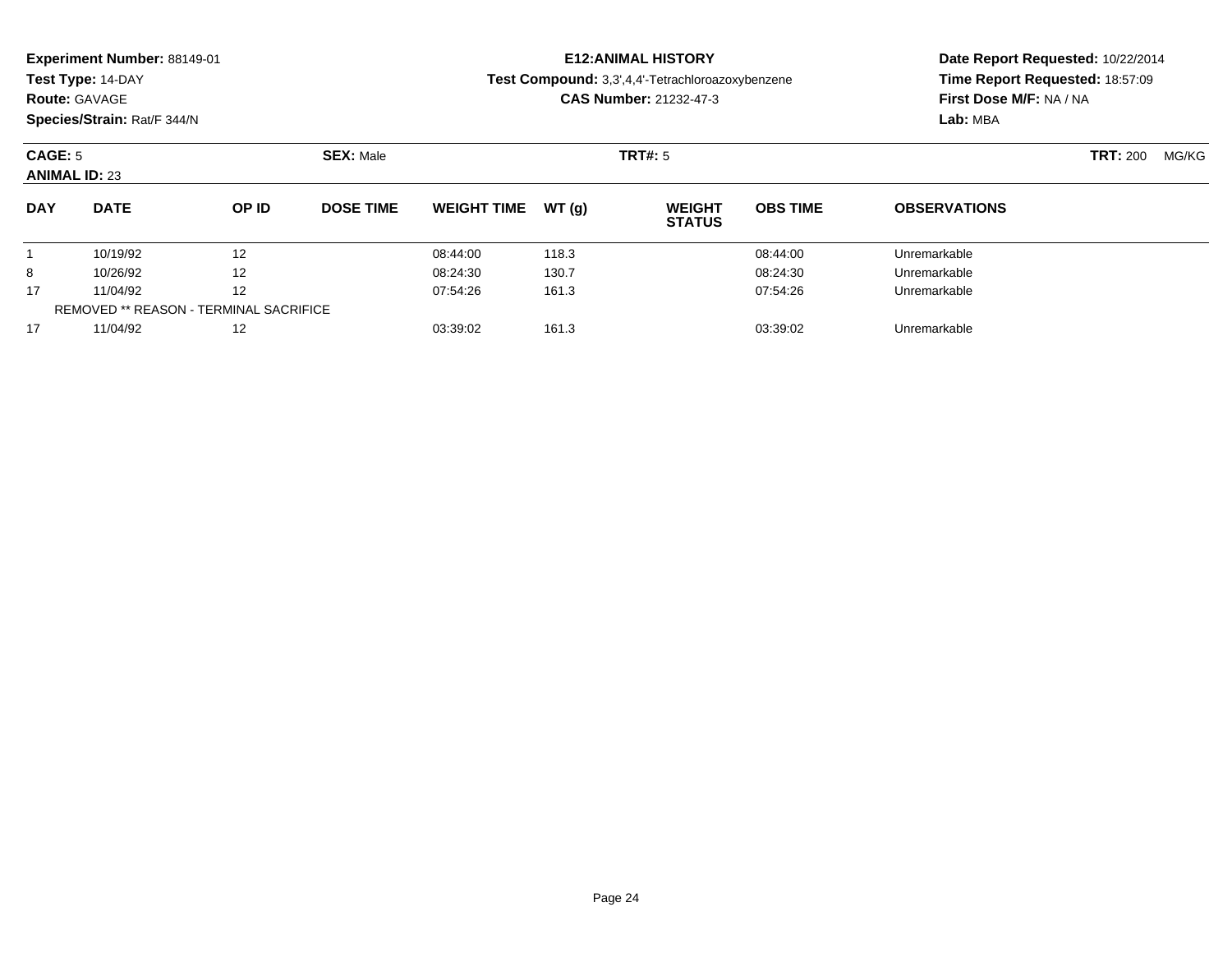| Experiment Number: 88149-01 |  |
|-----------------------------|--|
|-----------------------------|--|

### **Route:** GAVAGE

**Species/Strain:** Rat/F 344/N

### **E12:ANIMAL HISTORY**

**Test Compound:** 3,3',4,4'-Tetrachloroazoxybenzene

**CAS Number:** 21232-47-3

| CAGE: 5<br><b>ANIMAL ID: 24</b> |                                               | <b>SEX: Male</b> |                  | TRT#: 5            |       |                                | <b>TRT: 200</b> | MG/KG               |  |  |
|---------------------------------|-----------------------------------------------|------------------|------------------|--------------------|-------|--------------------------------|-----------------|---------------------|--|--|
| <b>DAY</b>                      | <b>DATE</b>                                   | OP ID            | <b>DOSE TIME</b> | <b>WEIGHT TIME</b> | WT(q) | <b>WEIGHT</b><br><b>STATUS</b> | <b>OBS TIME</b> | <b>OBSERVATIONS</b> |  |  |
|                                 | 10/19/92                                      | 12               |                  | 08:44:00           | 140.6 |                                | 08:44:00        | Unremarkable        |  |  |
| 8                               | 10/26/92                                      | 12               |                  | 08:24:30           | 156.3 |                                | 08:24:30        | Unremarkable        |  |  |
| 17                              | 11/04/92                                      | 12               |                  | 07:54:26           | 185.3 |                                | 07:54:26        | Unremarkable        |  |  |
|                                 | <b>REMOVED ** REASON - TERMINAL SACRIFICE</b> |                  |                  |                    |       |                                |                 |                     |  |  |
| 17                              | 11/04/92                                      | 12               |                  | 03:39:02           | 185.3 |                                | 03:39:02        | Unremarkable        |  |  |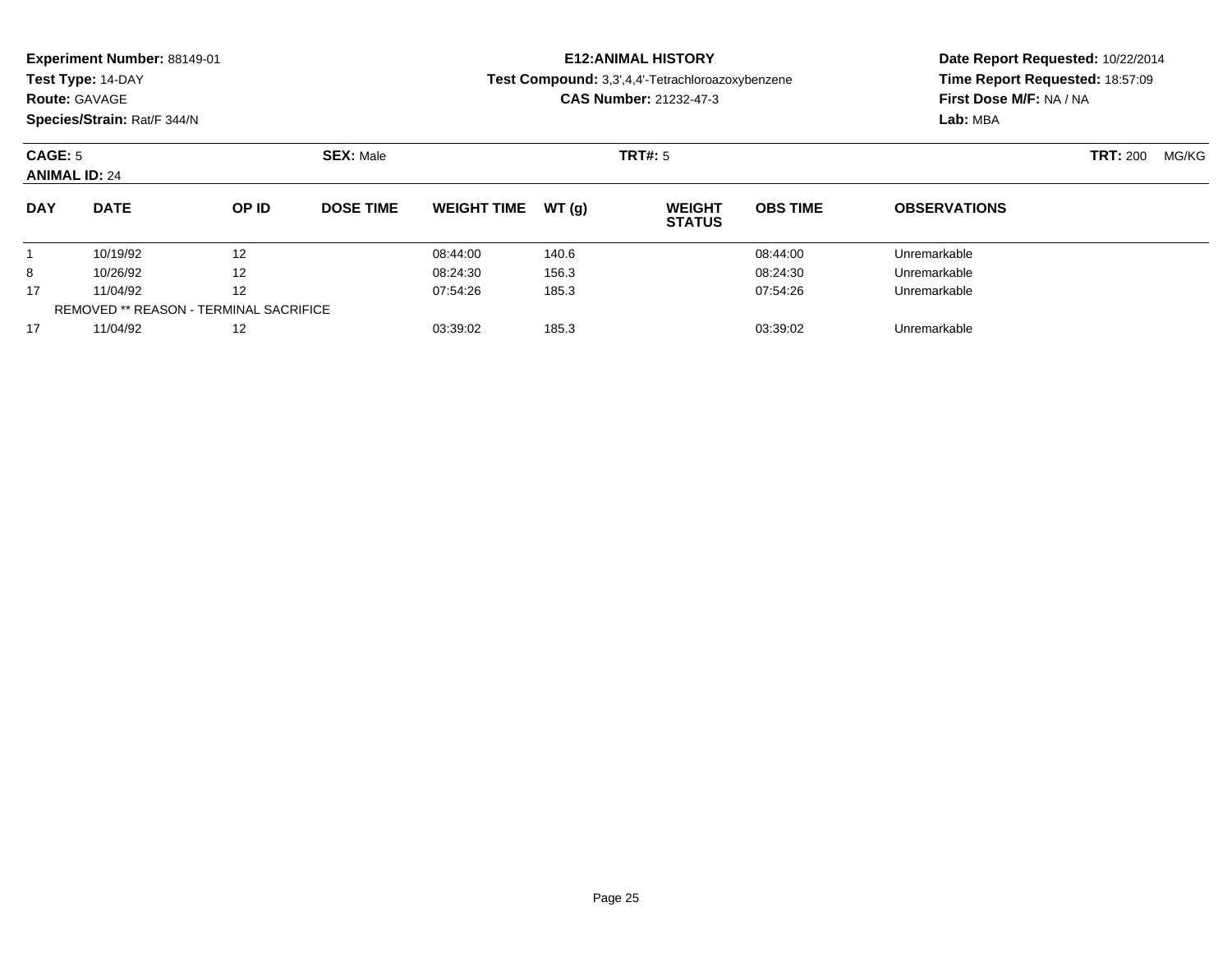| Experiment Number: 88149-01 |
|-----------------------------|
|-----------------------------|

### **Route:** GAVAGE

**Species/Strain:** Rat/F 344/N

### **E12:ANIMAL HISTORY**

**Test Compound:** 3,3',4,4'-Tetrachloroazoxybenzene

**CAS Number:** 21232-47-3

| <b>CAGE: 5</b><br><b>ANIMAL ID: 25</b> |                                               |       | <b>SEX: Male</b> |                    |        | <b>TRT#:</b> 5                 |                 |                     |  | MG/KG |
|----------------------------------------|-----------------------------------------------|-------|------------------|--------------------|--------|--------------------------------|-----------------|---------------------|--|-------|
| <b>DAY</b>                             | <b>DATE</b>                                   | OP ID | <b>DOSE TIME</b> | <b>WEIGHT TIME</b> | WT (a) | <b>WEIGHT</b><br><b>STATUS</b> | <b>OBS TIME</b> | <b>OBSERVATIONS</b> |  |       |
|                                        | 10/19/92                                      | 12    |                  | 08:44:00           | 125.3  |                                | 08:44:00        | Unremarkable        |  |       |
| 8                                      | 10/26/92                                      | 12    |                  | 08:24:30           | 142.3  |                                | 08:24:30        | Unremarkable        |  |       |
| 17                                     | 11/04/92                                      | 12    |                  | 07:54:26           | 170.0  |                                | 07:54:26        | Unremarkable        |  |       |
|                                        | <b>REMOVED ** REASON - TERMINAL SACRIFICE</b> |       |                  |                    |        |                                |                 |                     |  |       |
| 17                                     | 11/04/92                                      | 12    |                  | 03:39:02           | 170.0  |                                | 03:39:02        | Unremarkable        |  |       |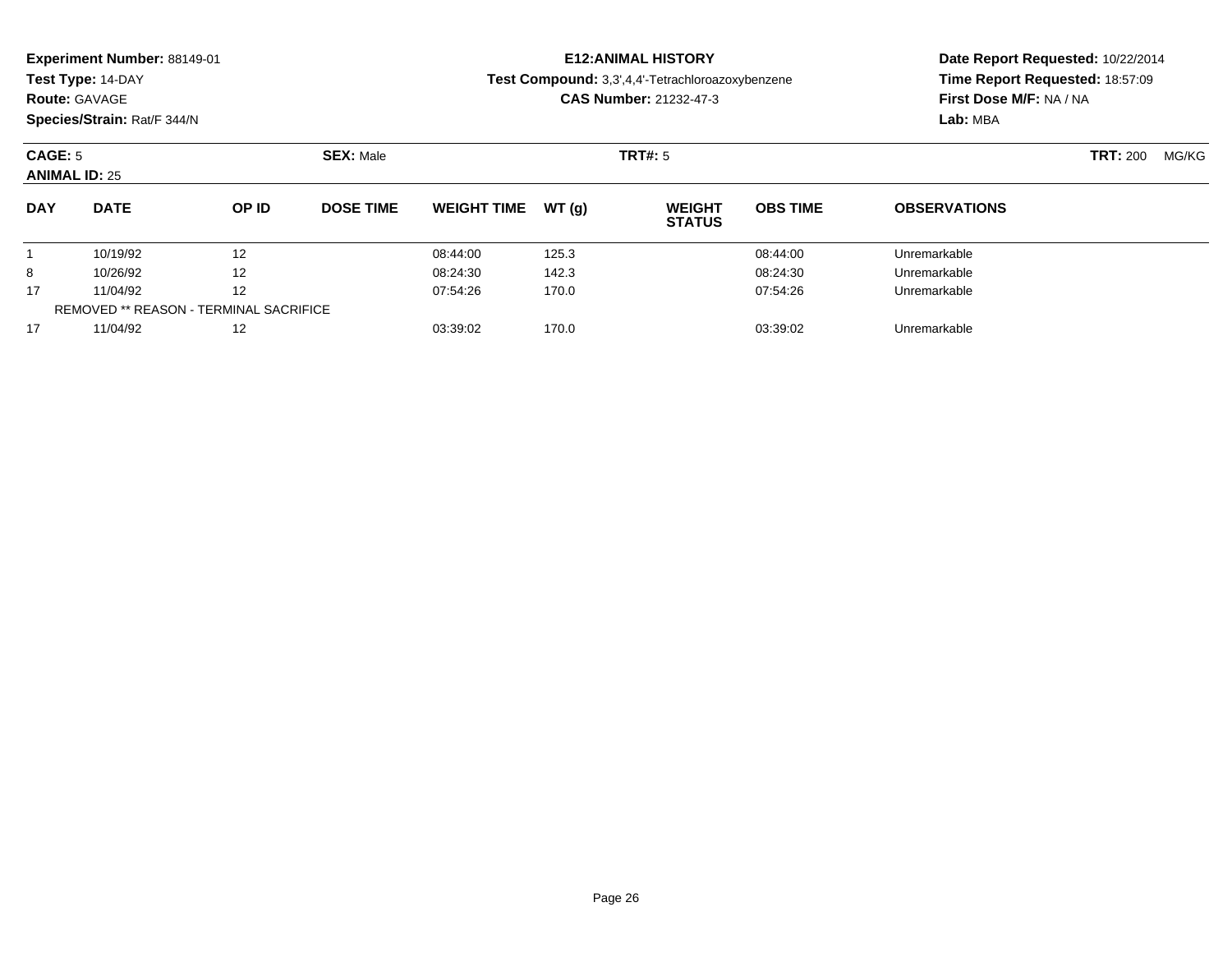### **Route:** GAVAGE

**Species/Strain:** Rat/F 344/N

### **E12:ANIMAL HISTORY**

**Test Compound:** 3,3',4,4'-Tetrachloroazoxybenzene

**CAS Number:** 21232-47-3

| CAGE: 6<br><b>ANIMAL ID: 26</b> |                                               |       | <b>SEX: Male</b> |                    |        | <b>TRT#:</b> 6                 |                 |                     |  | MG/KG |
|---------------------------------|-----------------------------------------------|-------|------------------|--------------------|--------|--------------------------------|-----------------|---------------------|--|-------|
| <b>DAY</b>                      | <b>DATE</b>                                   | OP ID | <b>DOSE TIME</b> | <b>WEIGHT TIME</b> | WT (a) | <b>WEIGHT</b><br><b>STATUS</b> | <b>OBS TIME</b> | <b>OBSERVATIONS</b> |  |       |
|                                 | 10/19/92                                      | 12    |                  | 08:46:02           | 131.9  |                                | 08:46:02        | Unremarkable        |  |       |
| 8                               | 10/26/92                                      | 12    |                  | 08:26:30           | 154.2  |                                | 08:26:30        | Unremarkable        |  |       |
| 17                              | 11/04/92                                      | 12    |                  | 07:57:50           | 173.0  |                                | 07:57:50        | Unremarkable        |  |       |
|                                 | <b>REMOVED ** REASON - TERMINAL SACRIFICE</b> |       |                  |                    |        |                                |                 |                     |  |       |
| 17                              | 11/04/92                                      | 12    |                  | 03:39:04           | 173.0  |                                | 03:39:04        | Unremarkable        |  |       |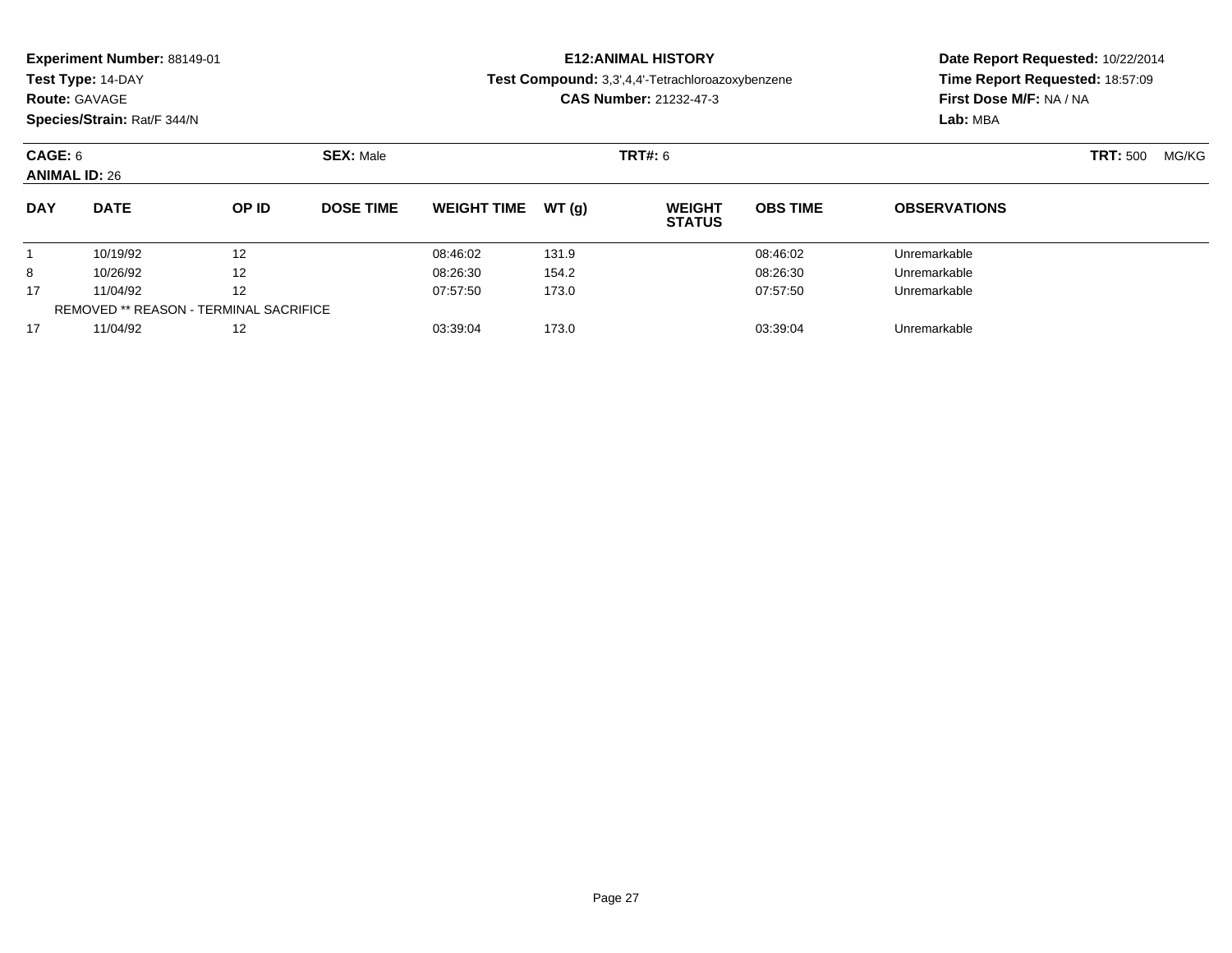| Experiment Number: 88149-01 |                |
|-----------------------------|----------------|
|                             | $T - 1$ $\sim$ |

## **Route:** GAVAGE

**Species/Strain:** Rat/F 344/N

### **E12:ANIMAL HISTORY**

**Test Compound:** 3,3',4,4'-Tetrachloroazoxybenzene

**CAS Number:** 21232-47-3

| CAGE: 6<br><b>ANIMAL ID: 27</b> |                                               |              | <b>SEX: Male</b> |                    |       | <b>TRT#:</b> 6                 |                 |                     |  | <b>TRT:</b> 500<br>MG/KG |
|---------------------------------|-----------------------------------------------|--------------|------------------|--------------------|-------|--------------------------------|-----------------|---------------------|--|--------------------------|
| <b>DAY</b>                      | <b>DATE</b>                                   | <b>OP ID</b> | <b>DOSE TIME</b> | <b>WEIGHT TIME</b> | WT(a) | <b>WEIGHT</b><br><b>STATUS</b> | <b>OBS TIME</b> | <b>OBSERVATIONS</b> |  |                          |
|                                 | 10/19/92                                      | 12           |                  | 08:46:02           | 131.5 |                                | 08:46:02        | Unremarkable        |  |                          |
| 8                               | 10/26/92                                      | 12           |                  | 08:26:30           | 152.9 |                                | 08:26:30        | Unremarkable        |  |                          |
| 17                              | 11/04/92                                      | 12           |                  | 07:57:50           | 174.9 |                                | 07:57:50        | Unremarkable        |  |                          |
|                                 | <b>REMOVED ** REASON - TERMINAL SACRIFICE</b> |              |                  |                    |       |                                |                 |                     |  |                          |
| 17                              | 11/04/92                                      | 12           |                  | 03:39:04           | 174.9 |                                | 03:39:04        | Unremarkable        |  |                          |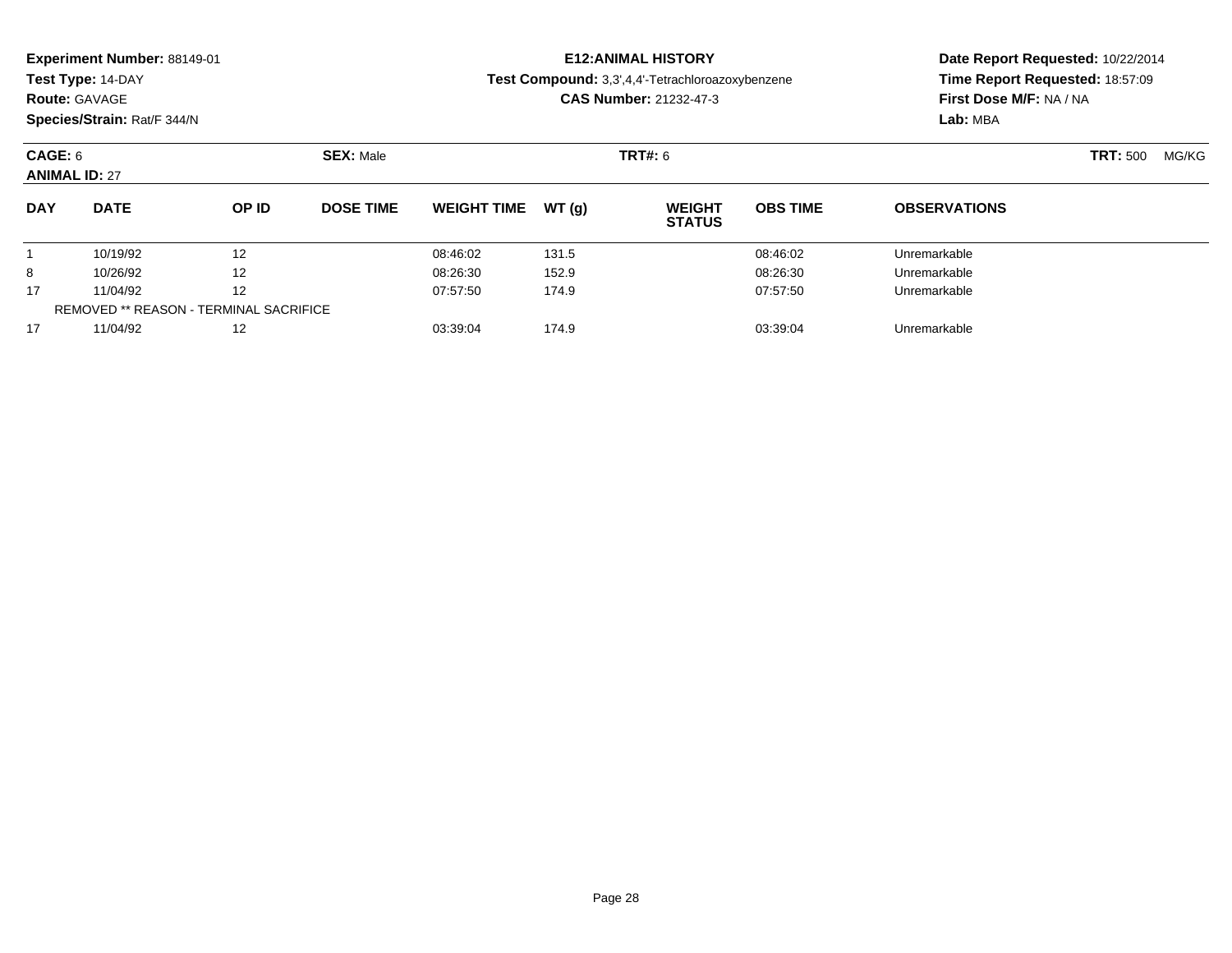### **Route:** GAVAGE

**Species/Strain:** Rat/F 344/N

### **E12:ANIMAL HISTORY**

**Test Compound:** 3,3',4,4'-Tetrachloroazoxybenzene

**CAS Number:** 21232-47-3

| CAGE: 6<br><b>ANIMAL ID: 28</b> |                                               |       | <b>SEX: Male</b> |                    |       | <b>TRT#: 6</b>                 |                 |                     |  | MG/KG |
|---------------------------------|-----------------------------------------------|-------|------------------|--------------------|-------|--------------------------------|-----------------|---------------------|--|-------|
| <b>DAY</b>                      | <b>DATE</b>                                   | OP ID | <b>DOSE TIME</b> | <b>WEIGHT TIME</b> | WT(q) | <b>WEIGHT</b><br><b>STATUS</b> | <b>OBS TIME</b> | <b>OBSERVATIONS</b> |  |       |
|                                 | 10/19/92                                      | 12    |                  | 08:46:02           | 121.6 |                                | 08:46:02        | Unremarkable        |  |       |
| 8                               | 10/26/92                                      | 12    |                  | 08:26:30           | 143.6 |                                | 08:26:30        | Unremarkable        |  |       |
| 17                              | 11/04/92                                      | 12    |                  | 07:57:50           | 161.4 |                                | 07:57:50        | Unremarkable        |  |       |
|                                 | <b>REMOVED ** REASON - TERMINAL SACRIFICE</b> |       |                  |                    |       |                                |                 |                     |  |       |
| 17                              | 11/04/92                                      | 12    |                  | 03:39:04           | 161.4 |                                | 03:39:04        | Unremarkable        |  |       |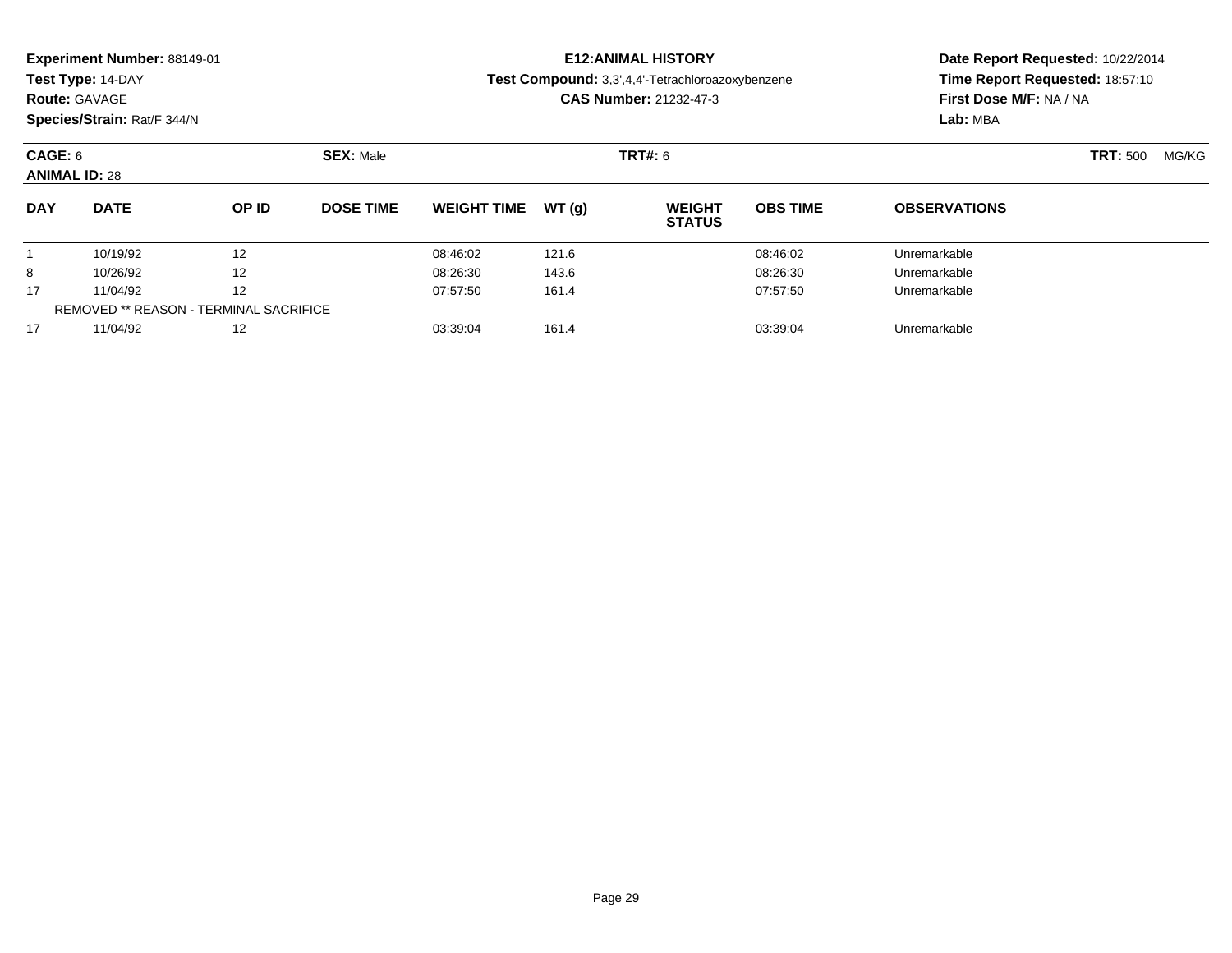| <b>Experiment Number: 88149-01</b> | <b>E12:ANIMAL HISTORY</b>                               |
|------------------------------------|---------------------------------------------------------|
| Test Type: 14-DAY                  | <b>Test Compound:</b> 3.3'.4.4'-Tetrachloroazoxybenzene |
| <b>Route: GAVAGE</b>               | <b>CAS Number: 21232-47-3</b>                           |

**Species/Strain:** Rat/F 344/N

### **CAS Number:** 21232-47-3

### **Date Report Requested:** 10/22/2014**Time Report Requested:** 18:57:10**First Dose M/F:** NA / NA**Lab:** MBA

#### **CAGE:** 6 **SEX:** Male **TRT#:** <sup>6</sup> **TRT:** 500 MG/KG**ANIMAL ID:** 29**DAY DATE OP IDDOSE TIME WEIGHT TIME WT** (g) **STATUSOBS TIME OBSERVATIONS** 1 10/19/92 <sup>12</sup> 08:46:02 140.1 08:46:02 Unremarkable 8 10/26/92 <sup>12</sup> 08:26:30 161.9 08:26:30 Unremarkable 17 11/04/92 <sup>12</sup> 07:57:50 177.6 07:57:50 Unremarkable REMOVED \*\* REASON - TERMINAL SACRIFICE17

11/04/92 <sup>12</sup> 03:39:04 177.6 03:39:04 Unremarkable

Page 30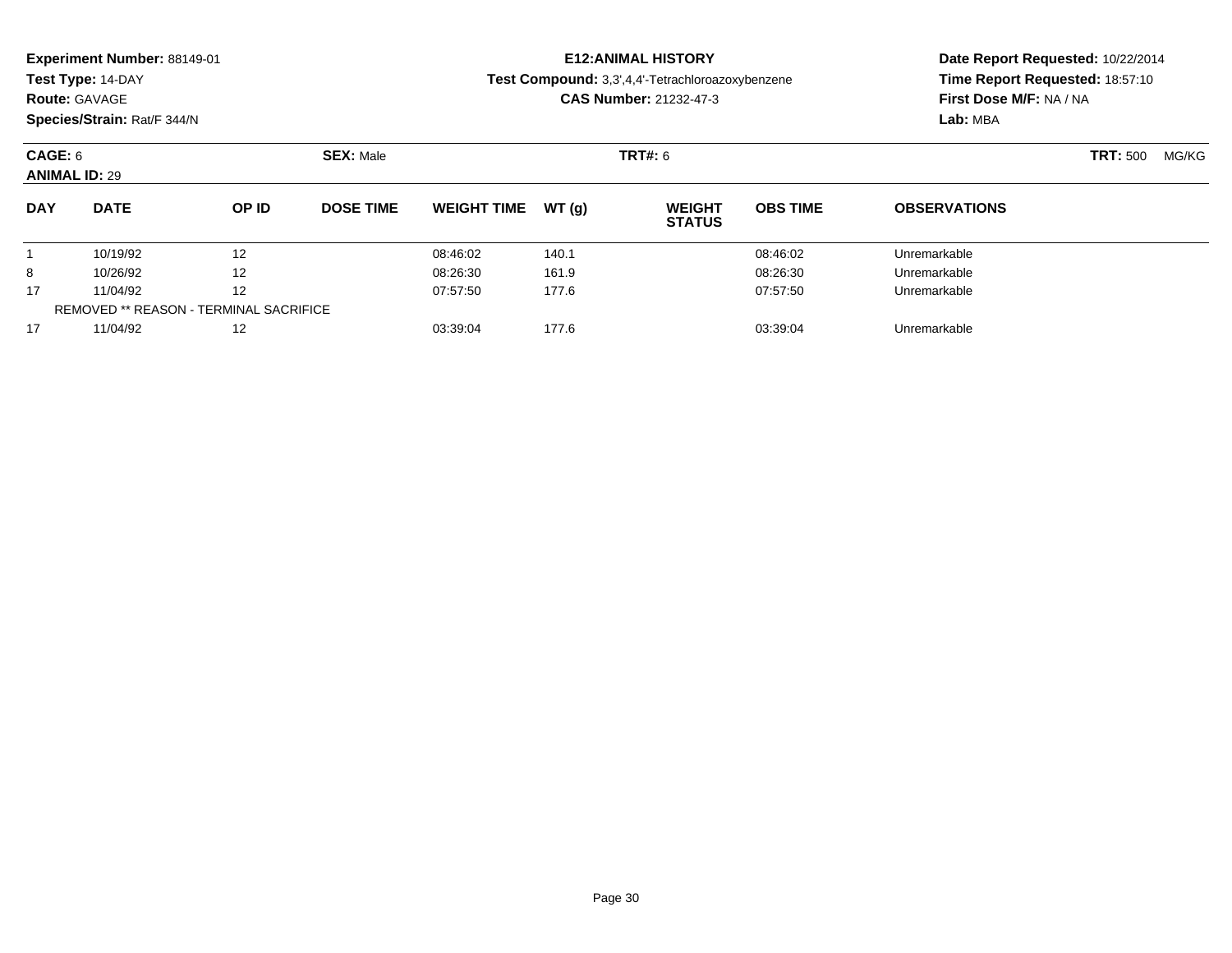| <b>Experiment Number: 88149-01</b><br>Test Type: 14-DAY<br><b>Route: GAVAGE</b><br>Species/Strain: Rat/F 344/N<br>CAGE: 6<br><b>ANIMAL ID: 30</b> |                      |  |                  |                     | <b>E12:ANIMAL HISTORY</b><br>Test Compound: 3,3',4,4'-Tetrachloroazoxybenzene<br><b>CAS Number: 21232-47-3</b> |                 | Date Report Requested: 10/22/2014<br>Time Report Requested: 18:57:10<br><b>First Dose M/F: NA / NA</b><br>Lab: MBA |       |  |
|---------------------------------------------------------------------------------------------------------------------------------------------------|----------------------|--|------------------|---------------------|----------------------------------------------------------------------------------------------------------------|-----------------|--------------------------------------------------------------------------------------------------------------------|-------|--|
|                                                                                                                                                   |                      |  | <b>SEX: Male</b> |                     | <b>TRT#:</b> 6                                                                                                 | <b>TRT: 500</b> |                                                                                                                    | MG/KG |  |
| <b>DAY</b>                                                                                                                                        | <b>DATE</b><br>OP ID |  | <b>DOSE TIME</b> | WEIGHT TIME $WT(a)$ | <b>WEIGHT</b><br><b>STATUS</b>                                                                                 | <b>OBS TIME</b> | <b>OBSERVATIONS</b>                                                                                                |       |  |

10/19/92 <sup>12</sup> 08:46:02 114.1 08:46:02 Unremarkable

10/26/92 <sup>12</sup> 08:26:30 122.2 08:26:30 Unremarkable

11/04/92 <sup>12</sup> 07:57:50 125.8 07:57:50 Unremarkable

11/04/92 <sup>12</sup> 03:39:04 125.8 03:39:04 Unremarkable

1

8

17

17

REMOVED \*\* REASON - TERMINAL SACRIFICE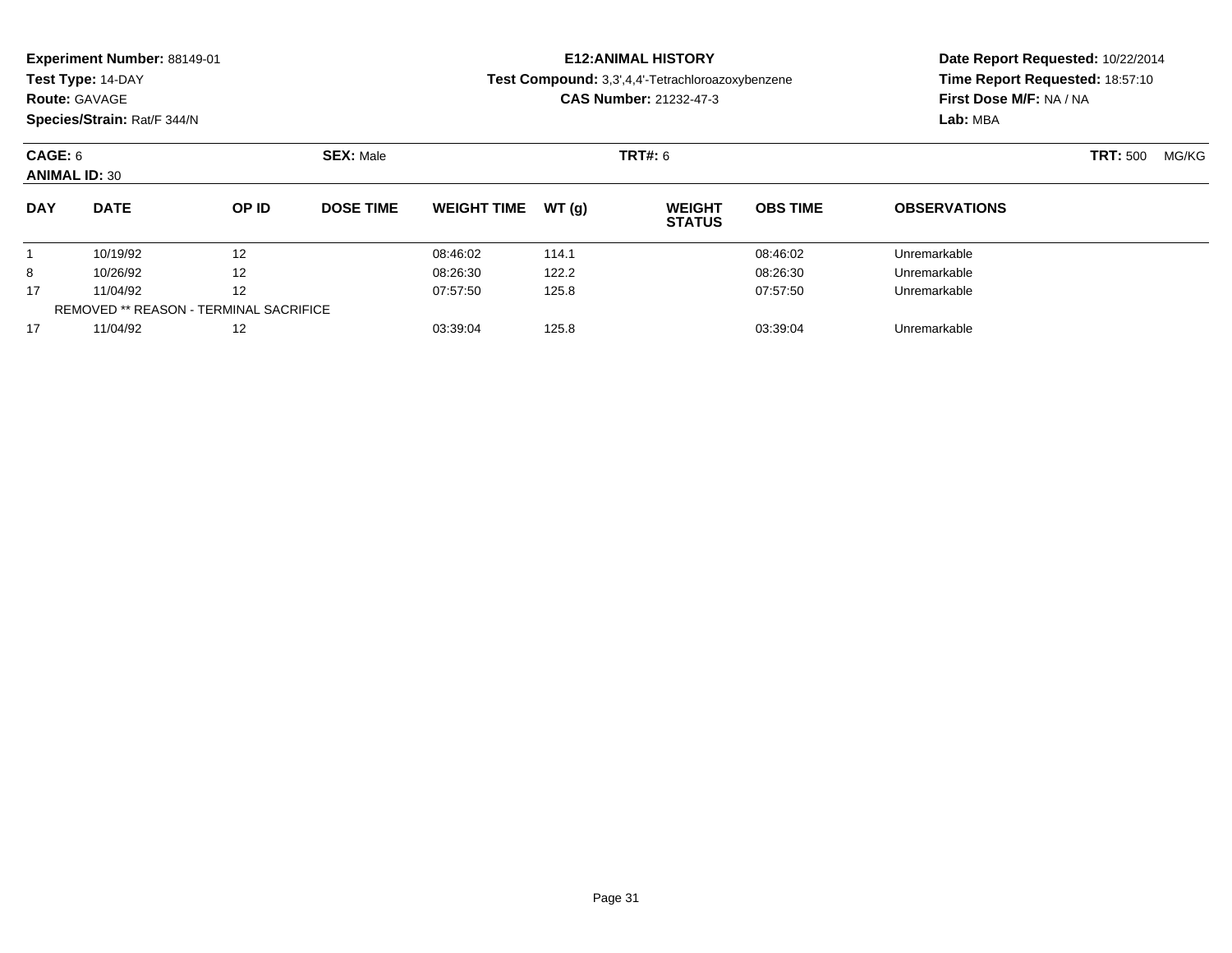| Experiment Number: 88149-01<br>Test Type: 14-DAY<br><b>Route: GAVAGE</b><br>Species/Strain: Rat/F 344/N |             |                    |                  |                    |                | <b>E12: ANIMAL HISTORY</b><br><b>Test Compound:</b> 3,3',4,4'-Tetrachloroazoxybenzene<br><b>CAS Number: 21232-47-3</b> | Date Report Requested: 10/22/2014<br>Time Report Requested: 18:57:10<br>First Dose M/F: NA / NA<br>Lab: MBA |                     |  |
|---------------------------------------------------------------------------------------------------------|-------------|--------------------|------------------|--------------------|----------------|------------------------------------------------------------------------------------------------------------------------|-------------------------------------------------------------------------------------------------------------|---------------------|--|
| <b>CAGE: 7</b><br><b>ANIMAL ID: 31</b>                                                                  |             | <b>SEX: Female</b> |                  |                    | <b>TRT#: 7</b> | TRT: 0 MG/KG                                                                                                           |                                                                                                             |                     |  |
| <b>DAY</b>                                                                                              | <b>DATE</b> | <b>OP ID</b>       | <b>DOSE TIME</b> | <b>WEIGHT TIME</b> | WT(q)          | <b>WEIGHT</b><br><b>STATUS</b>                                                                                         | <b>OBS TIME</b>                                                                                             | <b>OBSERVATIONS</b> |  |
|                                                                                                         | 10/19/92    | 12                 |                  | 08:47:48           | 116.7          |                                                                                                                        | 08:47:48                                                                                                    | Unremarkable        |  |
| 8                                                                                                       | 10/26/92    | 12                 |                  | 08:29:02           | 133.3          |                                                                                                                        | 08:29:02                                                                                                    | Unremarkable        |  |
| 17                                                                                                      | 11/04/92    | 12                 |                  | 07:45:00           | 159.2          |                                                                                                                        | 07:45:00                                                                                                    | Unremarkable        |  |

11/04/92 <sup>12</sup> 03:39:06 159.2 03:39:06 Unremarkable

REMOVED \*\* REASON - TERMINAL SACRIFICE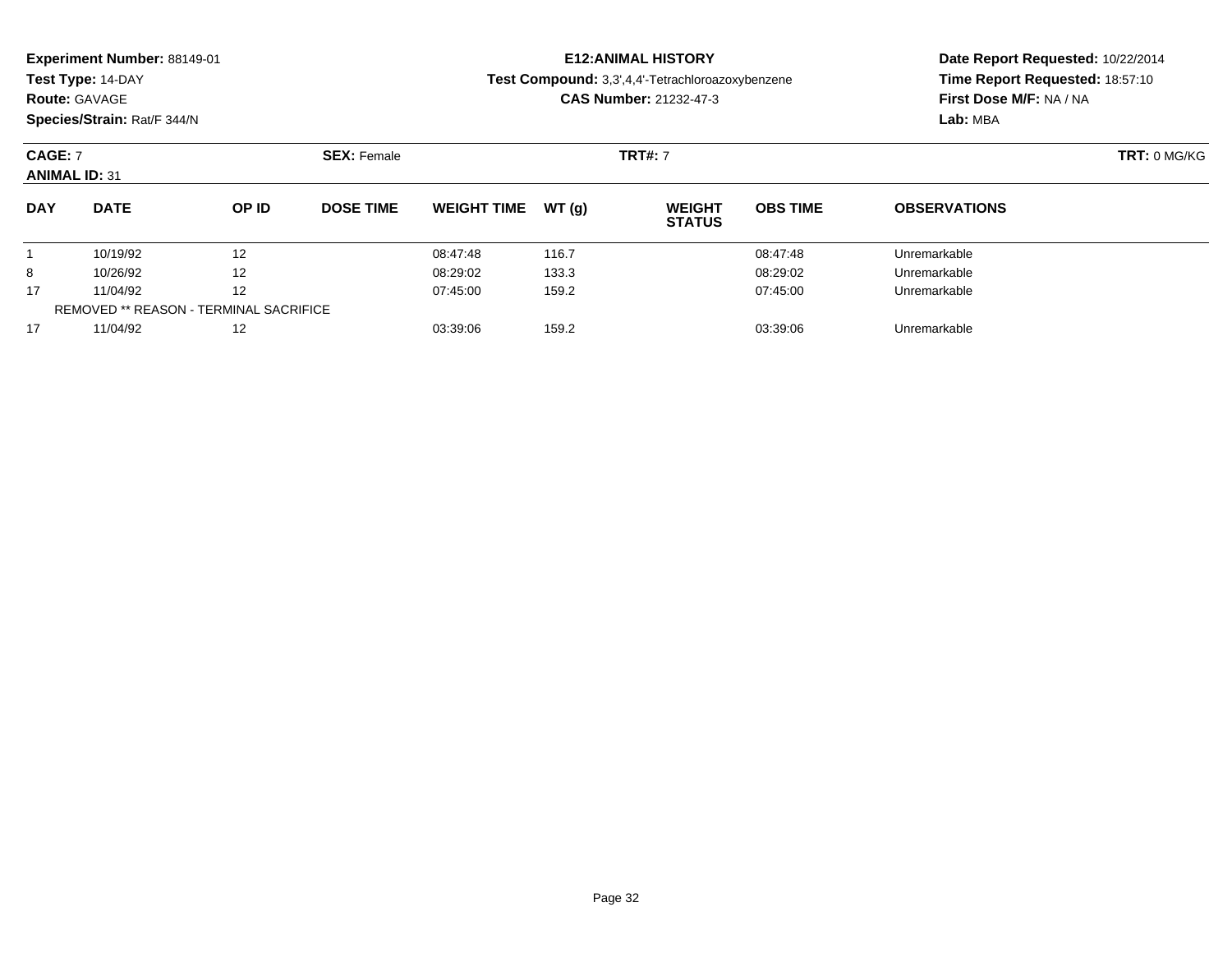| Experiment Number: 88149-01<br>Test Type: 14-DAY<br><b>Route: GAVAGE</b><br>Species/Strain: Rat/F 344/N |                      |                    |                  |                      |                | <b>E12: ANIMAL HISTORY</b><br>Test Compound: 3,3',4,4'-Tetrachloroazoxybenzene<br><b>CAS Number: 21232-47-3</b> | Date Report Requested: 10/22/2014<br>Time Report Requested: 18:57:10<br>First Dose M/F: NA / NA<br>Lab: MBA |                              |  |
|---------------------------------------------------------------------------------------------------------|----------------------|--------------------|------------------|----------------------|----------------|-----------------------------------------------------------------------------------------------------------------|-------------------------------------------------------------------------------------------------------------|------------------------------|--|
| <b>CAGE: 7</b><br><b>ANIMAL ID: 32</b>                                                                  |                      | <b>SEX: Female</b> | <b>TRT#: 7</b>   |                      |                |                                                                                                                 |                                                                                                             | <b>TRT: 0 MG/KG</b>          |  |
| <b>DAY</b>                                                                                              | <b>DATE</b>          | OP ID              | <b>DOSE TIME</b> | <b>WEIGHT TIME</b>   | WT(a)          | <b>WEIGHT</b><br><b>STATUS</b>                                                                                  | <b>OBS TIME</b>                                                                                             | <b>OBSERVATIONS</b>          |  |
| 8                                                                                                       | 10/19/92<br>10/26/92 | 12<br>12           |                  | 08:47:48<br>08:29:02 | 102.7<br>118.1 |                                                                                                                 | 08:47:48<br>08:29:02                                                                                        | Unremarkable<br>Unremarkable |  |

11/04/92 <sup>12</sup> 07:45:00 136.6 07:45:00 Unremarkable

11/04/92 <sup>12</sup> 03:39:06 136.6 03:39:06 Unremarkable

17

17

REMOVED \*\* REASON - TERMINAL SACRIFICE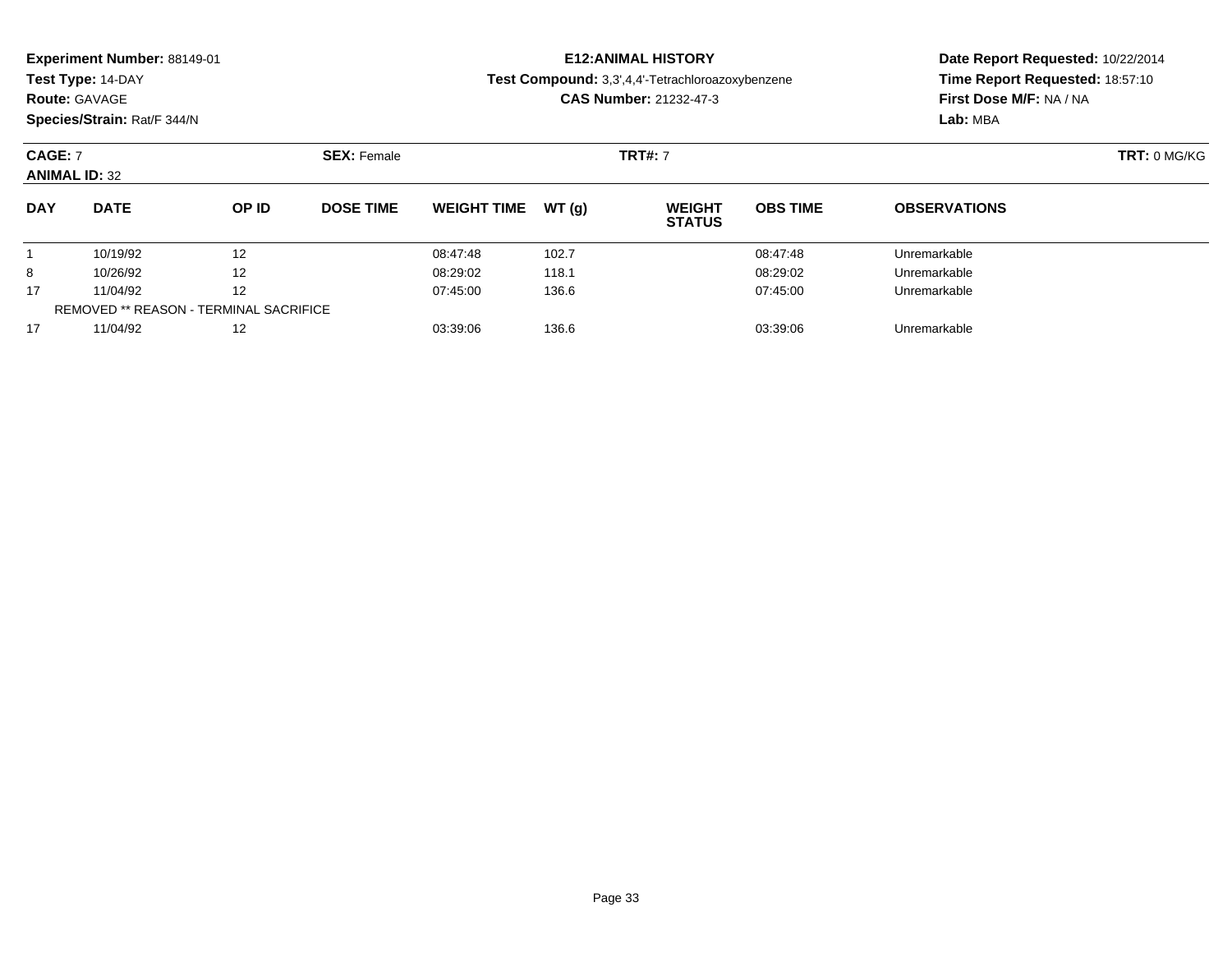| <b>Experiment Number: 88149-01</b> | <b>E12:ANIMAL HISTORY</b>             |
|------------------------------------|---------------------------------------|
| <b>Test Type: 14-DAY</b>           | Test Compound: 3,3',4,4'-Tetrachloroa |
| <b>Route: GAVAGE</b>               | <b>CAS Number: 21232-47-3</b>         |

### **Date Report Requested:** 10/22/2014**Time Report Requested:** 18:57:10**First Dose M/F:** NA / NA

**Lab:** MBA

**Species/Strain:** Rat/F 344/N

# **Test Compound:** 3,3',4,4'-Tetrachloroazoxybenzene

**CAS Number:** 21232-47-3

| <b>CAGE: 7</b><br><b>ANIMAL ID: 33</b> |             |                                               | <b>SEX: Female</b> |                    |       | <b>TRT#: 7</b>                 |                 |                     | <b>TRT: 0 MG/KG</b> |
|----------------------------------------|-------------|-----------------------------------------------|--------------------|--------------------|-------|--------------------------------|-----------------|---------------------|---------------------|
| <b>DAY</b>                             | <b>DATE</b> | OP ID                                         | <b>DOSE TIME</b>   | <b>WEIGHT TIME</b> | WT(g) | <b>WEIGHT</b><br><b>STATUS</b> | <b>OBS TIME</b> | <b>OBSERVATIONS</b> |                     |
|                                        | 10/19/92    | $12 \overline{ }$                             |                    | 08:47:48           | 107.9 |                                | 08:47:48        | Unremarkable        |                     |
| 8                                      | 10/26/92    | $12 \overline{ }$                             |                    | 08:29:02           | 118.0 |                                | 08:29:02        | Unremarkable        |                     |
| 17                                     | 11/04/92    | 12                                            |                    | 07:45:00           | 132.1 |                                | 07:45:00        | Unremarkable        |                     |
|                                        |             | <b>REMOVED ** REASON - TERMINAL SACRIFICE</b> |                    |                    |       |                                |                 |                     |                     |
| 17                                     | 11/04/92    | 12                                            |                    | 03:39:06           | 132.1 |                                | 03:39:06        | Unremarkable        |                     |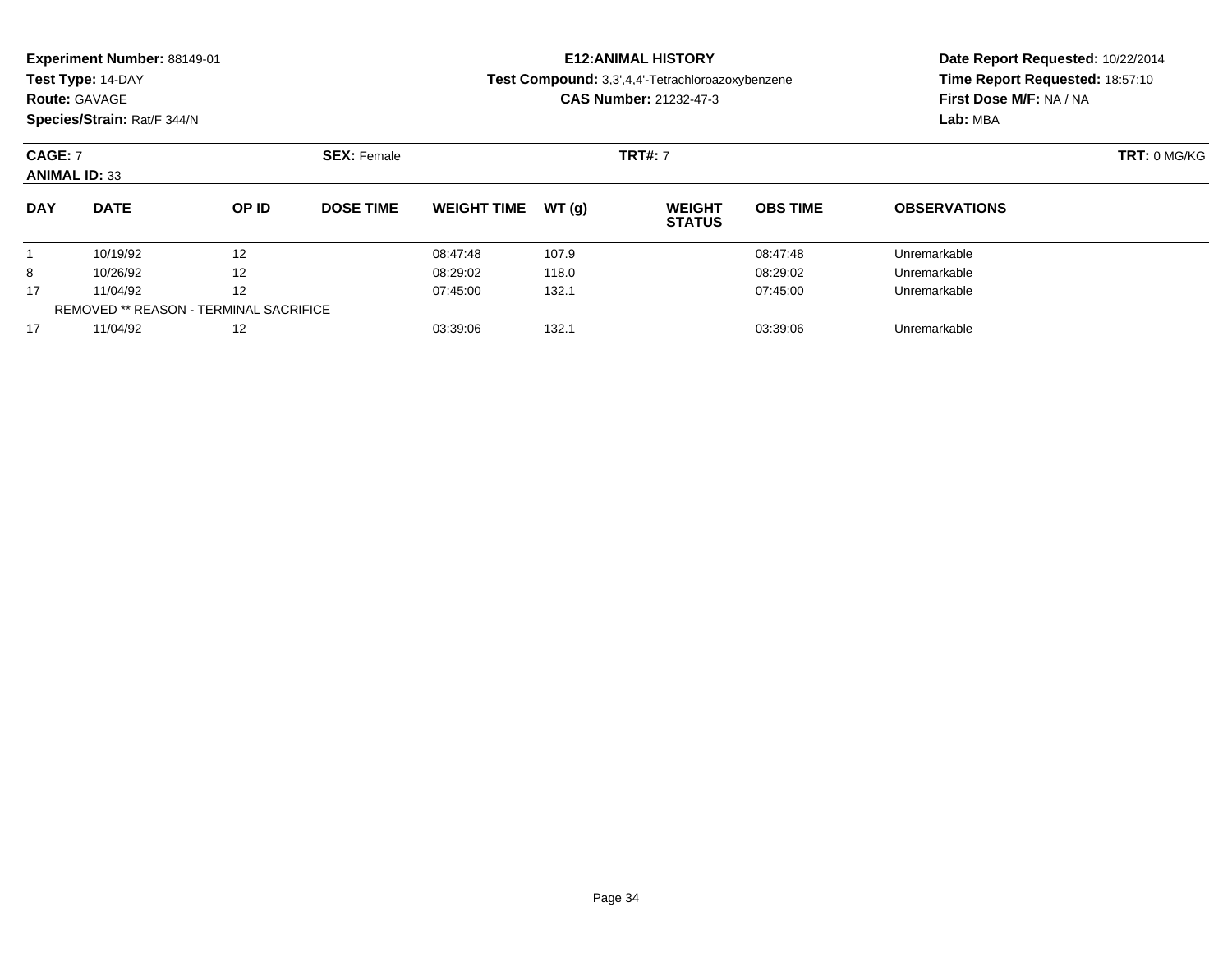| Experiment Number: 88149-01<br>Test Type: 14-DAY<br><b>Route: GAVAGE</b><br>Species/Strain: Rat/F 344/N |                      |          |                    |                      |                | <b>E12: ANIMAL HISTORY</b><br>Test Compound: 3,3',4,4'-Tetrachloroazoxybenzene<br><b>CAS Number: 21232-47-3</b> |                      | Date Report Requested: 10/22/2014<br>Time Report Requested: 18:57:10<br>First Dose M/F: NA / NA<br>Lab: MBA |  |
|---------------------------------------------------------------------------------------------------------|----------------------|----------|--------------------|----------------------|----------------|-----------------------------------------------------------------------------------------------------------------|----------------------|-------------------------------------------------------------------------------------------------------------|--|
| <b>CAGE: 7</b><br><b>ANIMAL ID: 34</b>                                                                  |                      |          | <b>SEX: Female</b> | <b>TRT#: 7</b>       |                |                                                                                                                 |                      | <b>TRT: 0 MG/KG</b>                                                                                         |  |
| <b>DAY</b>                                                                                              | <b>DATE</b>          | OP ID    | <b>DOSE TIME</b>   | <b>WEIGHT TIME</b>   | WT(a)          | <b>WEIGHT</b><br><b>STATUS</b>                                                                                  | <b>OBS TIME</b>      | <b>OBSERVATIONS</b>                                                                                         |  |
| 8                                                                                                       | 10/19/92<br>10/26/92 | 12<br>12 |                    | 08:47:48<br>08:29:02 | 108.6<br>126.8 |                                                                                                                 | 08:47:48<br>08:29:02 | Unremarkable<br>Unremarkable                                                                                |  |

11/04/92 <sup>12</sup> 07:45:00 144.9 07:45:00 Unremarkable

11/04/92 <sup>12</sup> 03:39:06 144.9 03:39:06 Unremarkable

17

17

REMOVED \*\* REASON - TERMINAL SACRIFICE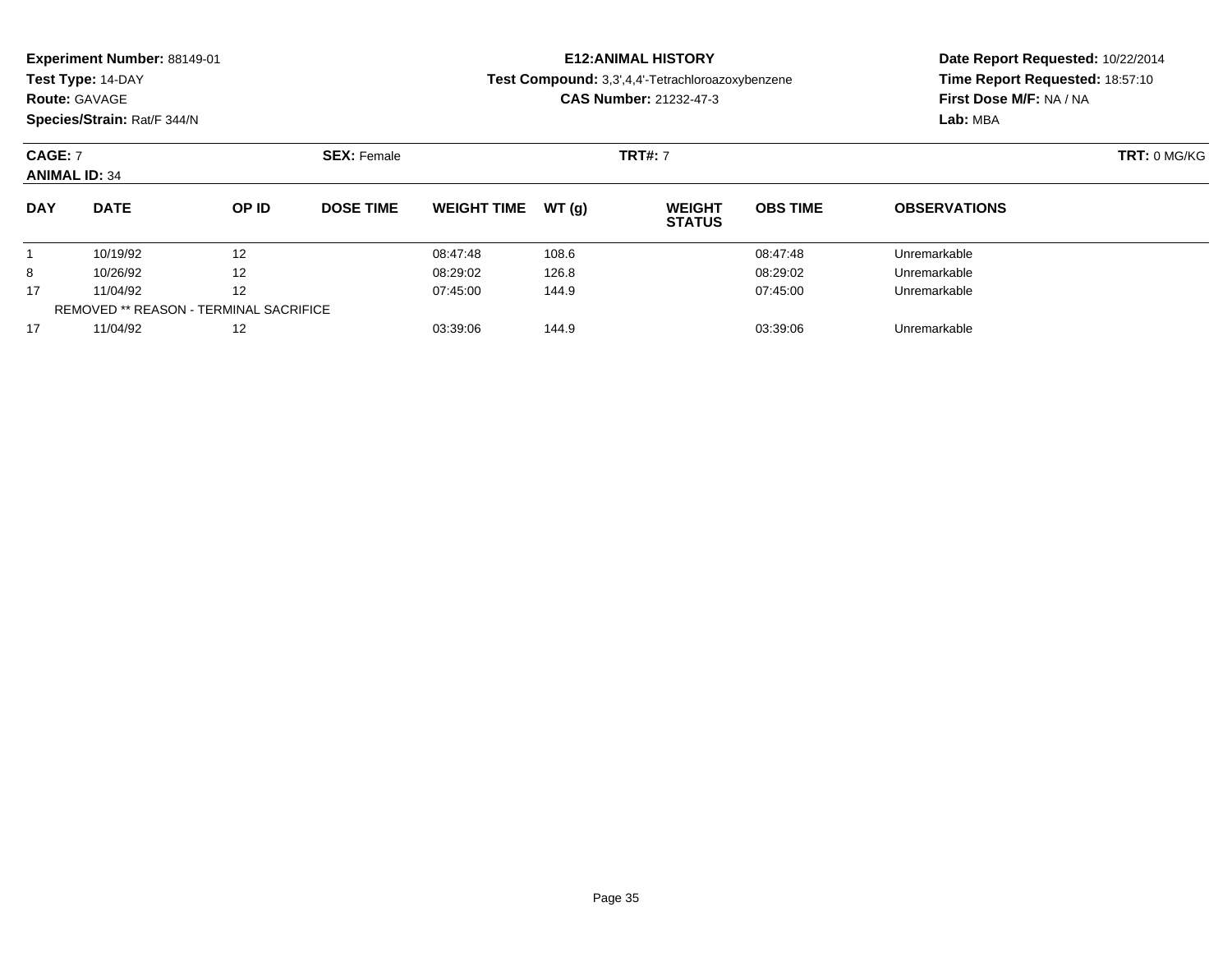|                                        | <b>Experiment Number: 88149-01</b><br>Test Type: 14-DAY<br><b>Route: GAVAGE</b><br>Species/Strain: Rat/F 344/N |              |                    |                     | <b>E12:ANIMAL HISTORY</b><br>Test Compound: 3,3',4,4'-Tetrachloroazoxybenzene<br><b>CAS Number: 21232-47-3</b> |                 | Date Report Requested: 10/22/2014<br>Time Report Requested: 18:57:10<br>First Dose M/F: NA / NA<br>Lab: MBA |  |  |
|----------------------------------------|----------------------------------------------------------------------------------------------------------------|--------------|--------------------|---------------------|----------------------------------------------------------------------------------------------------------------|-----------------|-------------------------------------------------------------------------------------------------------------|--|--|
| <b>CAGE: 7</b><br><b>ANIMAL ID: 35</b> |                                                                                                                |              | <b>SEX: Female</b> |                     | <b>TRT#: 7</b>                                                                                                 |                 | <b>TRT: 0 MG/KG</b>                                                                                         |  |  |
| <b>DAY</b>                             | <b>DATE</b>                                                                                                    | <b>OP ID</b> | <b>DOSE TIME</b>   | WEIGHT TIME $WT(q)$ | <b>WEIGHT</b><br><b>STATUS</b>                                                                                 | <b>OBS TIME</b> | <b>OBSERVATIONS</b>                                                                                         |  |  |

1 10/19/92 12 12 08:47:48 106.6 08:47:48 08:47:48 Unremarkable

8 10/26/92 12 12 08:29:02 125.4 08:29:02 125.4 08:29:02 125.4

11/04/92 <sup>12</sup> 07:45:00 148.4 07:45:00 Unremarkable

11/04/92 <sup>12</sup> 03:39:06 148.4 03:39:06 Unremarkable

1

8

17

17

REMOVED \*\* REASON - TERMINAL SACRIFICE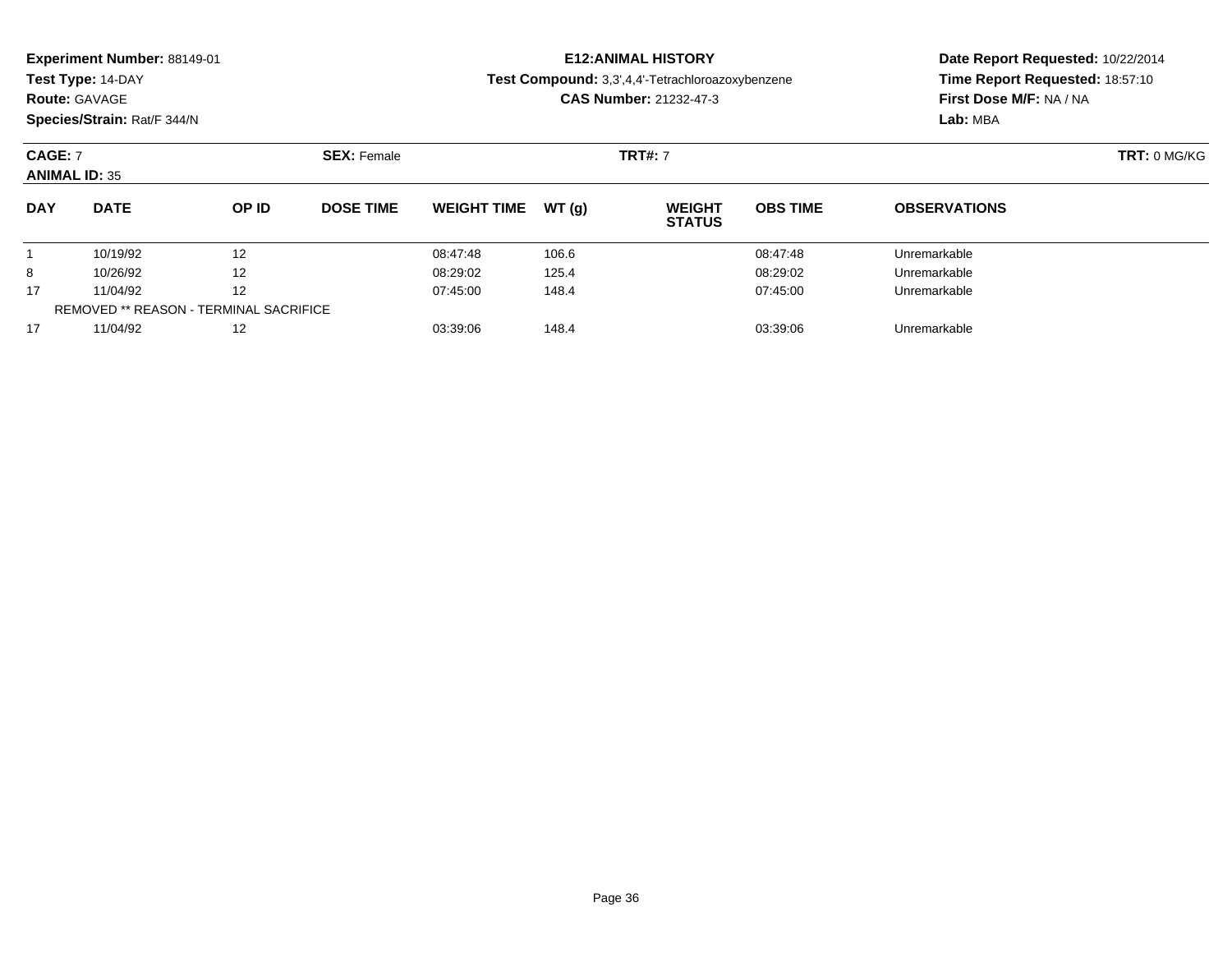| Experiment Number: 88149-01 |  |  |
|-----------------------------|--|--|
|-----------------------------|--|--|

### **Route:** GAVAGE

**Species/Strain:** Rat/F 344/N

### **E12:ANIMAL HISTORY**

**Test Compound:** 3,3',4,4'-Tetrachloroazoxybenzene

**CAS Number:** 21232-47-3

| CAGE: 8<br><b>ANIMAL ID: 36</b> |                                        |                   | <b>SEX: Female</b> |                    |        | <b>TRT#: 8</b>                 | <b>TRT:</b> 12.5<br>MG/KG |                     |  |
|---------------------------------|----------------------------------------|-------------------|--------------------|--------------------|--------|--------------------------------|---------------------------|---------------------|--|
| <b>DAY</b>                      | <b>DATE</b>                            | OP ID             | <b>DOSE TIME</b>   | <b>WEIGHT TIME</b> | WT (a) | <b>WEIGHT</b><br><b>STATUS</b> | <b>OBS TIME</b>           | <b>OBSERVATIONS</b> |  |
|                                 | 10/19/92                               | 12                |                    | 08:49:10           | 109.1  |                                | 08:49:10                  | Unremarkable        |  |
| 8                               | 10/26/92                               | 12                |                    | 08:31:02           | 125.3  |                                | 08:31:02                  | Unremarkable        |  |
| 17                              | 11/04/92                               | $12 \overline{ }$ |                    | 07:47:44           | 144.5  |                                | 07:47:44                  | Unremarkable        |  |
|                                 | REMOVED ** REASON - TERMINAL SACRIFICE |                   |                    |                    |        |                                |                           |                     |  |
| 17                              | 11/04/92                               | 12                |                    | 03:39:08           | 144.5  |                                | 03:39:08                  | Unremarkable        |  |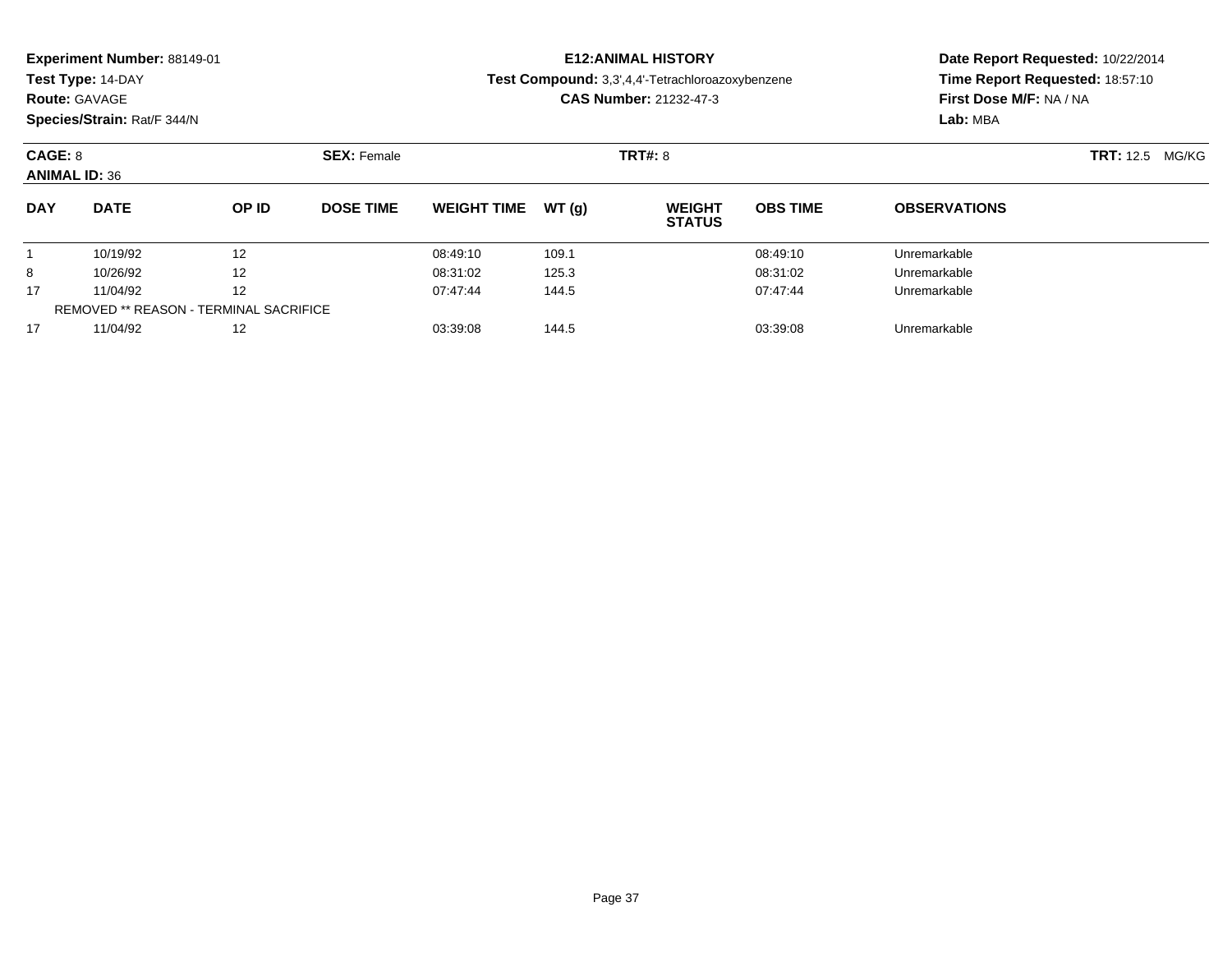| Experiment Number: 88149-01 |
|-----------------------------|
|-----------------------------|

### **Route:** GAVAGE

**Species/Strain:** Rat/F 344/N

### **E12:ANIMAL HISTORY**

**Test Compound:** 3,3',4,4'-Tetrachloroazoxybenzene

**CAS Number:** 21232-47-3

| CAGE: 8<br><b>ANIMAL ID: 37</b> |                                               |       | <b>SEX: Female</b> |                    |        | <b>TRT#: 8</b>                 |                 |                     | <b>TRT:</b> 12.5 MG/KG |
|---------------------------------|-----------------------------------------------|-------|--------------------|--------------------|--------|--------------------------------|-----------------|---------------------|------------------------|
| <b>DAY</b>                      | <b>DATE</b>                                   | OP ID | <b>DOSE TIME</b>   | <b>WEIGHT TIME</b> | WT (a) | <b>WEIGHT</b><br><b>STATUS</b> | <b>OBS TIME</b> | <b>OBSERVATIONS</b> |                        |
|                                 | 10/19/92                                      | 12    |                    | 08:49:10           | 104.6  |                                | 08:49:10        | Unremarkable        |                        |
| 8                               | 10/26/92                                      | 12    |                    | 08:31:02           | 115.6  |                                | 08:31:02        | Unremarkable        |                        |
| 17                              | 11/04/92                                      | 12    |                    | 07:47:44           | 132.5  |                                | 07:47:44        | Unremarkable        |                        |
|                                 | <b>REMOVED ** REASON - TERMINAL SACRIFICE</b> |       |                    |                    |        |                                |                 |                     |                        |
| 17                              | 11/04/92                                      | 12    |                    | 03:39:08           | 132.5  |                                | 03:39:08        | Unremarkable        |                        |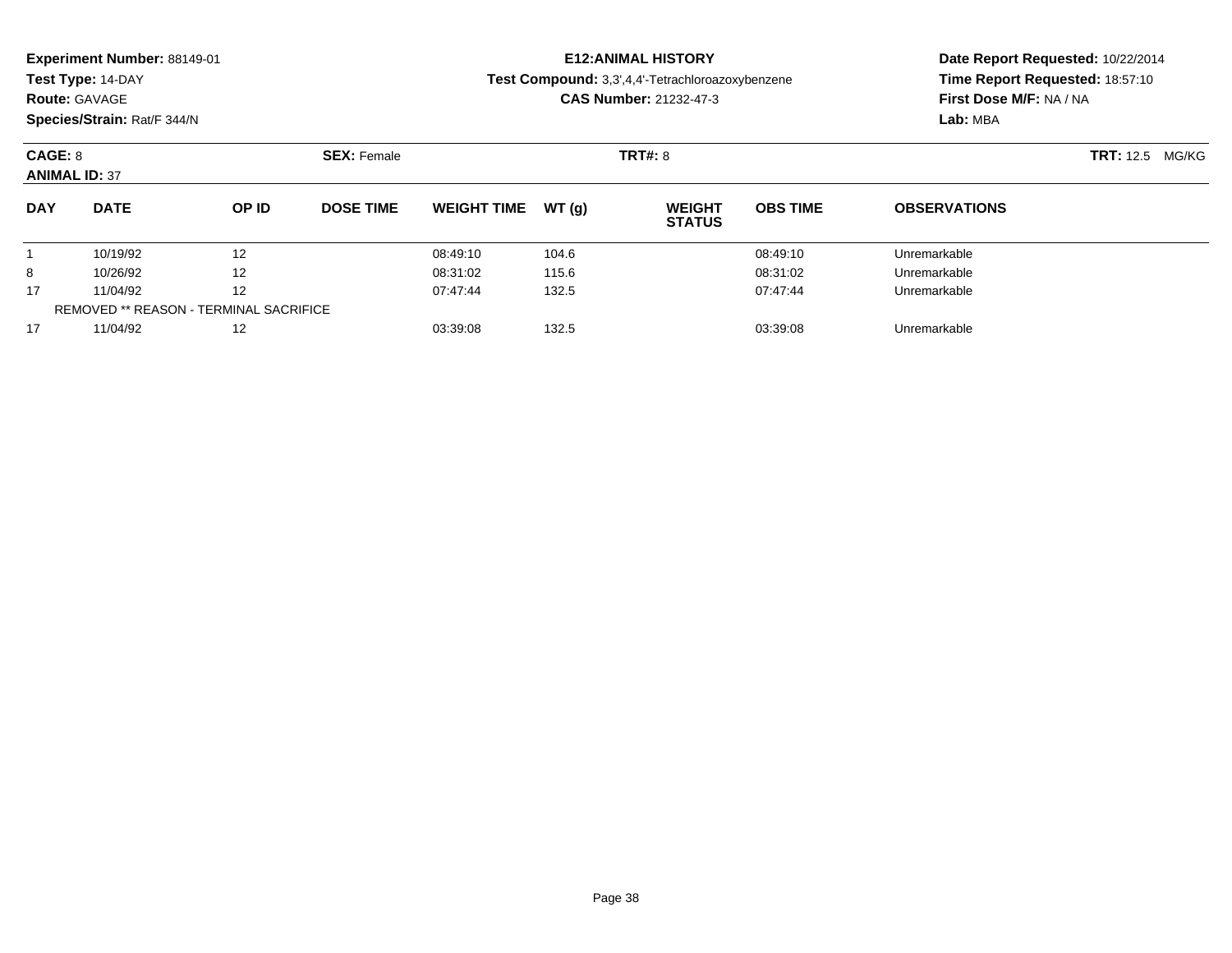**Route:** GAVAGE

**Species/Strain:** Rat/F 344/N

### **E12:ANIMAL HISTORY**

**Test Compound:** 3,3',4,4'-Tetrachloroazoxybenzene

**CAS Number:** 21232-47-3

| CAGE: 8<br><b>ANIMAL ID: 38</b> |                                               |       | <b>SEX: Female</b> |                    |       | <b>TRT#: 8</b>                 | <b>TRT:</b> 12.5 MG/KG |                     |  |
|---------------------------------|-----------------------------------------------|-------|--------------------|--------------------|-------|--------------------------------|------------------------|---------------------|--|
| <b>DAY</b>                      | <b>DATE</b>                                   | OP ID | <b>DOSE TIME</b>   | <b>WEIGHT TIME</b> | WT(g) | <b>WEIGHT</b><br><b>STATUS</b> | <b>OBS TIME</b>        | <b>OBSERVATIONS</b> |  |
|                                 | 10/19/92                                      | 12    |                    | 08:49:10           | 106.9 |                                | 08:49:10               | Unremarkable        |  |
| 8                               | 10/26/92                                      | 12    |                    | 08:31:02           | 122.4 |                                | 08:31:02               | Unremarkable        |  |
| 17                              | 11/04/92                                      | 12    |                    | 07:47:44           | 144.6 |                                | 07:47:44               | Unremarkable        |  |
|                                 | <b>REMOVED ** REASON - TERMINAL SACRIFICE</b> |       |                    |                    |       |                                |                        |                     |  |
| 17                              | 11/04/92                                      | 12    |                    | 03:39:08           | 144.6 |                                | 03:39:08               | Unremarkable        |  |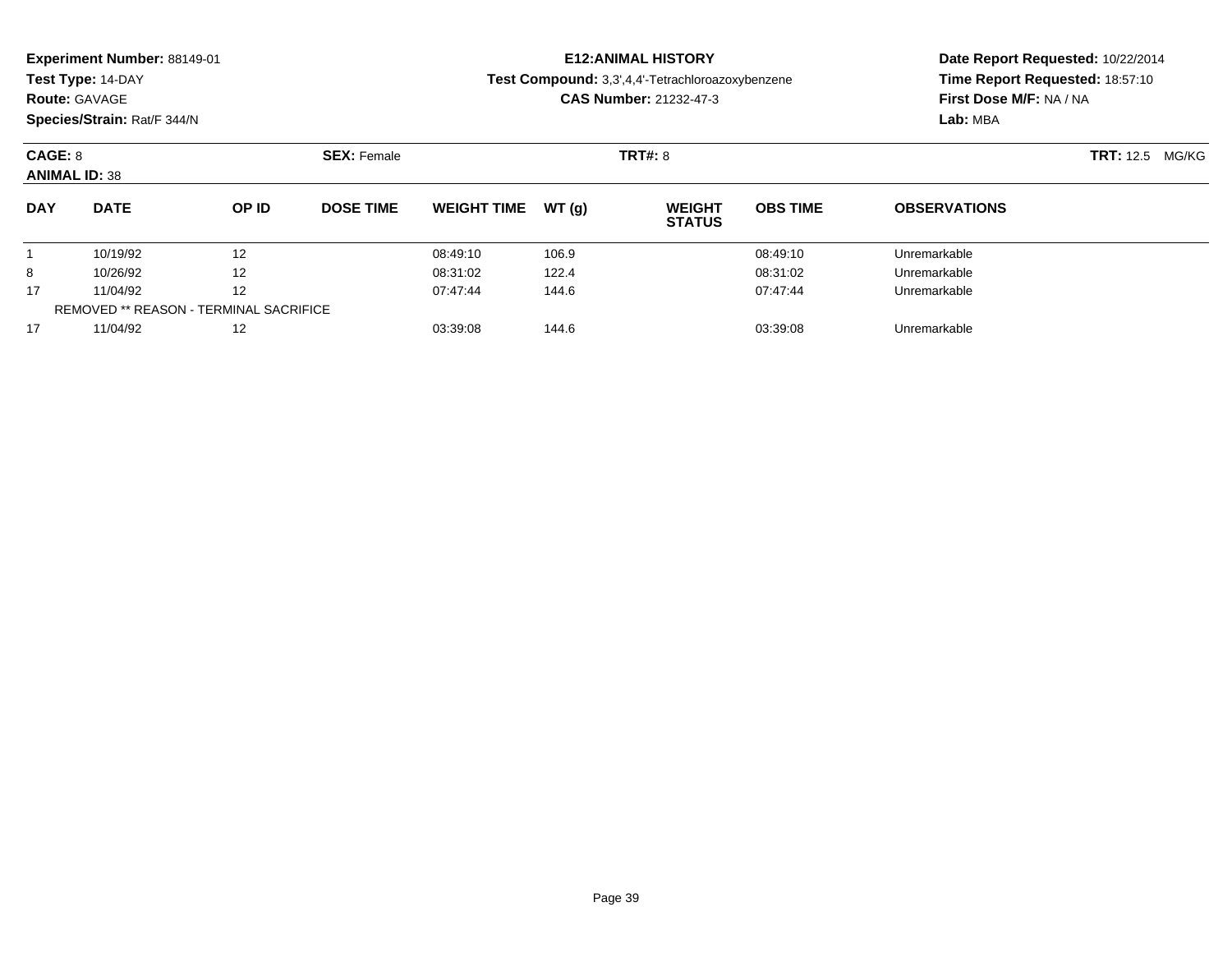| Experiment Number: 88149-01 |  |
|-----------------------------|--|
|-----------------------------|--|

### **Route:** GAVAGE

**Species/Strain:** Rat/F 344/N

### **E12:ANIMAL HISTORY**

#### **Test Compound:** 3,3',4,4'-Tetrachloroazoxybenzene

**CAS Number:** 21232-47-3

| CAGE: 8<br><b>ANIMAL ID: 39</b> |                                               |       | <b>SEX: Female</b> |                    |        | <b>TRT#: 8</b>                 |                 |                     | <b>TRT:</b> 12.5 MG/KG |
|---------------------------------|-----------------------------------------------|-------|--------------------|--------------------|--------|--------------------------------|-----------------|---------------------|------------------------|
| <b>DAY</b>                      | <b>DATE</b>                                   | OP ID | <b>DOSE TIME</b>   | <b>WEIGHT TIME</b> | WT (a) | <b>WEIGHT</b><br><b>STATUS</b> | <b>OBS TIME</b> | <b>OBSERVATIONS</b> |                        |
|                                 | 10/19/92                                      | 12    |                    | 08:49:10           | 110.2  |                                | 08:49:10        | Unremarkable        |                        |
| 8                               | 10/26/92                                      | 12    |                    | 08:31:02           | 123.0  |                                | 08:31:02        | Unremarkable        |                        |
| 17                              | 11/04/92                                      | 12    |                    | 07:47:44           | 139.8  |                                | 07:47:44        | Unremarkable        |                        |
|                                 | <b>REMOVED ** REASON - TERMINAL SACRIFICE</b> |       |                    |                    |        |                                |                 |                     |                        |
| 17                              | 11/04/92                                      | 12    |                    | 03:39:08           | 139.8  |                                | 03:39:08        | Unremarkable        |                        |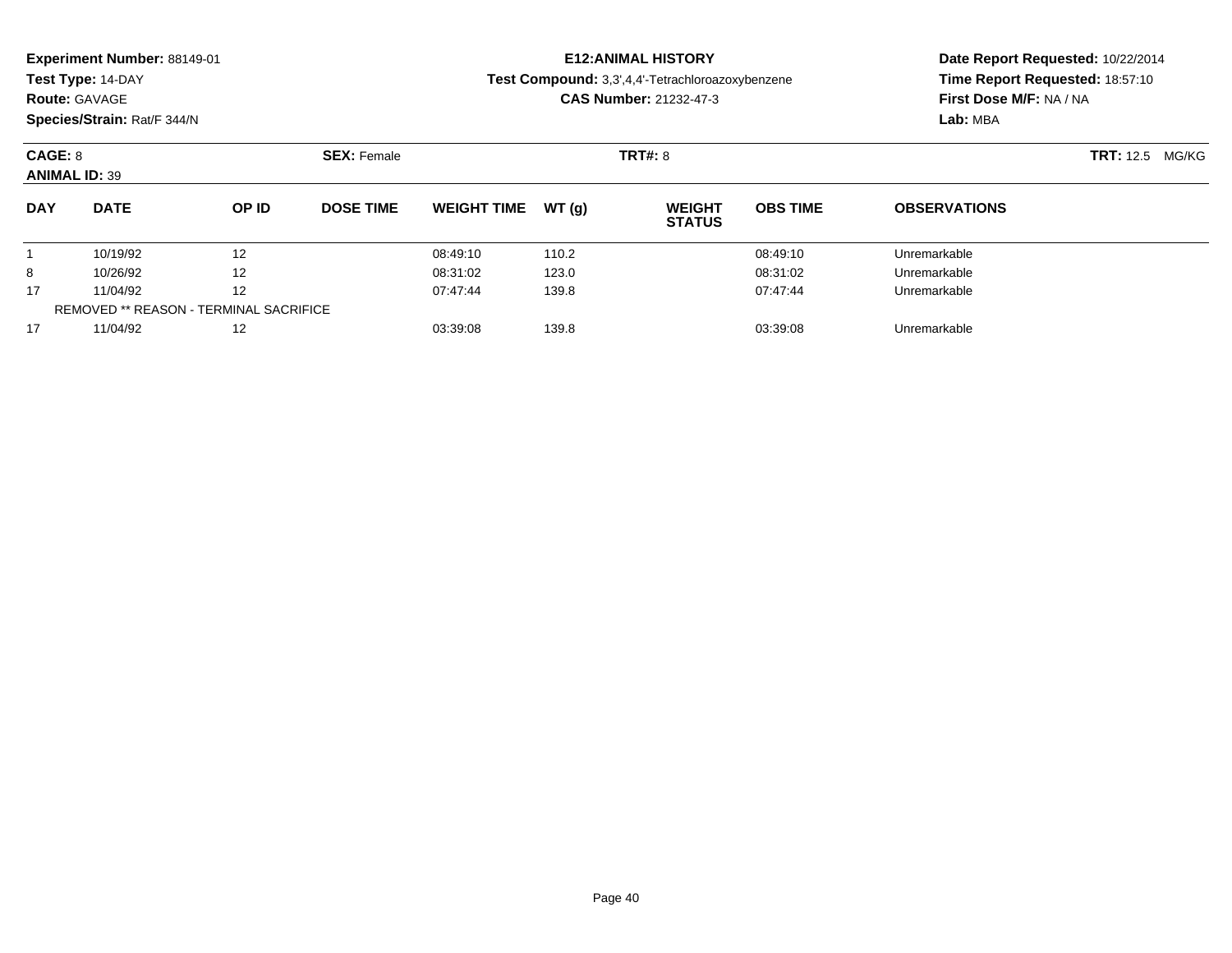### **Route:** GAVAGE

**Species/Strain:** Rat/F 344/N

### **E12:ANIMAL HISTORY**

#### **Test Compound:** 3,3',4,4'-Tetrachloroazoxybenzene

**CAS Number:** 21232-47-3

| CAGE: 8<br><b>ANIMAL ID: 40</b> |                                               |       | <b>SEX: Female</b> |                    |        | <b>TRT#: 8</b>                 | <b>TRT:</b> 12.5 MG/KG |                     |  |
|---------------------------------|-----------------------------------------------|-------|--------------------|--------------------|--------|--------------------------------|------------------------|---------------------|--|
| <b>DAY</b>                      | <b>DATE</b>                                   | OP ID | <b>DOSE TIME</b>   | <b>WEIGHT TIME</b> | WT (a) | <b>WEIGHT</b><br><b>STATUS</b> | <b>OBS TIME</b>        | <b>OBSERVATIONS</b> |  |
|                                 | 10/19/92                                      | 12    |                    | 08:49:10           | 102.2  |                                | 08:49:10               | Unremarkable        |  |
| 8                               | 10/26/92                                      | 12    |                    | 08:31:02           | 118.4  |                                | 08:31:02               | Unremarkable        |  |
| 17                              | 11/04/92                                      | 12    |                    | 07:47:44           | 136.5  |                                | 07:47:44               | Unremarkable        |  |
|                                 | <b>REMOVED ** REASON - TERMINAL SACRIFICE</b> |       |                    |                    |        |                                |                        |                     |  |
| 17                              | 11/04/92                                      | 12    |                    | 03:39:08           | 136.5  |                                | 03:39:08               | Unremarkable        |  |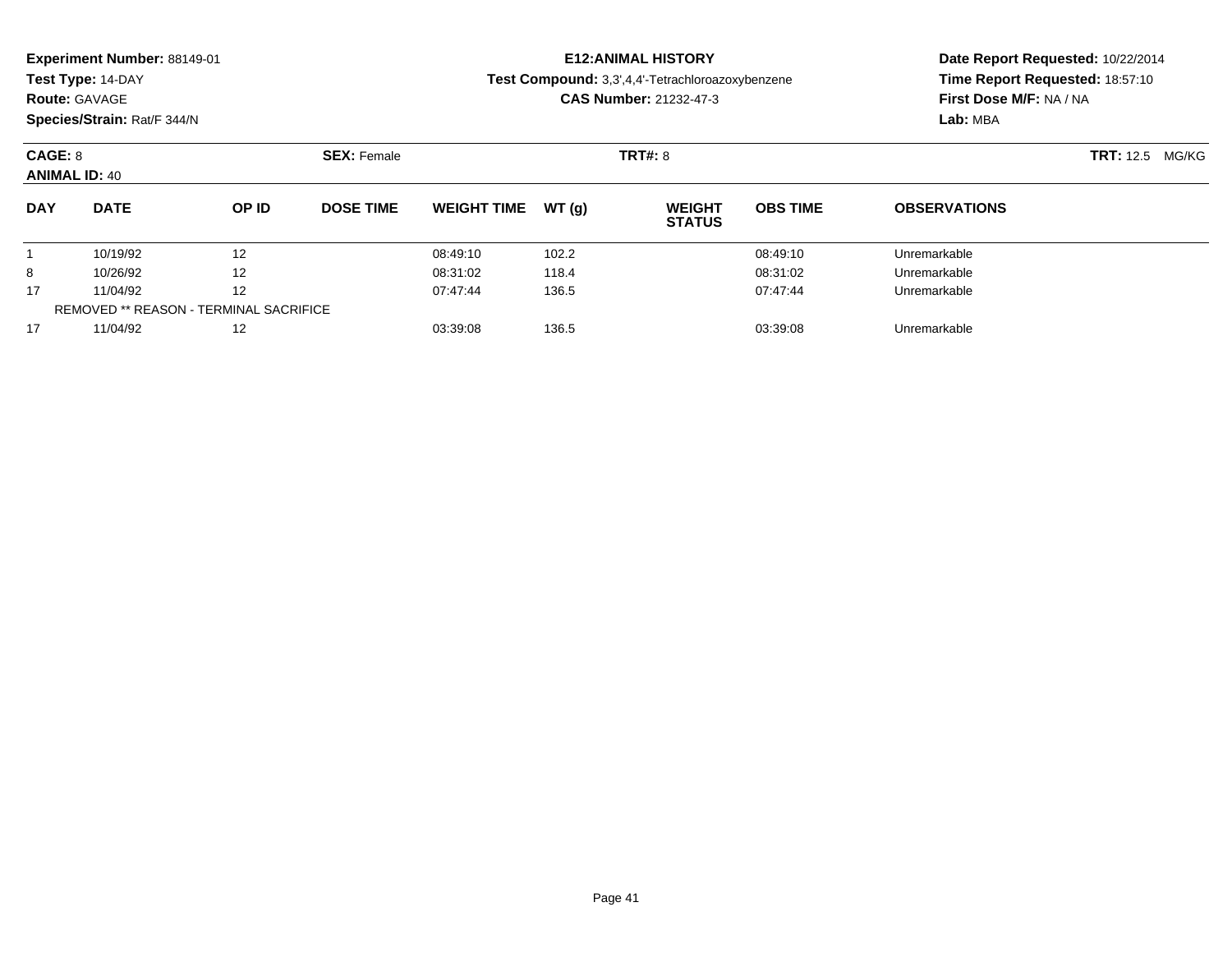| Experiment Number: 88149-01 |
|-----------------------------|
|-----------------------------|

### **Route:** GAVAGE

**Species/Strain:** Rat/F 344/N

### **E12:ANIMAL HISTORY**

#### **Test Compound:** 3,3',4,4'-Tetrachloroazoxybenzene

**CAS Number:** 21232-47-3

| CAGE: 9<br><b>ANIMAL ID: 41</b> |                                        |                   | <b>SEX: Female</b> |                    |       | <b>TRT#: 9</b>                 | <b>TRT:</b> 32 MG/KG |                     |  |
|---------------------------------|----------------------------------------|-------------------|--------------------|--------------------|-------|--------------------------------|----------------------|---------------------|--|
| <b>DAY</b>                      | <b>DATE</b>                            | OP ID             | <b>DOSE TIME</b>   | <b>WEIGHT TIME</b> | WT(g) | <b>WEIGHT</b><br><b>STATUS</b> | <b>OBS TIME</b>      | <b>OBSERVATIONS</b> |  |
|                                 | 10/19/92                               | 12                |                    | 08:51:08           | 105.5 |                                | 08:51:08             | Unremarkable        |  |
| 8                               | 10/26/92                               | $12 \overline{ }$ |                    | 08:32:46           | 119.6 |                                | 08:32:46             | Unremarkable        |  |
| 17                              | 11/04/92                               | 12                |                    | 07:50:18           | 135.2 |                                | 07:50:18             | Unremarkable        |  |
|                                 | REMOVED ** REASON - TERMINAL SACRIFICE |                   |                    |                    |       |                                |                      |                     |  |
| 17                              | 11/04/92                               | 12                |                    | 03:39:10           | 135.2 |                                | 03:39:10             | Unremarkable        |  |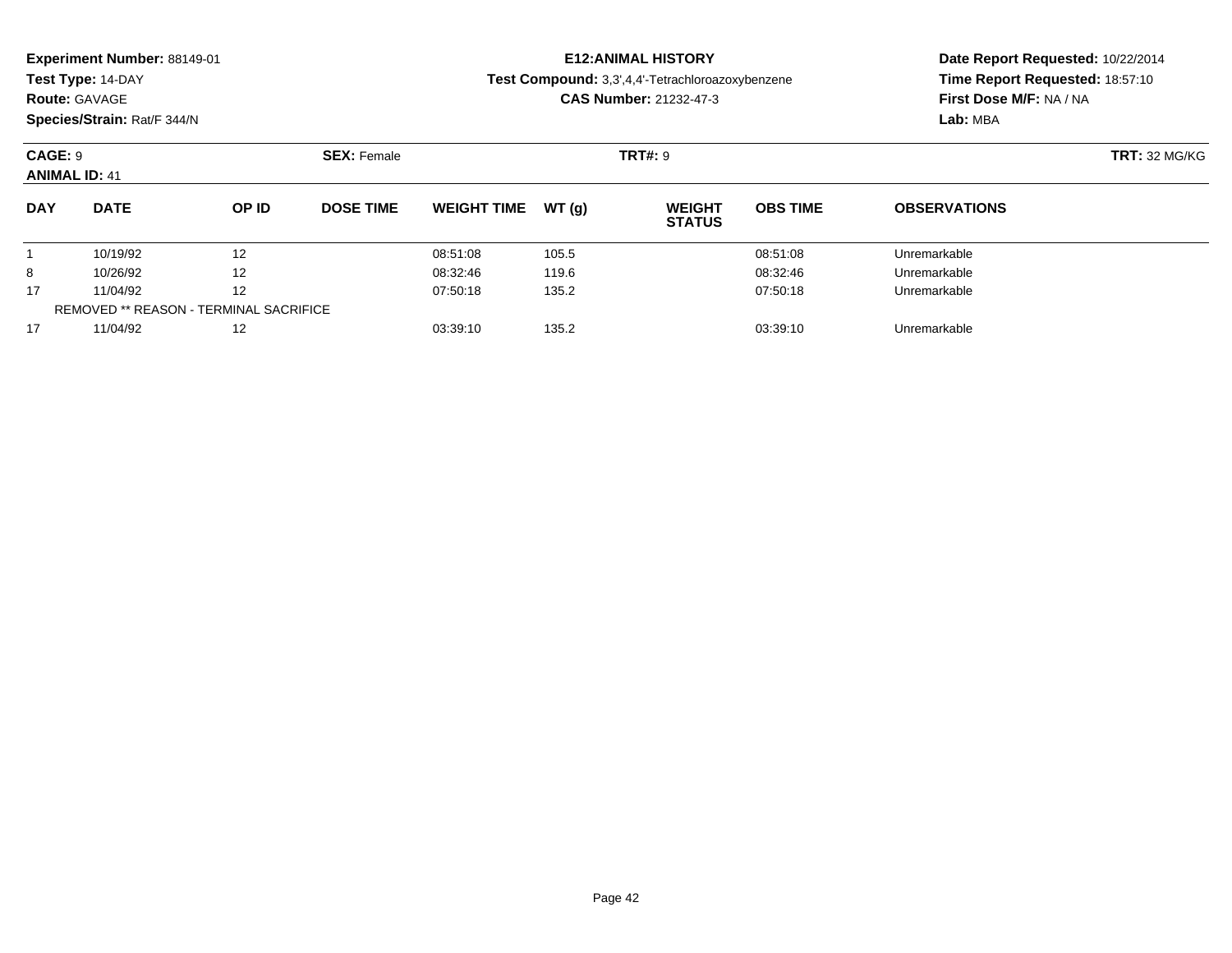| Experiment Number: 88149-01 |  |
|-----------------------------|--|
|-----------------------------|--|

### **Route:** GAVAGE

**Species/Strain:** Rat/F 344/N

### **E12:ANIMAL HISTORY**

**Test Compound:** 3,3',4,4'-Tetrachloroazoxybenzene

**CAS Number:** 21232-47-3

| CAGE: 9<br><b>ANIMAL ID: 42</b> |                                               |       | <b>SEX: Female</b> |                    |       | <b>TRT#: 9</b>                 | <b>TRT: 32 MG/KG</b> |                     |  |
|---------------------------------|-----------------------------------------------|-------|--------------------|--------------------|-------|--------------------------------|----------------------|---------------------|--|
| <b>DAY</b>                      | <b>DATE</b>                                   | OP ID | <b>DOSE TIME</b>   | <b>WEIGHT TIME</b> | WT(q) | <b>WEIGHT</b><br><b>STATUS</b> | <b>OBS TIME</b>      | <b>OBSERVATIONS</b> |  |
|                                 | 10/19/92                                      | 12    |                    | 08:51:08           | 107.5 |                                | 08:51:08             | Unremarkable        |  |
| 8                               | 10/26/92                                      | 12    |                    | 08:32:46           | 119.9 |                                | 08:32:46             | Unremarkable        |  |
| 17                              | 11/04/92                                      | 12    |                    | 07:50:18           | 142.0 |                                | 07:50:18             | Unremarkable        |  |
|                                 | <b>REMOVED ** REASON - TERMINAL SACRIFICE</b> |       |                    |                    |       |                                |                      |                     |  |
| 17                              | 11/04/92                                      | 12    |                    | 03:39:10           | 142.0 |                                | 03:39:10             | Unremarkable        |  |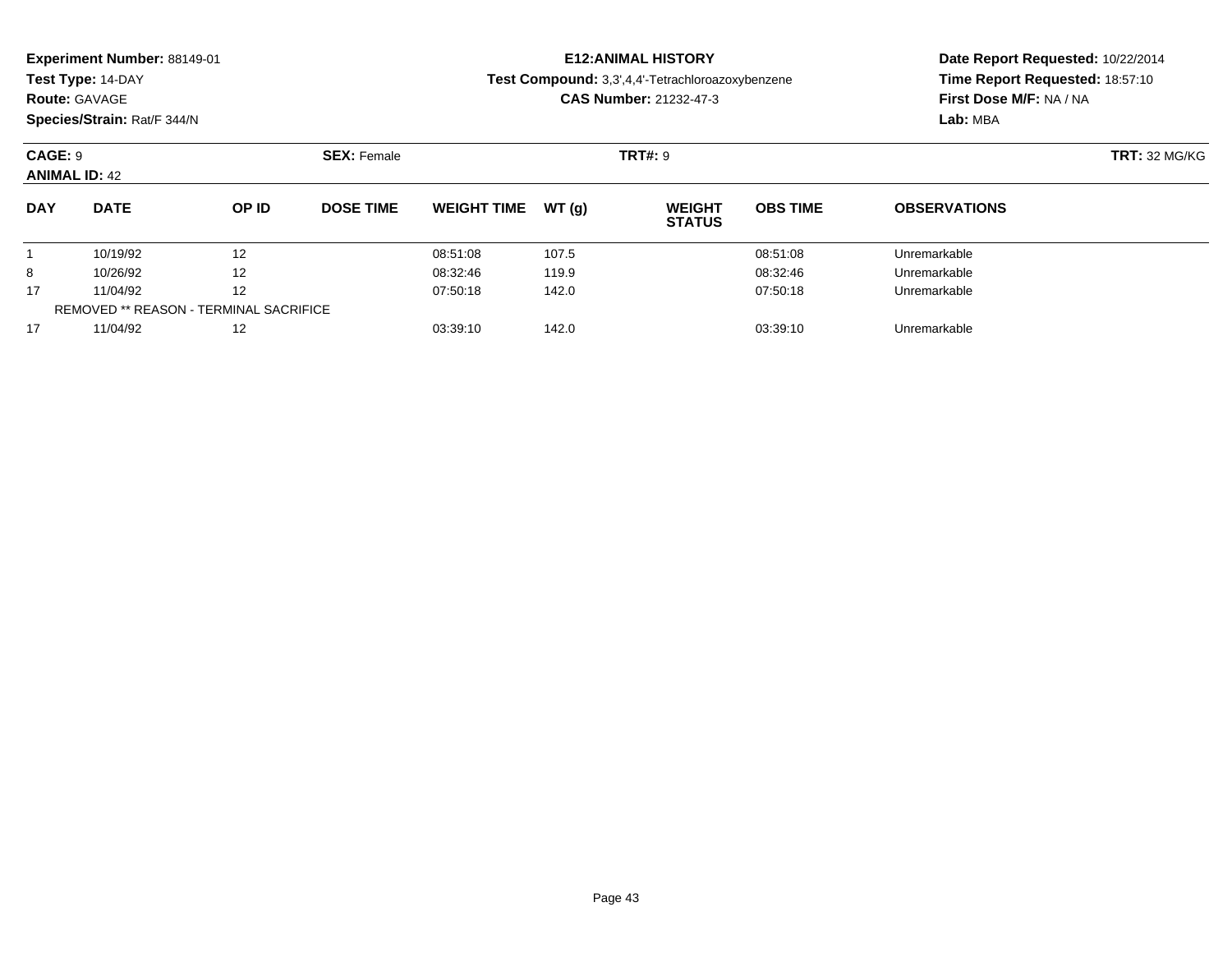| Experiment Number: 88149-01 |  |  |
|-----------------------------|--|--|
|-----------------------------|--|--|

**Route:** GAVAGE

**Species/Strain:** Rat/F 344/N

### **E12:ANIMAL HISTORY**

**Test Compound:** 3,3',4,4'-Tetrachloroazoxybenzene

**CAS Number:** 21232-47-3

| CAGE: 9<br><b>ANIMAL ID: 43</b> |                                        | <b>SEX: Female</b> |                  |                    |       | <b>TRT#: 9</b>                 |                 |                     |  |
|---------------------------------|----------------------------------------|--------------------|------------------|--------------------|-------|--------------------------------|-----------------|---------------------|--|
| <b>DAY</b>                      | <b>DATE</b>                            | OP ID              | <b>DOSE TIME</b> | <b>WEIGHT TIME</b> | WT(q) | <b>WEIGHT</b><br><b>STATUS</b> | <b>OBS TIME</b> | <b>OBSERVATIONS</b> |  |
|                                 | 10/19/92                               | 12                 |                  | 08:51:08           | 112.3 |                                | 08:51:08        | Unremarkable        |  |
| 8                               | 10/26/92                               | 12                 |                  | 08:32:46           | 128.1 |                                | 08:32:46        | Unremarkable        |  |
| 17                              | 11/04/92                               | 12                 |                  | 07:50:18           | 145.5 |                                | 07:50:18        | Unremarkable        |  |
|                                 | REMOVED ** REASON - TERMINAL SACRIFICE |                    |                  |                    |       |                                |                 |                     |  |
| 17                              | 11/04/92                               | 12                 |                  | 03:39:10           | 145.5 |                                | 03:39:10        | Unremarkable        |  |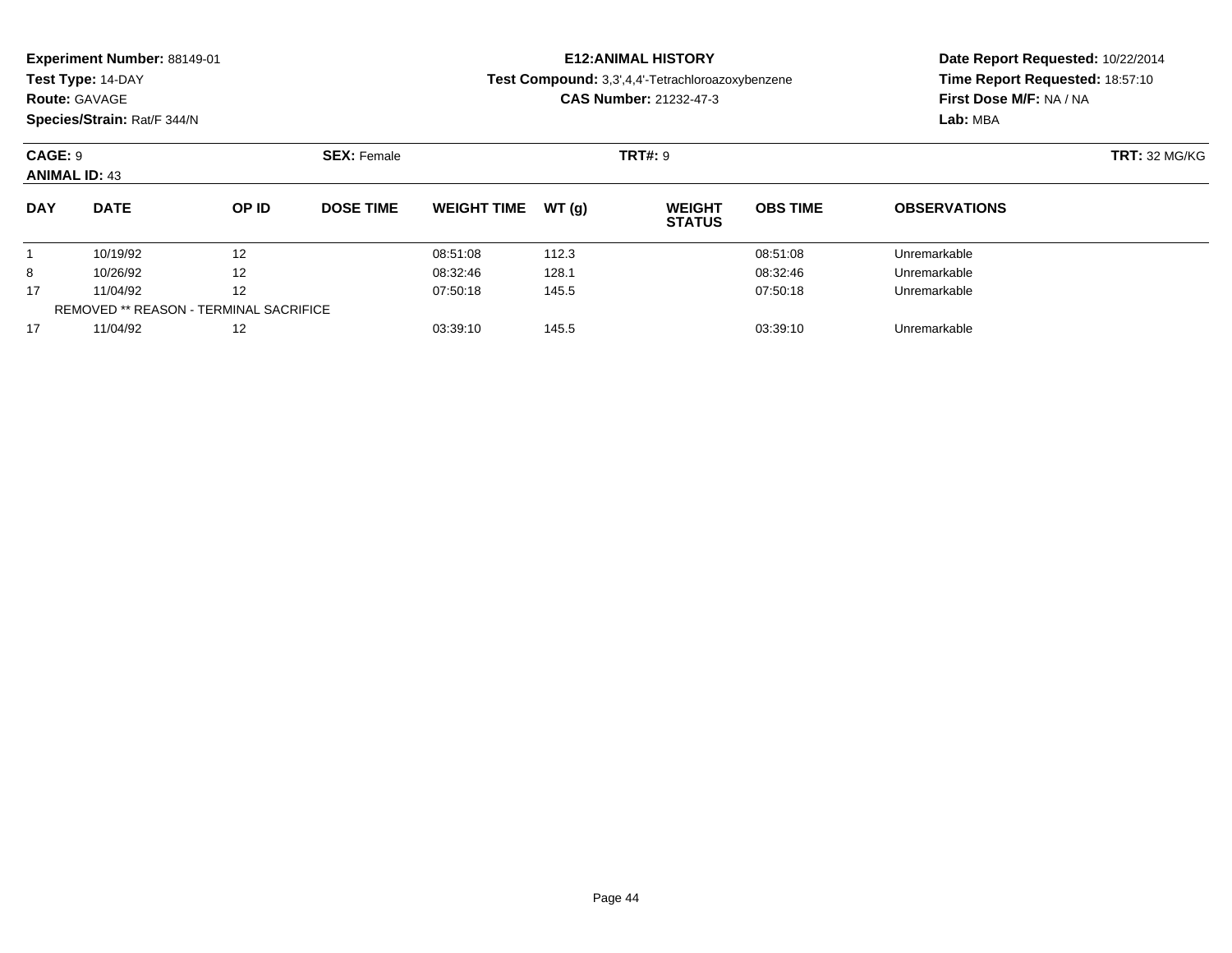| Experiment Number: 88149-01 |  |
|-----------------------------|--|
|-----------------------------|--|

### **Route:** GAVAGE

**Species/Strain:** Rat/F 344/N

### **E12:ANIMAL HISTORY**

**Test Compound:** 3,3',4,4'-Tetrachloroazoxybenzene

**CAS Number:** 21232-47-3

| CAGE: 9<br><b>ANIMAL ID: 44</b> |                                               | <b>SEX: Female</b> |                  |                    | <b>TRT#: 9</b> | <b>TRT: 32 MG/KG</b>           |                 |                     |  |
|---------------------------------|-----------------------------------------------|--------------------|------------------|--------------------|----------------|--------------------------------|-----------------|---------------------|--|
| <b>DAY</b>                      | <b>DATE</b>                                   | OP ID              | <b>DOSE TIME</b> | <b>WEIGHT TIME</b> | WT(q)          | <b>WEIGHT</b><br><b>STATUS</b> | <b>OBS TIME</b> | <b>OBSERVATIONS</b> |  |
|                                 | 10/19/92                                      | 12                 |                  | 08:51:08           | 98.2           |                                | 08:51:08        | Unremarkable        |  |
| 8                               | 10/26/92                                      | 12                 |                  | 08:32:46           | 113.5          |                                | 08:32:46        | Unremarkable        |  |
| 17                              | 11/04/92                                      | 12                 |                  | 07:50:18           | 131.0          |                                | 07:50:18        | Unremarkable        |  |
|                                 | <b>REMOVED ** REASON - TERMINAL SACRIFICE</b> |                    |                  |                    |                |                                |                 |                     |  |
| 17                              | 11/04/92                                      | 12                 |                  | 03:39:10           | 131.0          |                                | 03:39:10        | Unremarkable        |  |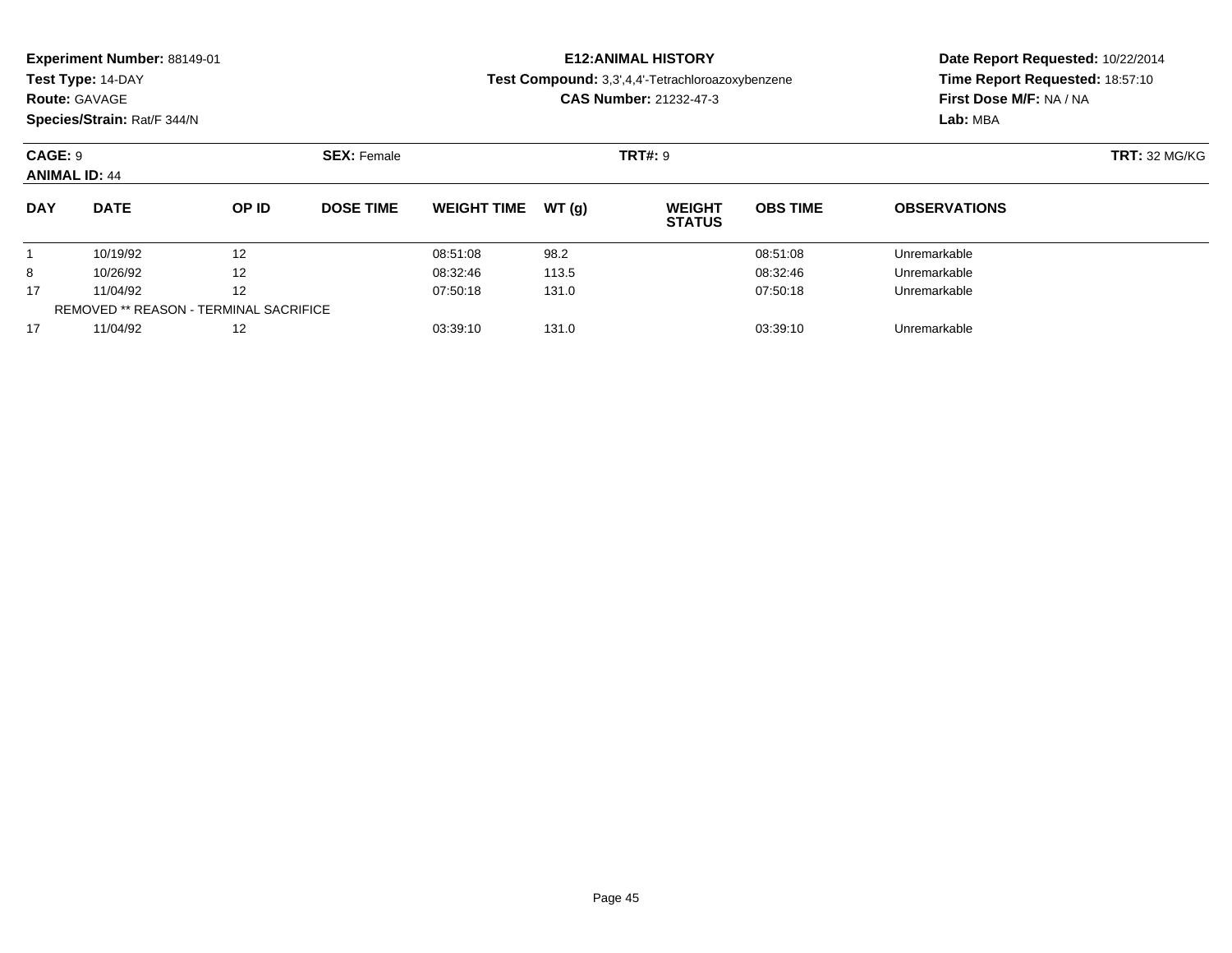|  | Experiment Number: 88149-01 |  |
|--|-----------------------------|--|
|--|-----------------------------|--|

**Route:** GAVAGE

**Species/Strain:** Rat/F 344/N

### **E12:ANIMAL HISTORY**

**Test Compound:** 3,3',4,4'-Tetrachloroazoxybenzene

**CAS Number:** 21232-47-3

| CAGE: 9<br><b>ANIMAL ID: 45</b> |                                               | <b>SEX: Female</b> |                  |                    | <b>TRT#: 9</b> | <b>TRT: 32 MG/KG</b>           |                 |                     |  |
|---------------------------------|-----------------------------------------------|--------------------|------------------|--------------------|----------------|--------------------------------|-----------------|---------------------|--|
| <b>DAY</b>                      | <b>DATE</b>                                   | OP ID              | <b>DOSE TIME</b> | <b>WEIGHT TIME</b> | WT (a)         | <b>WEIGHT</b><br><b>STATUS</b> | <b>OBS TIME</b> | <b>OBSERVATIONS</b> |  |
|                                 | 10/19/92                                      | 12                 |                  | 08:51:08           | 117.3          |                                | 08:51:08        | Unremarkable        |  |
| 8                               | 10/26/92                                      | 12                 |                  | 08:32:46           | 132.3          |                                | 08:32:46        | Unremarkable        |  |
| 17                              | 11/04/92                                      | 12                 |                  | 07:50:18           | 151.9          |                                | 07:50:18        | Unremarkable        |  |
|                                 | <b>REMOVED ** REASON - TERMINAL SACRIFICE</b> |                    |                  |                    |                |                                |                 |                     |  |
| 17                              | 11/04/92                                      | 12                 |                  | 03:39:10           | 151.9          |                                | 03:39:10        | Unremarkable        |  |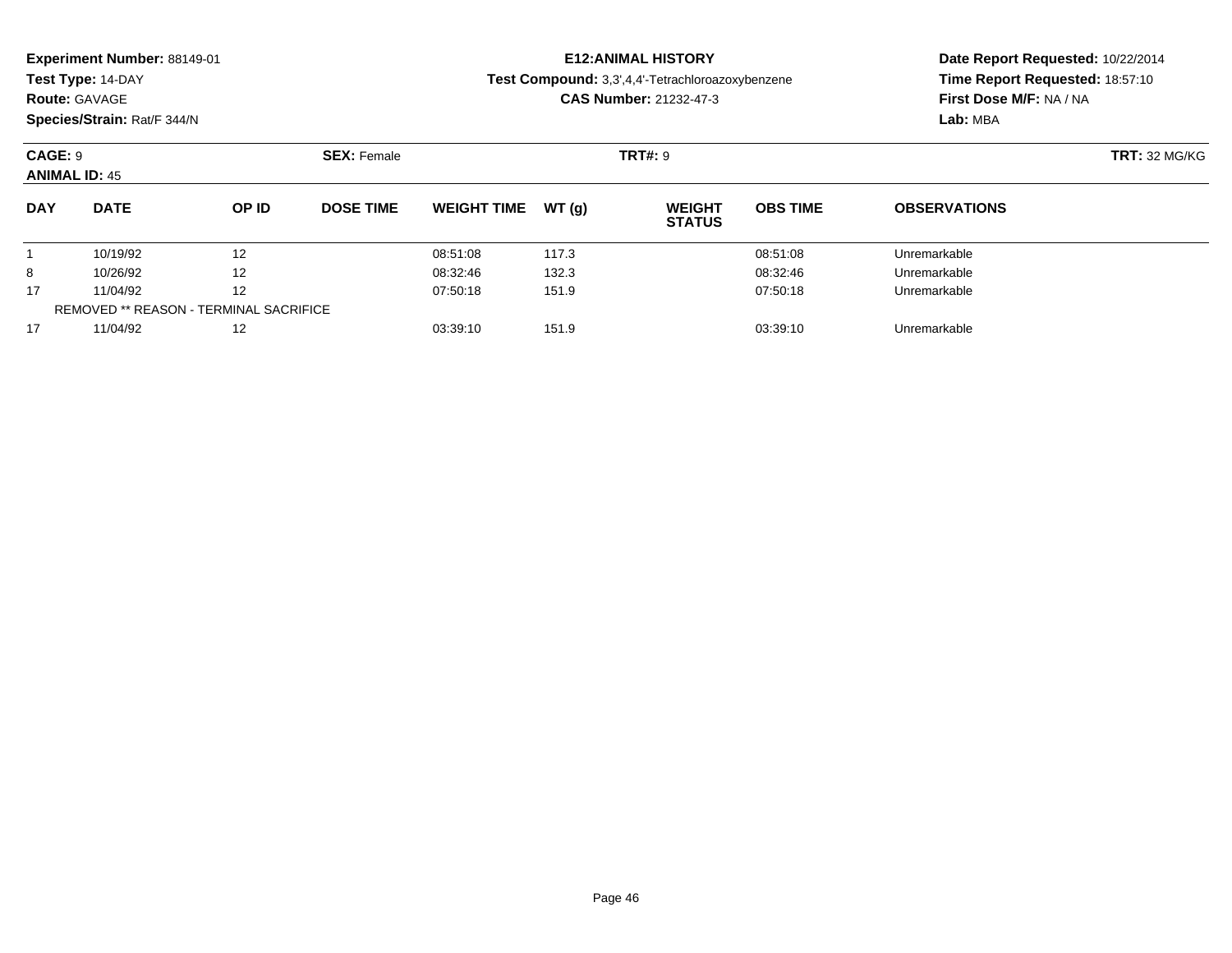| <b>Experiment Number: 88149-01</b> |                    | <b>E12:ANIMAL HISTORY</b>                        | Date Report Requested: 10/22/2014 |
|------------------------------------|--------------------|--------------------------------------------------|-----------------------------------|
| Test Type: 14-DAY                  |                    | Test Compound: 3,3',4,4'-Tetrachloroazoxybenzene | Time Report Requested: 18:57:10   |
| <b>Route: GAVAGE</b>               |                    | <b>CAS Number: 21232-47-3</b>                    | First Dose M/F: NA / NA           |
| Species/Strain: Rat/F 344/N        |                    |                                                  | Lab: MBA                          |
| <b>CAGE: 10</b>                    | <b>SEX: Female</b> | <b>TRT#: 10</b>                                  | <b>TRT: 80 MG/KG</b>              |

|            | <b>ANIMAL ID: 46</b>                          |       |                  |                    |        |                                |                 |                     |  |  |  |  |  |
|------------|-----------------------------------------------|-------|------------------|--------------------|--------|--------------------------------|-----------------|---------------------|--|--|--|--|--|
| <b>DAY</b> | <b>DATE</b>                                   | OP ID | <b>DOSE TIME</b> | <b>WEIGHT TIME</b> | WT (q) | <b>WEIGHT</b><br><b>STATUS</b> | <b>OBS TIME</b> | <b>OBSERVATIONS</b> |  |  |  |  |  |
|            | 10/19/92                                      | 12    |                  | 08:54:08           | 107.8  |                                | 08:54:08        | Unremarkable        |  |  |  |  |  |
| 8          | 10/26/92                                      | 12    |                  | 08:34:24           | 118.5  |                                | 08:34:24        | Unremarkable        |  |  |  |  |  |
| 17         | 11/04/92                                      | 12    |                  | 07:52:54           | 131.3  |                                | 07:52:54        | Unremarkable        |  |  |  |  |  |
|            | <b>REMOVED ** REASON - TERMINAL SACRIFICE</b> |       |                  |                    |        |                                |                 |                     |  |  |  |  |  |
| 17         | 11/04/92                                      | 12    |                  | 03:39:12           | 131.3  |                                | 03:39:12        | Unremarkable        |  |  |  |  |  |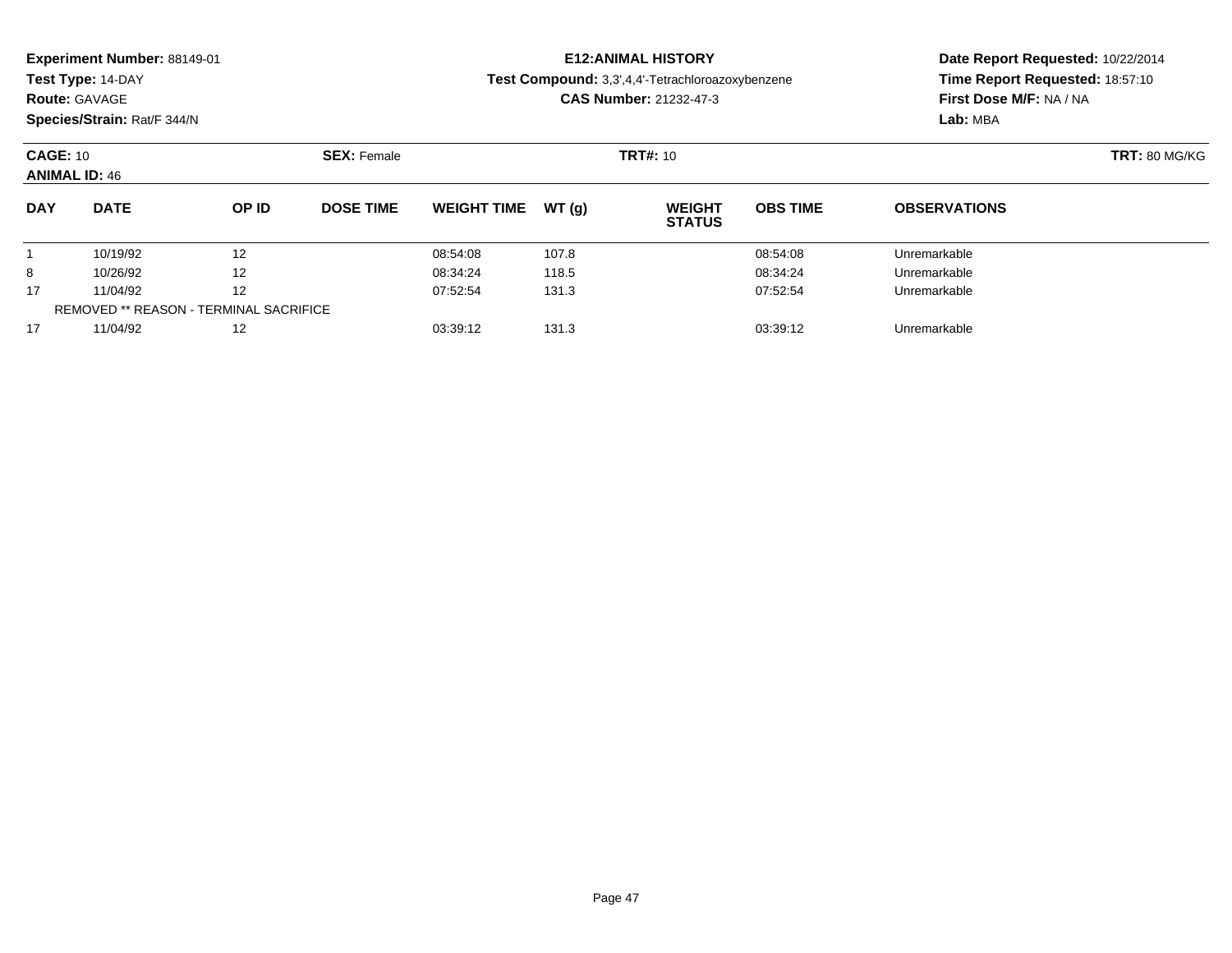| Experiment Number: 88149-01<br>Test Type: 14-DAY<br><b>Route: GAVAGE</b><br>Species/Strain: Rat/F 344/N |             |       |                    |                    |                 | <b>E12: ANIMAL HISTORY</b><br>Test Compound: 3,3',4,4'-Tetrachloroazoxybenzene<br><b>CAS Number: 21232-47-3</b> | Date Report Requested: 10/22/2014<br>Time Report Requested: 18:57:10<br>First Dose M/F: NA / NA<br>Lab: MBA |                     |  |
|---------------------------------------------------------------------------------------------------------|-------------|-------|--------------------|--------------------|-----------------|-----------------------------------------------------------------------------------------------------------------|-------------------------------------------------------------------------------------------------------------|---------------------|--|
| <b>CAGE: 10</b><br><b>ANIMAL ID: 47</b>                                                                 |             |       | <b>SEX: Female</b> |                    | <b>TRT#: 10</b> | <b>TRT: 80 MG/KG</b>                                                                                            |                                                                                                             |                     |  |
| <b>DAY</b>                                                                                              | <b>DATE</b> | OP ID | <b>DOSE TIME</b>   | <b>WEIGHT TIME</b> | WT(q)           | <b>WEIGHT</b><br><b>STATUS</b>                                                                                  | <b>OBS TIME</b>                                                                                             | <b>OBSERVATIONS</b> |  |
|                                                                                                         | 10/19/92    | 12    |                    | 08:54:08           | 103.0           |                                                                                                                 | 08:54:08                                                                                                    | Unremarkable        |  |
| 8                                                                                                       | 10/26/92    | 12    |                    | 08:34:24           | 109.8           |                                                                                                                 | 08:34:24                                                                                                    | Unremarkable        |  |
| 17                                                                                                      | 11/04/92    | 12    |                    | 07:52:54           | 122.9           |                                                                                                                 | 07:52:54                                                                                                    | Unremarkable        |  |
| <b>REMOVED ** REASON - TERMINAL SACRIFICE</b>                                                           |             |       |                    |                    |                 |                                                                                                                 |                                                                                                             |                     |  |

11/04/92 <sup>12</sup> 03:39:12 122.9 03:39:12 Unremarkable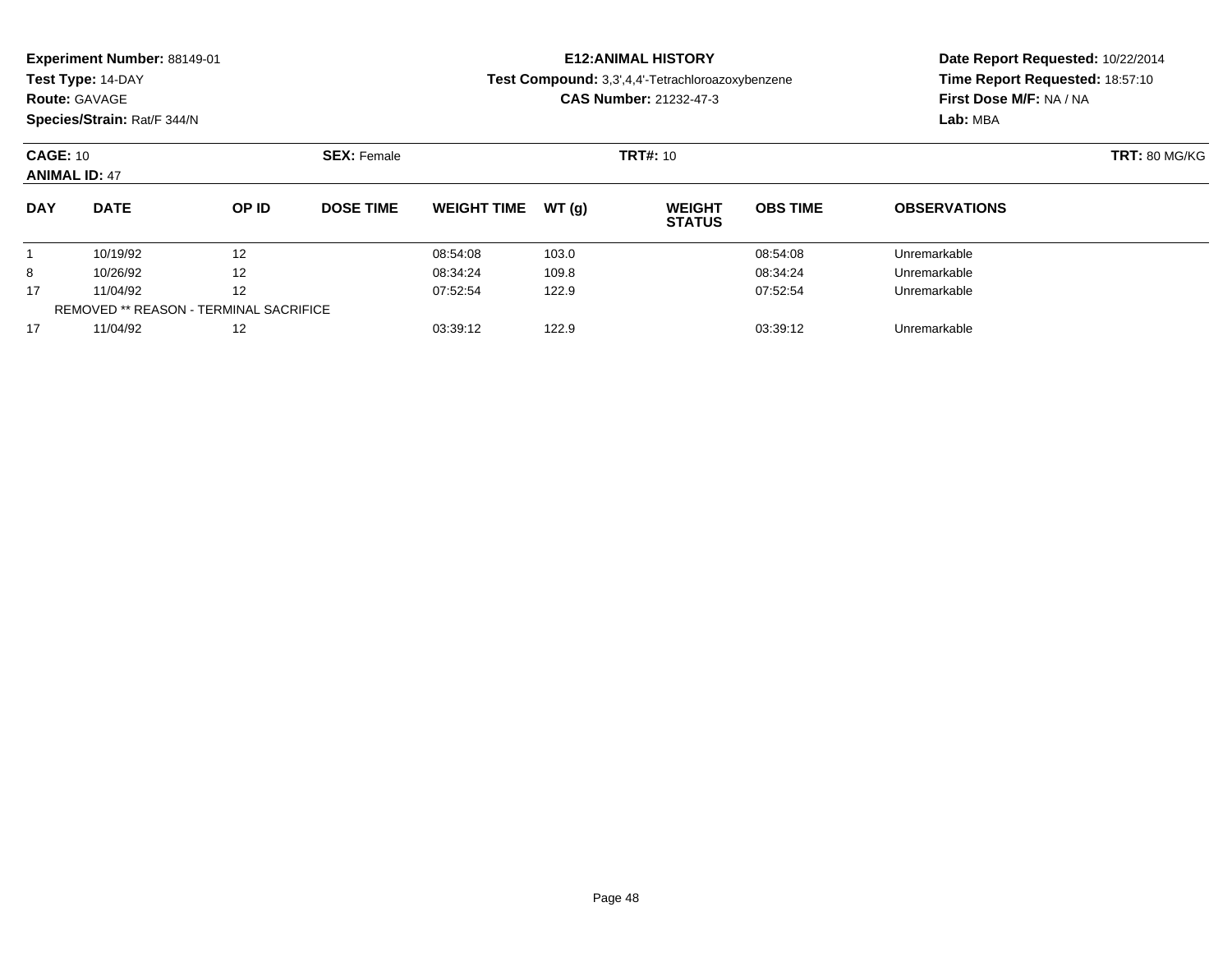|                                         | <b>Experiment Number: 88149-01</b><br>Test Type: 14-DAY<br><b>Route: GAVAGE</b> |                    |                  |                    |                 | <b>E12:ANIMAL HISTORY</b><br>Test Compound: 3,3',4,4'-Tetrachloroazoxybenzene<br><b>CAS Number: 21232-47-3</b> |                      | Date Report Requested: 10/22/2014<br>Time Report Requested: 18:57:10<br>First Dose M/F: NA / NA |  |  |
|-----------------------------------------|---------------------------------------------------------------------------------|--------------------|------------------|--------------------|-----------------|----------------------------------------------------------------------------------------------------------------|----------------------|-------------------------------------------------------------------------------------------------|--|--|
| Species/Strain: Rat/F 344/N             |                                                                                 |                    |                  |                    |                 |                                                                                                                | Lab: MBA             |                                                                                                 |  |  |
| <b>CAGE: 10</b><br><b>ANIMAL ID: 48</b> |                                                                                 | <b>SEX: Female</b> |                  |                    | <b>TRT#: 10</b> |                                                                                                                | <b>TRT: 80 MG/KG</b> |                                                                                                 |  |  |
| <b>DAY</b>                              | <b>DATE</b>                                                                     | OP ID              | <b>DOSE TIME</b> | <b>WEIGHT TIME</b> | WT (a)          | <b>WEIGHT</b><br><b>STATUS</b>                                                                                 | <b>OBS TIME</b>      | <b>OBSERVATIONS</b>                                                                             |  |  |
|                                         | 10/19/92                                                                        | 12                 |                  | 08:54:08           | 106.5           |                                                                                                                | 08:54:08             | Unremarkable                                                                                    |  |  |
| 8                                       | 10/26/92                                                                        | 12                 |                  | 08:34:24           | 117.2           |                                                                                                                | 08:34:24             | Unremarkable                                                                                    |  |  |

11/04/92 <sup>12</sup> 07:52:54 134.2 07:52:54 Unremarkable

11/04/92 <sup>12</sup> 03:39:12 134.2 03:39:12 Unremarkable

17

17

REMOVED \*\* REASON - TERMINAL SACRIFICE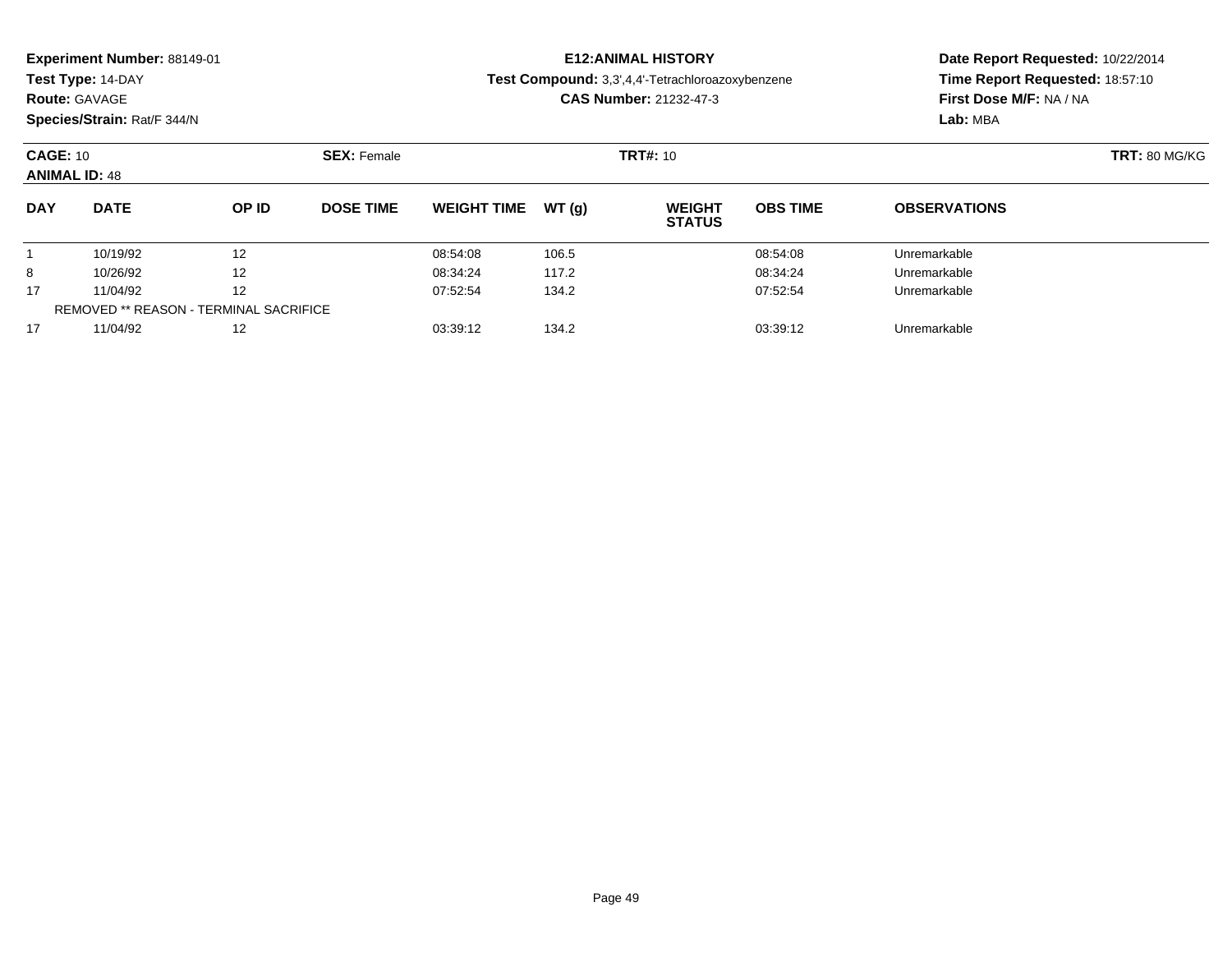|            | <b>Experiment Number: 88149-01</b> |       |                    |                    |                                                  | <b>E12:ANIMAL HISTORY</b>       | Date Report Requested: 10/22/2014 |                         |                      |  |
|------------|------------------------------------|-------|--------------------|--------------------|--------------------------------------------------|---------------------------------|-----------------------------------|-------------------------|----------------------|--|
|            | Test Type: 14-DAY                  |       |                    |                    | Test Compound: 3,3',4,4'-Tetrachloroazoxybenzene |                                 | Time Report Requested: 18:57:10   |                         |                      |  |
|            | <b>Route: GAVAGE</b>               |       |                    |                    |                                                  | <b>CAS Number: 21232-47-3</b>   |                                   | First Dose M/F: NA / NA |                      |  |
|            | Species/Strain: Rat/F 344/N        |       |                    |                    |                                                  |                                 |                                   | Lab: MBA                |                      |  |
|            | <b>CAGE: 10</b>                    |       | <b>SEX: Female</b> |                    |                                                  | <b>TRT#:</b> 10                 |                                   |                         | <b>TRT: 80 MG/KG</b> |  |
|            | <b>ANIMAL ID: 49</b>               |       |                    |                    |                                                  |                                 |                                   |                         |                      |  |
| <b>DAY</b> | <b>DATE</b>                        | OP ID | <b>DOSE TIME</b>   | <b>WEIGHT TIME</b> | WT(q)                                            | <b>WEIGHT</b><br><b>STATIIS</b> | <b>OBS TIME</b>                   | <b>OBSERVATIONS</b>     |                      |  |

**STATUS**11 10/19/92 12 12 08:54:08 105.5 105.5 08:54:08 08:54:08 105.5 8 10/26/92 <sup>12</sup> 08:34:24 116.8 08:34:24 Unremarkable 17 11/04/92 <sup>12</sup> 07:52:54 136.1 07:52:54 Unremarkable REMOVED \*\* REASON - TERMINAL SACRIFICE1711/04/92 <sup>12</sup> 03:39:12 136.1 03:39:12 Unremarkable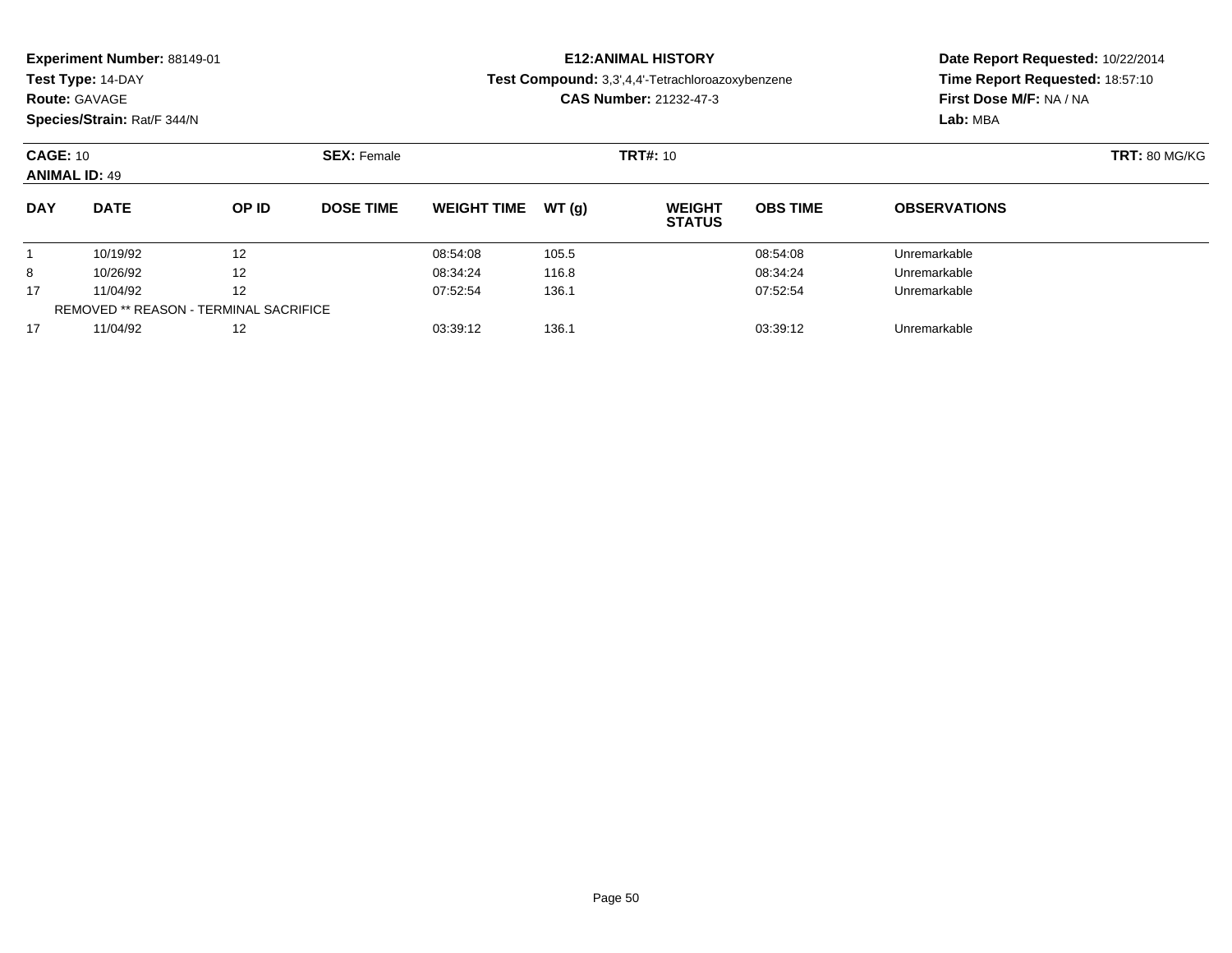| Experiment Number: 88149-01<br>Test Type: 14-DAY<br><b>Route: GAVAGE</b><br>Species/Strain: Rat/F 344/N |                      |                    |                  |                      |                 | <b>E12: ANIMAL HISTORY</b><br>Test Compound: 3,3',4,4'-Tetrachloroazoxybenzene<br><b>CAS Number: 21232-47-3</b> | Date Report Requested: 10/22/2014<br>Time Report Requested: 18:57:10<br>First Dose M/F: NA / NA<br>Lab: MBA |                              |  |
|---------------------------------------------------------------------------------------------------------|----------------------|--------------------|------------------|----------------------|-----------------|-----------------------------------------------------------------------------------------------------------------|-------------------------------------------------------------------------------------------------------------|------------------------------|--|
| <b>CAGE: 10</b><br><b>ANIMAL ID: 50</b>                                                                 |                      | <b>SEX: Female</b> |                  |                      | <b>TRT#: 10</b> |                                                                                                                 | <b>TRT: 80 MG/KG</b>                                                                                        |                              |  |
| <b>DAY</b>                                                                                              | <b>DATE</b>          | OP ID              | <b>DOSE TIME</b> | <b>WEIGHT TIME</b>   | WT(a)           | <b>WEIGHT</b><br><b>STATUS</b>                                                                                  | <b>OBS TIME</b>                                                                                             | <b>OBSERVATIONS</b>          |  |
| 8                                                                                                       | 10/19/92<br>10/26/92 | 12<br>12           |                  | 08:54:08<br>08:34:24 | 106.9<br>117.6  |                                                                                                                 | 08:54:08<br>08:34:24                                                                                        | Unremarkable<br>Unremarkable |  |

11/04/92 <sup>12</sup> 07:52:54 136.2 07:52:54 Unremarkable

11/04/92 <sup>12</sup> 03:39:12 136.2 03:39:12 Unremarkable

17

17

REMOVED \*\* REASON - TERMINAL SACRIFICE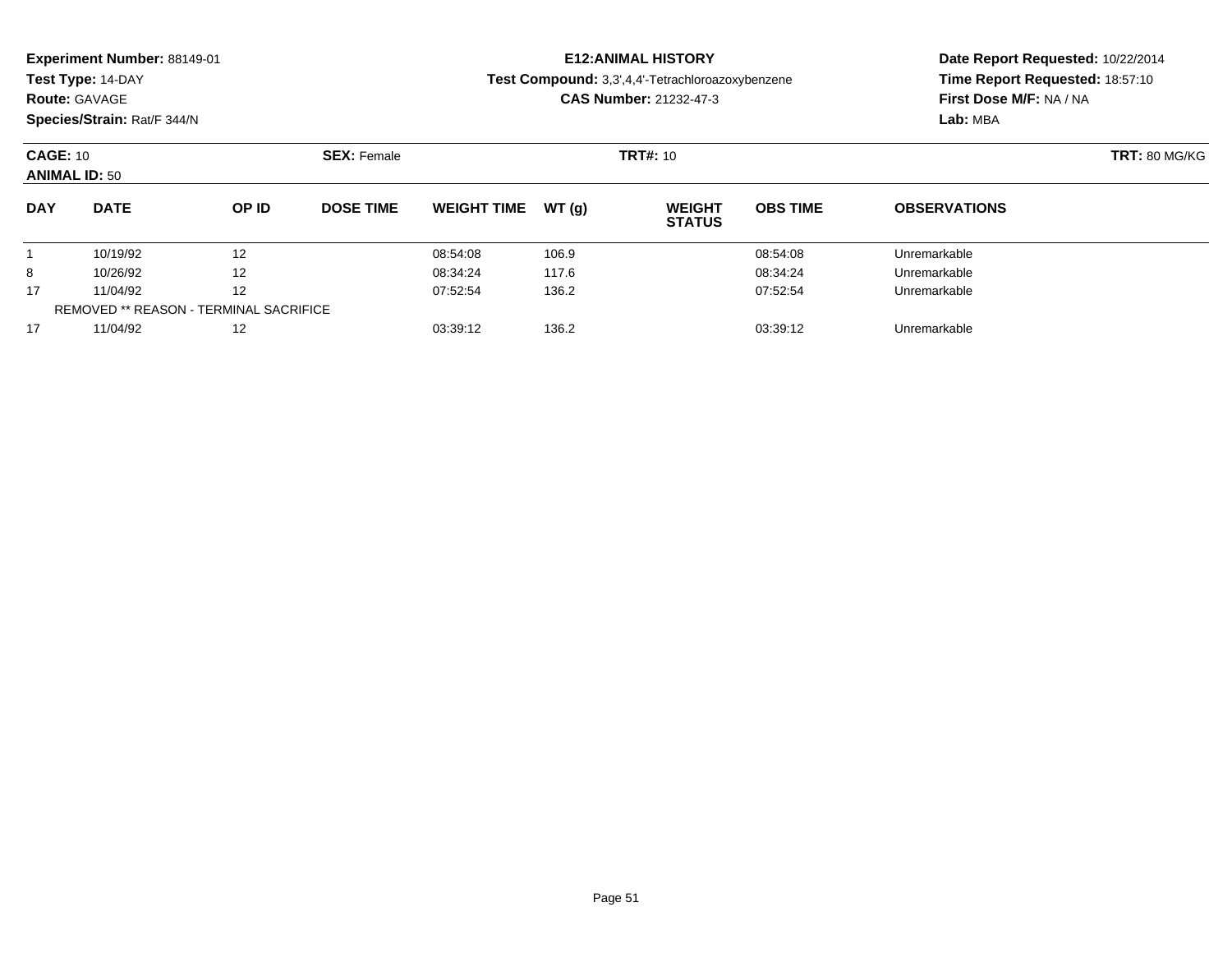|            | Experiment Number: 88149-01<br>Test Type: 14-DAY<br><b>Route: GAVAGE</b><br>Species/Strain: Rat/F 344/N |                                               |                    |                    |       | <b>E12: ANIMAL HISTORY</b><br>Test Compound: 3,3',4,4'-Tetrachloroazoxybenzene<br><b>CAS Number: 21232-47-3</b> | Date Report Requested: 10/22/2014<br>Time Report Requested: 18:57:10<br>First Dose M/F: NA / NA<br>Lab: MBA |                     |                 |       |
|------------|---------------------------------------------------------------------------------------------------------|-----------------------------------------------|--------------------|--------------------|-------|-----------------------------------------------------------------------------------------------------------------|-------------------------------------------------------------------------------------------------------------|---------------------|-----------------|-------|
|            | <b>CAGE: 11</b><br><b>ANIMAL ID: 51</b>                                                                 |                                               | <b>SEX: Female</b> | <b>TRT#: 11</b>    |       |                                                                                                                 |                                                                                                             |                     | <b>TRT: 200</b> | MG/KG |
| <b>DAY</b> | <b>DATE</b>                                                                                             | OP ID                                         | <b>DOSE TIME</b>   | <b>WEIGHT TIME</b> | WT(q) | <b>WEIGHT</b><br><b>STATUS</b>                                                                                  | <b>OBS TIME</b>                                                                                             | <b>OBSERVATIONS</b> |                 |       |
|            | 10/19/92                                                                                                | 12                                            |                    | 08:56:18           | 111.2 |                                                                                                                 | 08:56:18                                                                                                    | Unremarkable        |                 |       |
| 8          | 10/26/92                                                                                                | 12                                            |                    | 08:37:28           | 124.5 |                                                                                                                 | 08:37:28                                                                                                    | Unremarkable        |                 |       |
| 17         | 11/04/92                                                                                                | 12                                            |                    | 07:55:52           | 139.9 |                                                                                                                 | 07:55:52                                                                                                    | Unremarkable        |                 |       |
|            |                                                                                                         | <b>REMOVED ** REASON - TERMINAL SACRIFICE</b> |                    |                    |       |                                                                                                                 |                                                                                                             |                     |                 |       |
| 17         | 11/04/92                                                                                                | 12                                            |                    | 03:39:14           | 139.9 |                                                                                                                 | 03:39:14                                                                                                    | Unremarkable        |                 |       |

11/04/92 <sup>12</sup> 03:39:14 139.9 03:39:14 Unremarkable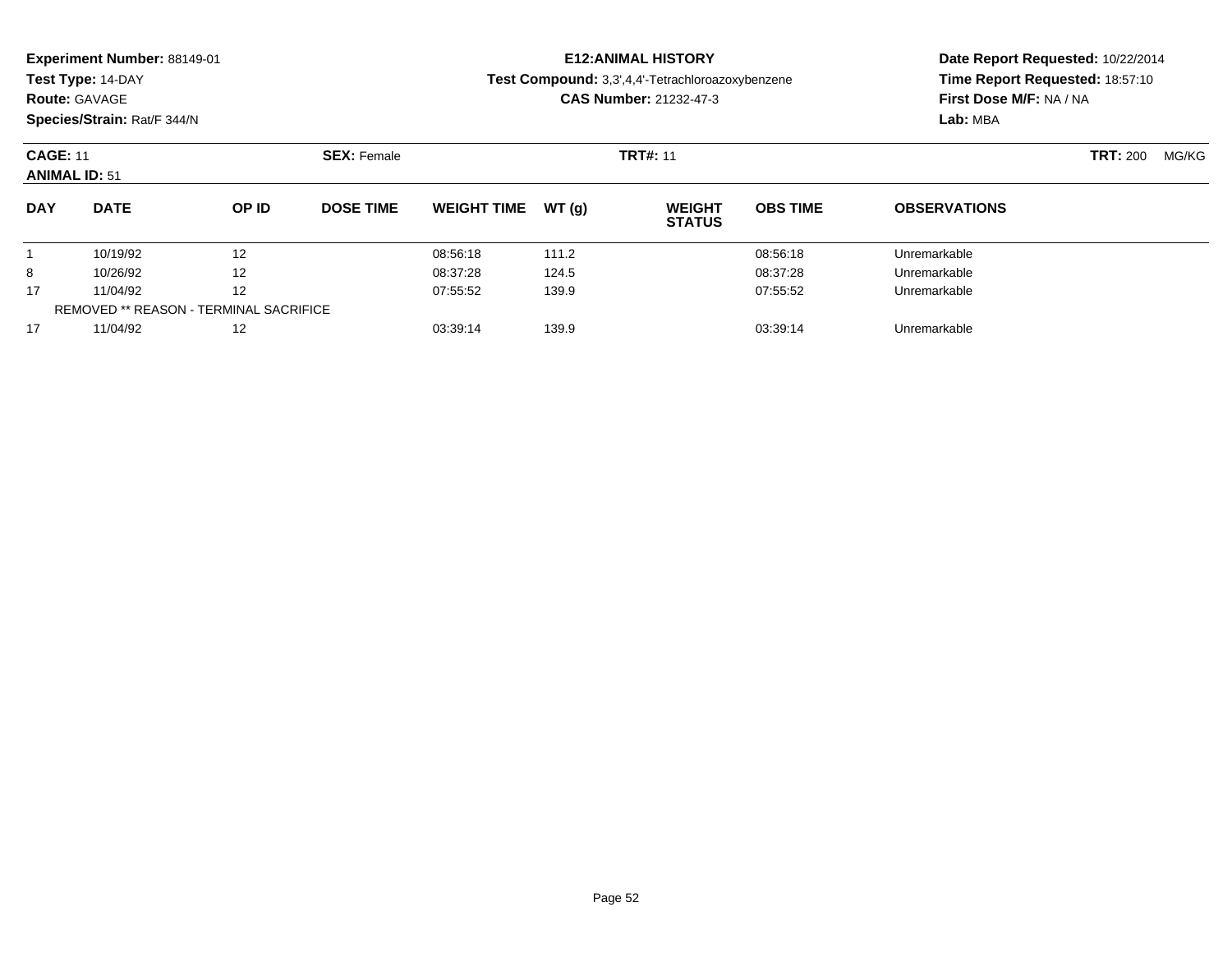| <b>Experiment Number: 88149-01</b><br>Test Type: 14-DAY<br><b>Route: GAVAGE</b><br>Species/Strain: Rat/F 344/N |             |                   |                    |                    |                 | <b>E12:ANIMAL HISTORY</b><br>Test Compound: 3,3',4,4'-Tetrachloroazoxybenzene<br><b>CAS Number: 21232-47-3</b> | Date Report Requested: 10/22/2014<br>Time Report Requested: 18:57:10<br>First Dose M/F: NA / NA<br>Lab: MBA |                     |  |
|----------------------------------------------------------------------------------------------------------------|-------------|-------------------|--------------------|--------------------|-----------------|----------------------------------------------------------------------------------------------------------------|-------------------------------------------------------------------------------------------------------------|---------------------|--|
| <b>CAGE: 11</b><br><b>ANIMAL ID: 52</b>                                                                        |             |                   | <b>SEX: Female</b> |                    | <b>TRT#: 11</b> |                                                                                                                | <b>TRT: 200</b><br>MG/KG                                                                                    |                     |  |
| <b>DAY</b>                                                                                                     | <b>DATE</b> | OP ID             | <b>DOSE TIME</b>   | <b>WEIGHT TIME</b> | WT(q)           | <b>WEIGHT</b><br><b>STATUS</b>                                                                                 | <b>OBS TIME</b>                                                                                             | <b>OBSERVATIONS</b> |  |
|                                                                                                                | 10/19/92    | 12                |                    | 08:56:18           | 101.7           |                                                                                                                | 08:56:18                                                                                                    | Unremarkable        |  |
| 8                                                                                                              | 10/26/92    | $12 \overline{ }$ |                    | 08:37:28           | 112.4           |                                                                                                                | 08:37:28                                                                                                    | Unremarkable        |  |
| 17                                                                                                             | 11/04/92    | 12                |                    | 07:55:52           | 122.1           |                                                                                                                | 07:55:52                                                                                                    | Unremarkable        |  |

11/04/92 <sup>12</sup> 03:39:14 122.1 03:39:14 Unremarkable

REMOVED \*\* REASON - TERMINAL SACRIFICE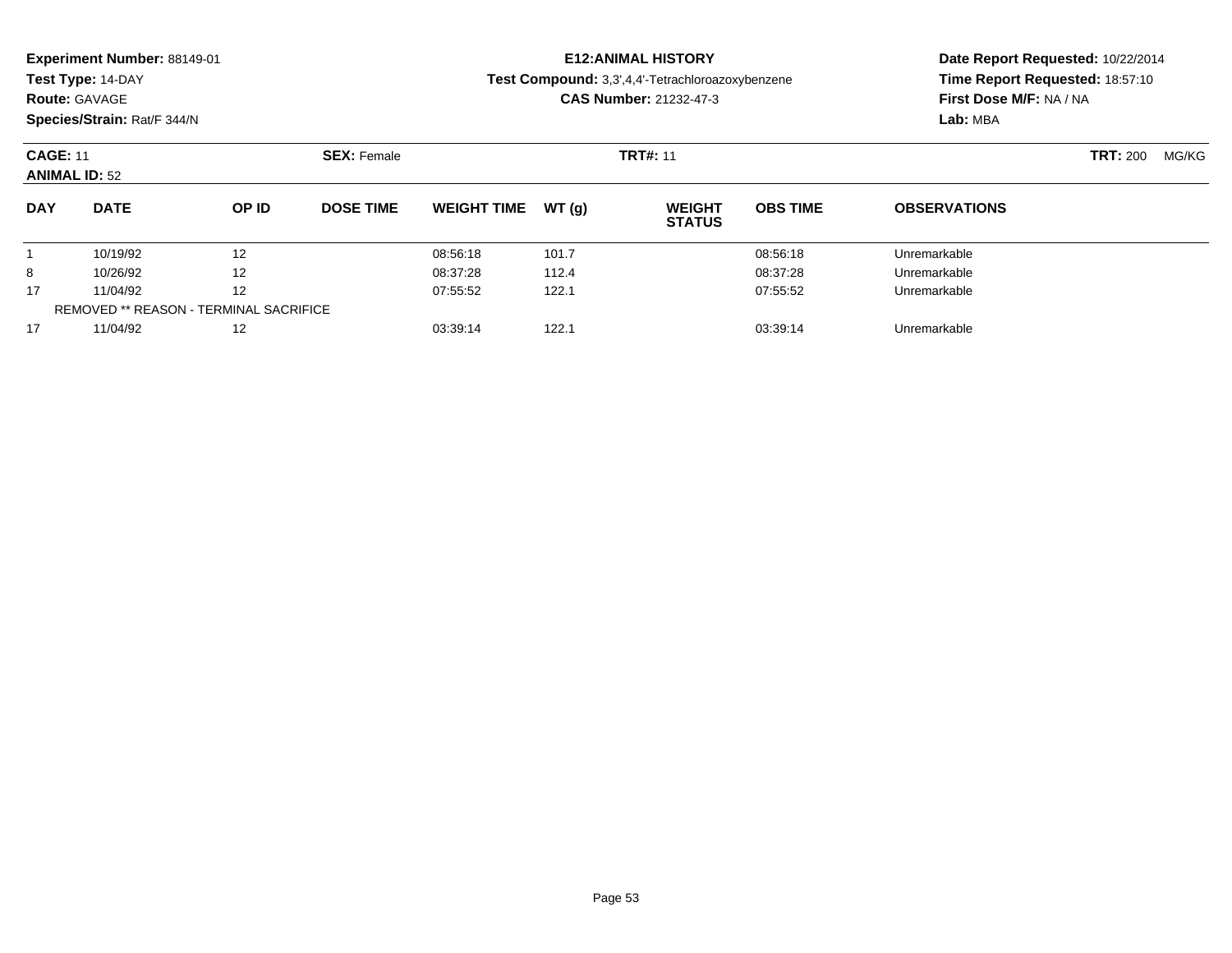| Experiment Number: 88149-01<br>Test Type: 14-DAY<br><b>Route: GAVAGE</b><br>Species/Strain: Rat/F 344/N |             |       |                    |                    | <b>E12: ANIMAL HISTORY</b><br>Test Compound: 3,3',4,4'-Tetrachloroazoxybenzene<br><b>CAS Number: 21232-47-3</b> | Date Report Requested: 10/22/2014<br>Time Report Requested: 18:57:10<br>First Dose M/F: NA / NA<br>Lab: MBA |                 |                     |                          |
|---------------------------------------------------------------------------------------------------------|-------------|-------|--------------------|--------------------|-----------------------------------------------------------------------------------------------------------------|-------------------------------------------------------------------------------------------------------------|-----------------|---------------------|--------------------------|
| <b>CAGE: 11</b><br><b>ANIMAL ID: 53</b>                                                                 |             |       | <b>SEX: Female</b> |                    |                                                                                                                 | <b>TRT#: 11</b>                                                                                             |                 |                     | <b>TRT:</b> 200<br>MG/KG |
| <b>DAY</b>                                                                                              | <b>DATE</b> | OP ID | <b>DOSE TIME</b>   | <b>WEIGHT TIME</b> | WT(q)                                                                                                           | <b>WEIGHT</b><br><b>STATUS</b>                                                                              | <b>OBS TIME</b> | <b>OBSERVATIONS</b> |                          |
|                                                                                                         | 10/19/92    | 12    |                    | 08:56:18           | 112.6                                                                                                           |                                                                                                             | 08:56:18        | Unremarkable        |                          |
| 8                                                                                                       | 10/26/92    | 12    |                    | 08:37:28           | 118.7                                                                                                           |                                                                                                             | 08:37:28        | Unremarkable        |                          |
| 17                                                                                                      | 11/04/92    | 12    |                    | 07:55:52           | 131.9                                                                                                           |                                                                                                             | 07:55:52        | Unremarkable        |                          |
| <b>REMOVED ** REASON - TERMINAL SACRIFICE</b>                                                           |             |       |                    |                    |                                                                                                                 |                                                                                                             |                 |                     |                          |

11/04/92 <sup>12</sup> 03:39:14 131.9 03:39:14 Unremarkable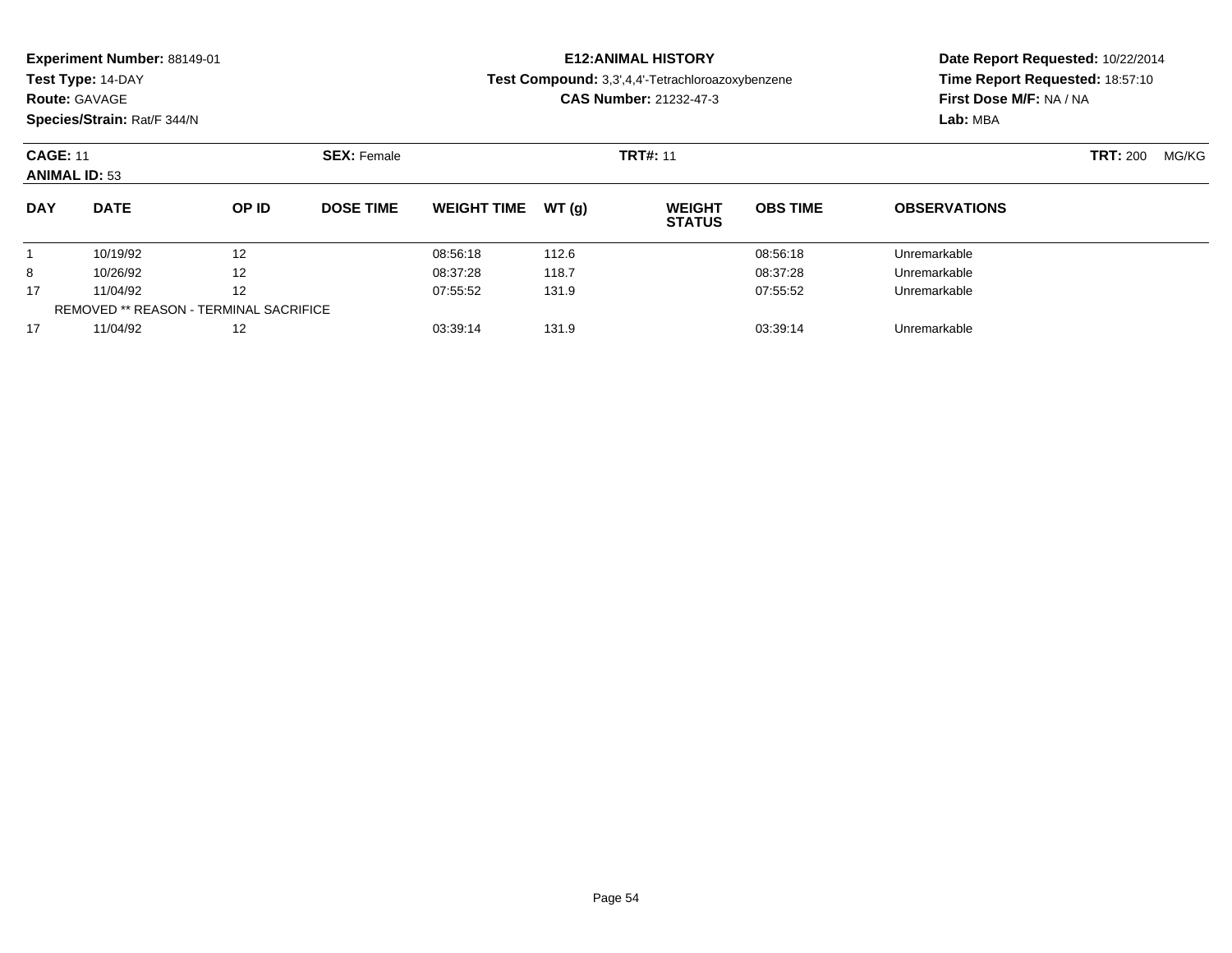| Experiment Number: 88149-01<br>Test Type: 14-DAY<br><b>Route: GAVAGE</b><br>Species/Strain: Rat/F 344/N |             |              |                    |                    |       | <b>E12: ANIMAL HISTORY</b><br><b>Test Compound:</b> 3,3',4,4'-Tetrachloroazoxybenzene<br><b>CAS Number: 21232-47-3</b> | Date Report Requested: 10/22/2014<br>Time Report Requested: 18:57:10<br>First Dose M/F: NA / NA<br>Lab: MBA |                          |  |
|---------------------------------------------------------------------------------------------------------|-------------|--------------|--------------------|--------------------|-------|------------------------------------------------------------------------------------------------------------------------|-------------------------------------------------------------------------------------------------------------|--------------------------|--|
| <b>CAGE: 11</b><br><b>ANIMAL ID: 54</b>                                                                 |             |              | <b>SEX: Female</b> |                    |       | <b>TRT#: 11</b>                                                                                                        |                                                                                                             | <b>TRT: 200</b><br>MG/KG |  |
| <b>DAY</b>                                                                                              | <b>DATE</b> | <b>OP ID</b> | <b>DOSE TIME</b>   | <b>WEIGHT TIME</b> | WT(q) | <b>WEIGHT</b><br><b>STATUS</b>                                                                                         | <b>OBS TIME</b>                                                                                             | <b>OBSERVATIONS</b>      |  |
|                                                                                                         | 10/19/92    | 12           |                    | 08:56:18           | 106.6 |                                                                                                                        | 08:56:18                                                                                                    | Unremarkable             |  |
| 8                                                                                                       | 10/26/92    | 12           |                    | 08:37:28           | 112.4 |                                                                                                                        | 08:37:28                                                                                                    | Unremarkable             |  |
| 17                                                                                                      | 11/04/92    | 12           |                    | 07:55:52           | 121.0 |                                                                                                                        | 07:55:52                                                                                                    | Unremarkable             |  |

11/04/92 <sup>12</sup> 03:39:14 121.0 03:39:14 Unremarkable

REMOVED \*\* REASON - TERMINAL SACRIFICE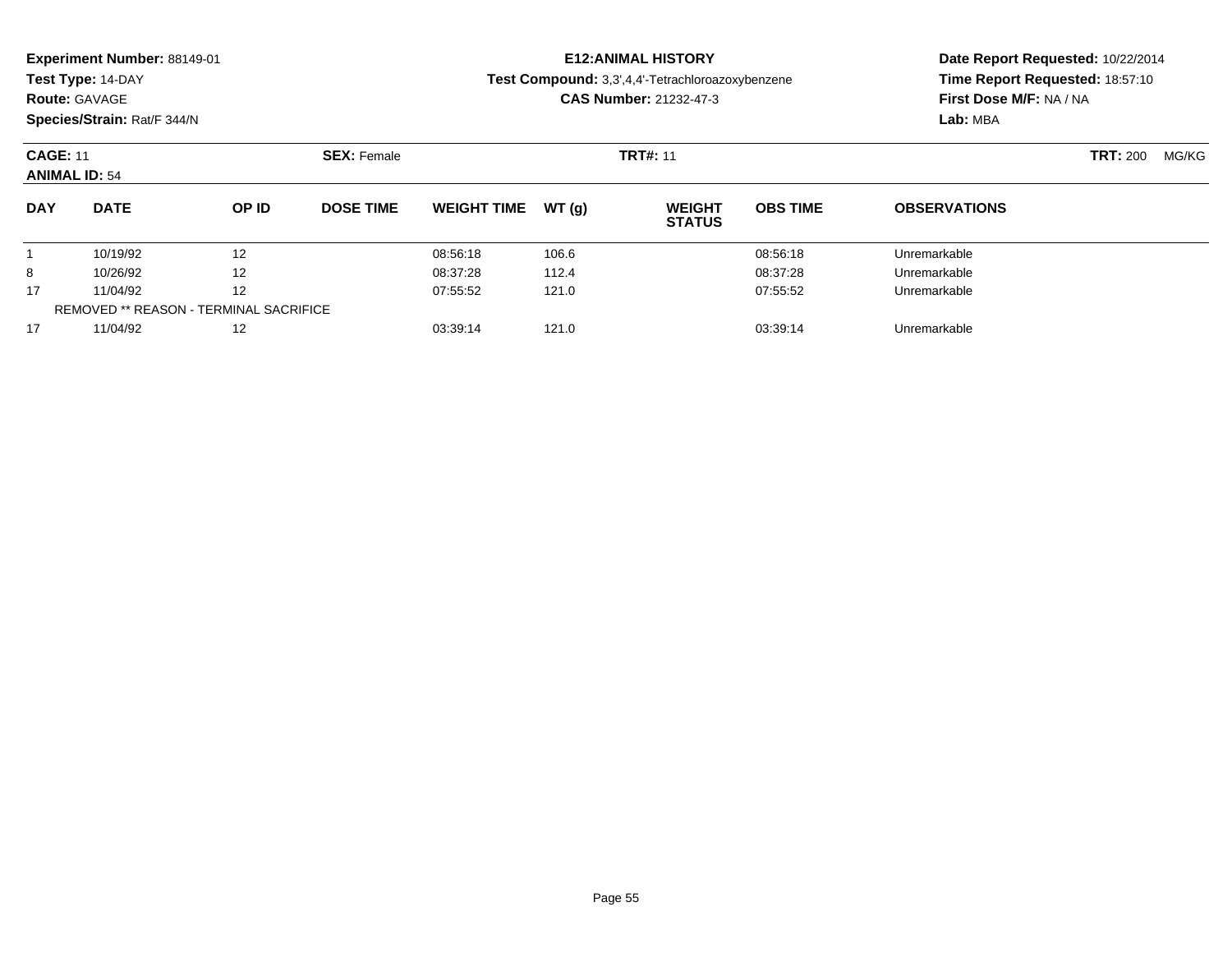| Experiment Number: 88149-01<br>Test Type: 14-DAY<br><b>Route: GAVAGE</b><br>Species/Strain: Rat/F 344/N |                                               |       |                    |                    |       | <b>E12: ANIMAL HISTORY</b><br>Test Compound: 3,3',4,4'-Tetrachloroazoxybenzene<br><b>CAS Number: 21232-47-3</b> | Date Report Requested: 10/22/2014<br>Time Report Requested: 18:57:10<br>First Dose M/F: NA / NA<br>Lab: MBA |                     |       |  |
|---------------------------------------------------------------------------------------------------------|-----------------------------------------------|-------|--------------------|--------------------|-------|-----------------------------------------------------------------------------------------------------------------|-------------------------------------------------------------------------------------------------------------|---------------------|-------|--|
| <b>CAGE: 11</b><br><b>ANIMAL ID: 55</b>                                                                 |                                               |       | <b>SEX: Female</b> |                    |       | <b>TRT#: 11</b>                                                                                                 |                                                                                                             | <b>TRT: 200</b>     | MG/KG |  |
| <b>DAY</b>                                                                                              | <b>DATE</b>                                   | OP ID | <b>DOSE TIME</b>   | <b>WEIGHT TIME</b> | WT(q) | <b>WEIGHT</b><br><b>STATUS</b>                                                                                  | <b>OBS TIME</b>                                                                                             | <b>OBSERVATIONS</b> |       |  |
|                                                                                                         | 10/19/92                                      | 12    |                    | 08:56:18           | 104.7 |                                                                                                                 | 08:56:18                                                                                                    | Unremarkable        |       |  |
| 8                                                                                                       | 10/26/92                                      | 12    |                    | 08:37:28           | 110.6 |                                                                                                                 | 08:37:28                                                                                                    | Unremarkable        |       |  |
| 17                                                                                                      | 11/04/92                                      | 12    |                    | 07:55:52           | 122.3 |                                                                                                                 | 07:55:52                                                                                                    | Unremarkable        |       |  |
|                                                                                                         | <b>REMOVED ** REASON - TERMINAL SACRIFICE</b> |       |                    |                    |       |                                                                                                                 |                                                                                                             |                     |       |  |

11/04/92 <sup>12</sup> 03:39:14 122.3 03:39:14 Unremarkable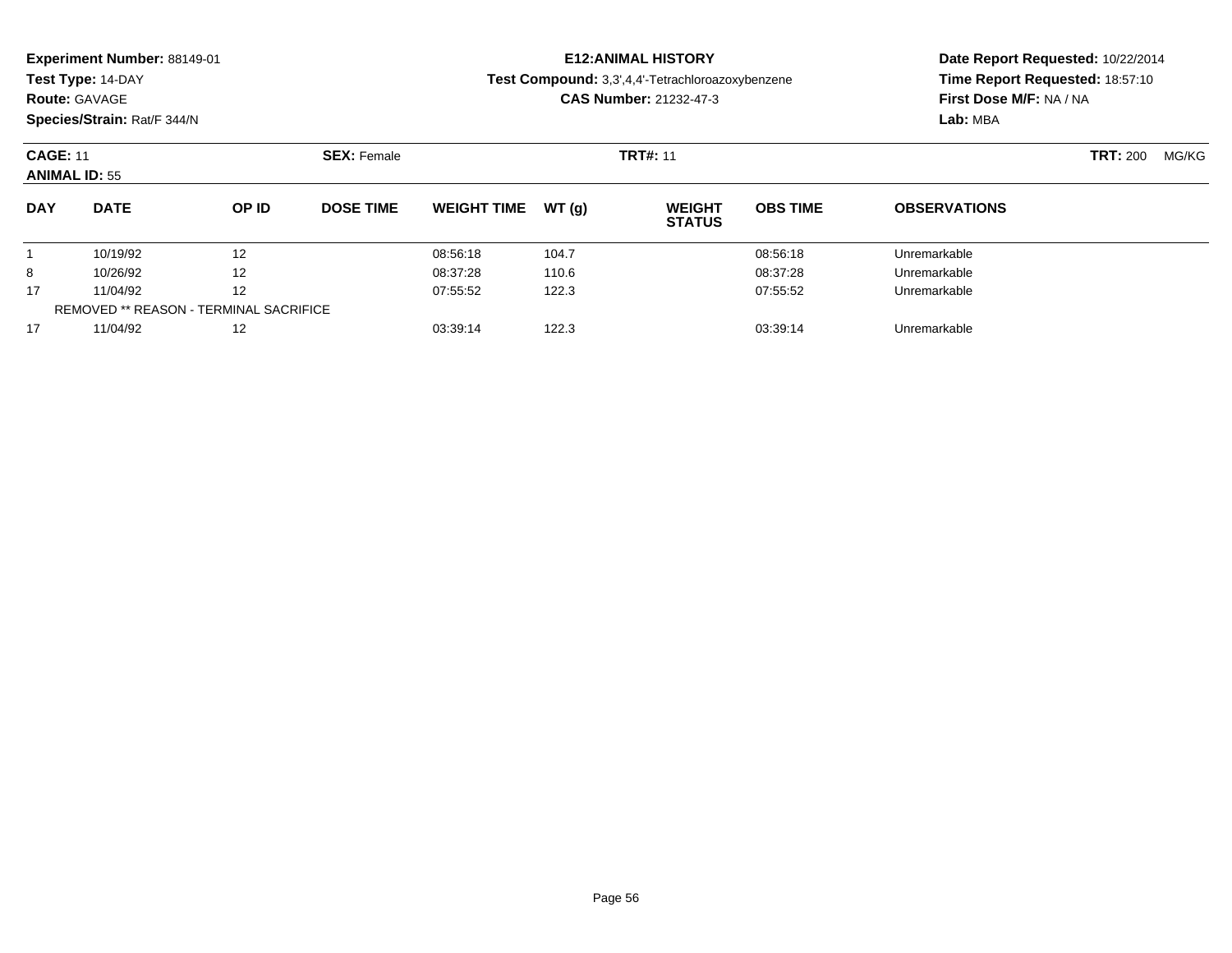| <b>Experiment Number: 88149-01</b><br>Test Type: 14-DAY<br><b>Route: GAVAGE</b><br>Species/Strain: Rat/F 344/N |                                        |                    |                  |                    |                 | <b>E12: ANIMAL HISTORY</b><br>Test Compound: 3,3',4,4'-Tetrachloroazoxybenzene<br><b>CAS Number: 21232-47-3</b> | Date Report Requested: 10/22/2014<br>Time Report Requested: 18:57:10<br>First Dose M/F: NA / NA<br>Lab: MBA |                     |  |
|----------------------------------------------------------------------------------------------------------------|----------------------------------------|--------------------|------------------|--------------------|-----------------|-----------------------------------------------------------------------------------------------------------------|-------------------------------------------------------------------------------------------------------------|---------------------|--|
| <b>CAGE: 12</b><br><b>ANIMAL ID: 56</b>                                                                        |                                        | <b>SEX: Female</b> |                  |                    | <b>TRT#:</b> 12 |                                                                                                                 | <b>TRT: 500</b><br>MG/KG                                                                                    |                     |  |
| <b>DAY</b>                                                                                                     | <b>DATE</b>                            | OP ID              | <b>DOSE TIME</b> | <b>WEIGHT TIME</b> | WT(q)           | <b>WEIGHT</b><br><b>STATUS</b>                                                                                  | <b>OBS TIME</b>                                                                                             | <b>OBSERVATIONS</b> |  |
|                                                                                                                | 10/19/92                               | 12                 |                  | 08:57:40           | 108.0           |                                                                                                                 | 08:57:40                                                                                                    | Unremarkable        |  |
| 8                                                                                                              | 10/26/92                               | 12                 |                  | 08:39:16           | 118.9           |                                                                                                                 | 08:39:16                                                                                                    | Unremarkable        |  |
| 17                                                                                                             | 11/04/92                               | 12                 |                  | 07:59:12           | 123.9           |                                                                                                                 | 07:59:12                                                                                                    | Unremarkable        |  |
|                                                                                                                | REMOVED ** REASON - TERMINAL SACRIFICE |                    |                  |                    |                 |                                                                                                                 |                                                                                                             |                     |  |

11/04/92 <sup>12</sup> 03:39:16 123.9 03:39:16 Unremarkable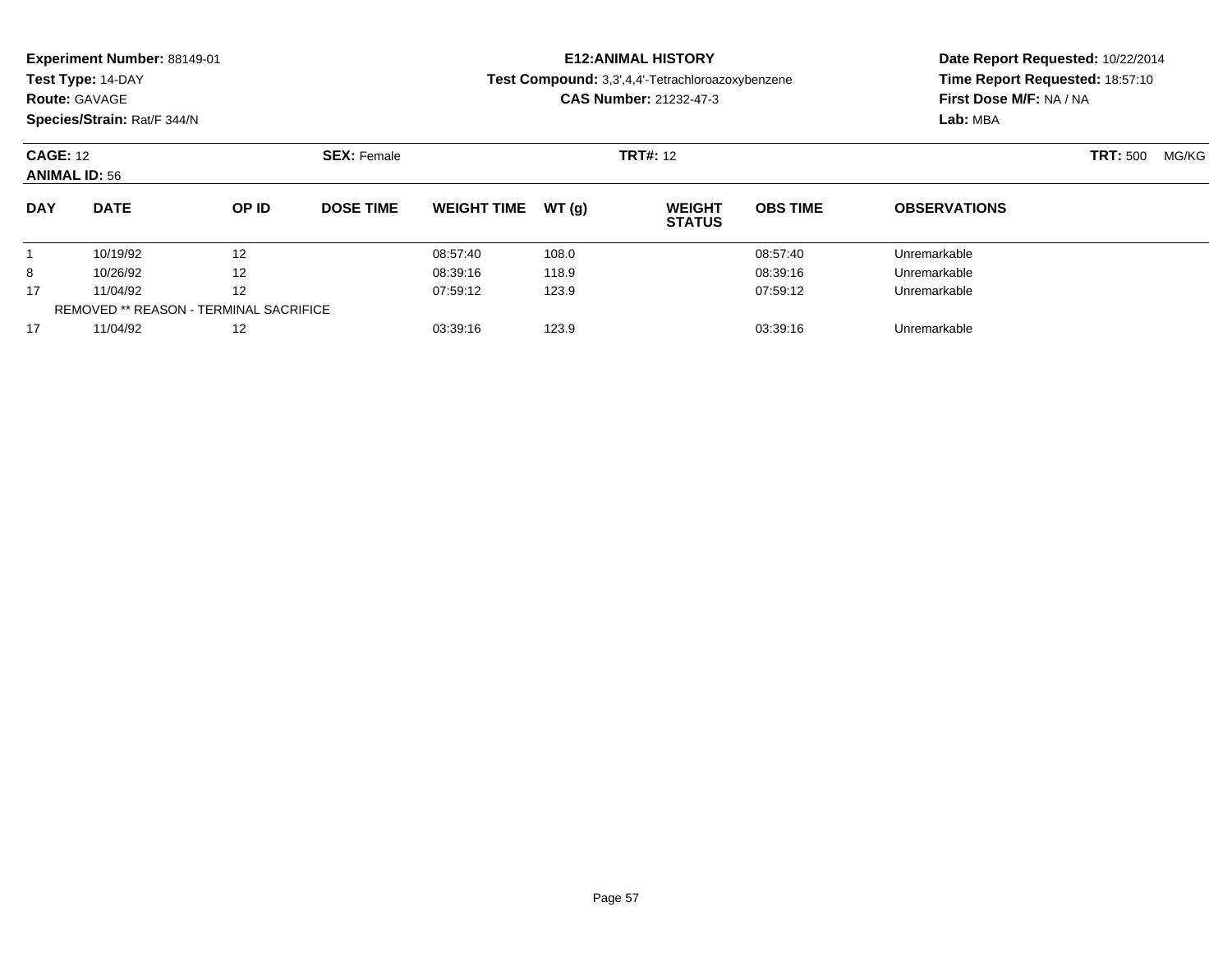| Experiment Number: 88149-01<br>Test Type: 14-DAY<br><b>Route: GAVAGE</b><br>Species/Strain: Rat/F 344/N |                                               |       |                    |                    |       | <b>E12: ANIMAL HISTORY</b><br>Test Compound: 3,3',4,4'-Tetrachloroazoxybenzene<br><b>CAS Number: 21232-47-3</b> | Date Report Requested: 10/22/2014<br>Time Report Requested: 18:57:10<br>First Dose M/F: NA / NA<br>Lab: MBA |                          |  |  |
|---------------------------------------------------------------------------------------------------------|-----------------------------------------------|-------|--------------------|--------------------|-------|-----------------------------------------------------------------------------------------------------------------|-------------------------------------------------------------------------------------------------------------|--------------------------|--|--|
| <b>CAGE: 12</b><br><b>ANIMAL ID: 57</b>                                                                 |                                               |       | <b>SEX: Female</b> |                    |       | <b>TRT#: 12</b>                                                                                                 |                                                                                                             | <b>TRT: 500</b><br>MG/KG |  |  |
| <b>DAY</b>                                                                                              | <b>DATE</b>                                   | OP ID | <b>DOSE TIME</b>   | <b>WEIGHT TIME</b> | WT(g) | <b>WEIGHT</b><br><b>STATUS</b>                                                                                  | <b>OBS TIME</b>                                                                                             | <b>OBSERVATIONS</b>      |  |  |
|                                                                                                         | 10/19/92                                      | 12    |                    | 08:57:40           | 92.8  |                                                                                                                 | 08:57:40                                                                                                    | Unremarkable             |  |  |
| 8                                                                                                       | 10/26/92                                      | 12    |                    | 08:39:16           | 104.3 |                                                                                                                 | 08:39:16                                                                                                    | Unremarkable             |  |  |
| 17                                                                                                      | 11/04/92                                      | 12    |                    | 07:59:12           | 118.7 |                                                                                                                 | 07:59:12                                                                                                    | Unremarkable             |  |  |
|                                                                                                         | <b>REMOVED ** REASON - TERMINAL SACRIFICE</b> |       |                    |                    |       |                                                                                                                 |                                                                                                             |                          |  |  |
| 17                                                                                                      | 11/04/92                                      | 12    |                    | 03:39:16           | 118.7 |                                                                                                                 | 03:39:16                                                                                                    | Unremarkable             |  |  |

11/04/92 <sup>12</sup> 03:39:16 118.7 03:39:16 Unremarkable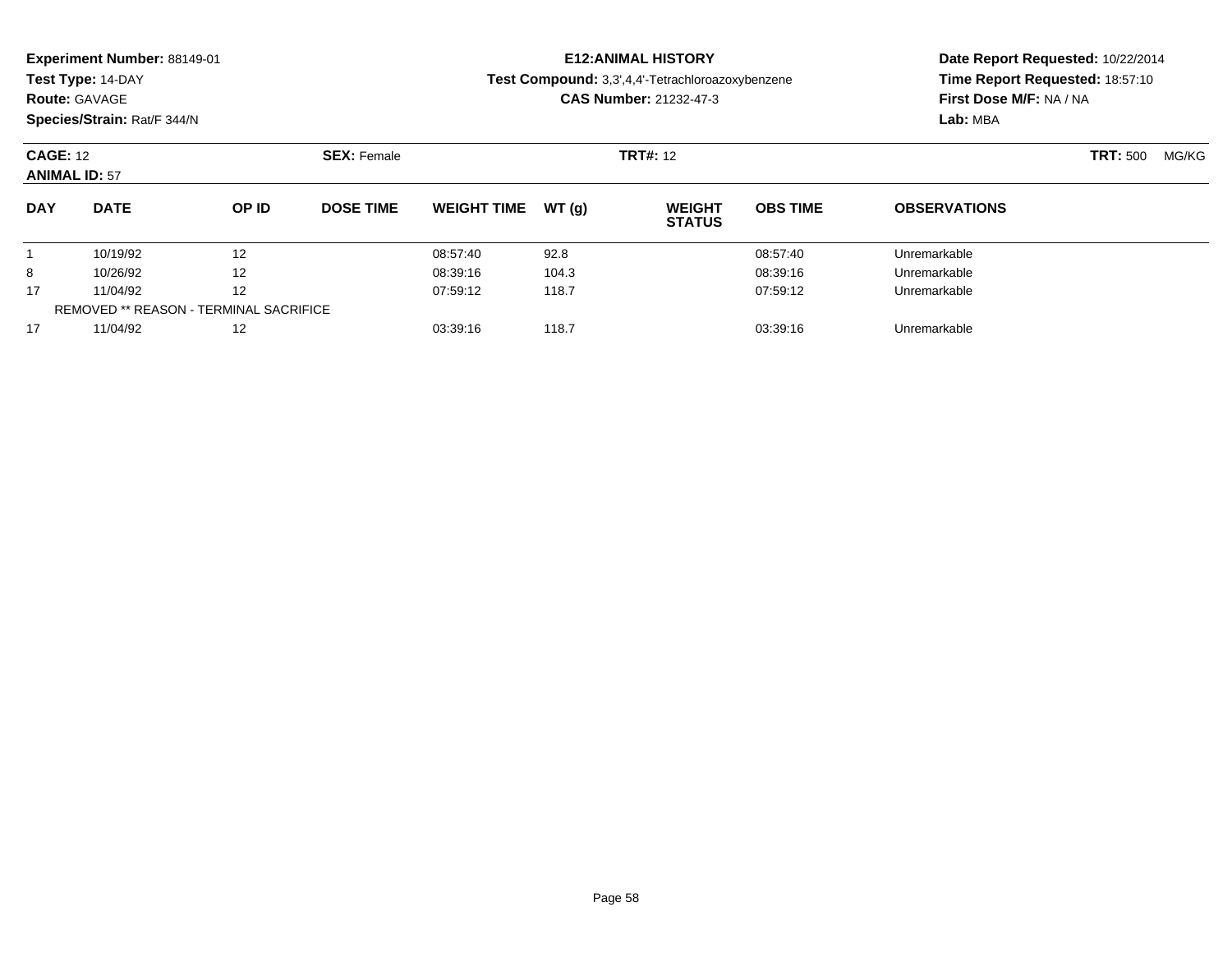| Experiment Number: 88149-01<br>Test Type: 14-DAY<br><b>Route: GAVAGE</b><br>Species/Strain: Rat/F 344/N |                                               |       |                    |                    |       | <b>E12: ANIMAL HISTORY</b><br>Test Compound: 3,3',4,4'-Tetrachloroazoxybenzene<br><b>CAS Number: 21232-47-3</b> | Date Report Requested: 10/22/2014<br>Time Report Requested: 18:57:10<br>First Dose M/F: NA / NA<br>Lab: MBA |                          |  |
|---------------------------------------------------------------------------------------------------------|-----------------------------------------------|-------|--------------------|--------------------|-------|-----------------------------------------------------------------------------------------------------------------|-------------------------------------------------------------------------------------------------------------|--------------------------|--|
| <b>CAGE: 12</b><br><b>ANIMAL ID: 58</b>                                                                 |                                               |       | <b>SEX: Female</b> |                    |       | <b>TRT#:</b> 12                                                                                                 |                                                                                                             | <b>TRT:</b> 500<br>MG/KG |  |
| <b>DAY</b>                                                                                              | <b>DATE</b>                                   | OP ID | <b>DOSE TIME</b>   | <b>WEIGHT TIME</b> | WT(q) | <b>WEIGHT</b><br><b>STATUS</b>                                                                                  | <b>OBS TIME</b>                                                                                             | <b>OBSERVATIONS</b>      |  |
|                                                                                                         | 10/19/92                                      | 12    |                    | 08:57:40           | 103.6 |                                                                                                                 | 08:57:40                                                                                                    | Unremarkable             |  |
| 8                                                                                                       | 10/26/92                                      | 12    |                    | 08:39:16           | 113.3 |                                                                                                                 | 08:39:16                                                                                                    | Unremarkable             |  |
| 17                                                                                                      | 11/04/92                                      | 12    |                    | 07:59:12           | 123.7 |                                                                                                                 | 07:59:12                                                                                                    | Unremarkable             |  |
|                                                                                                         | <b>REMOVED ** REASON - TERMINAL SACRIFICE</b> |       |                    |                    |       |                                                                                                                 |                                                                                                             |                          |  |

11/04/92 <sup>12</sup> 03:39:16 123.7 03:39:16 Unremarkable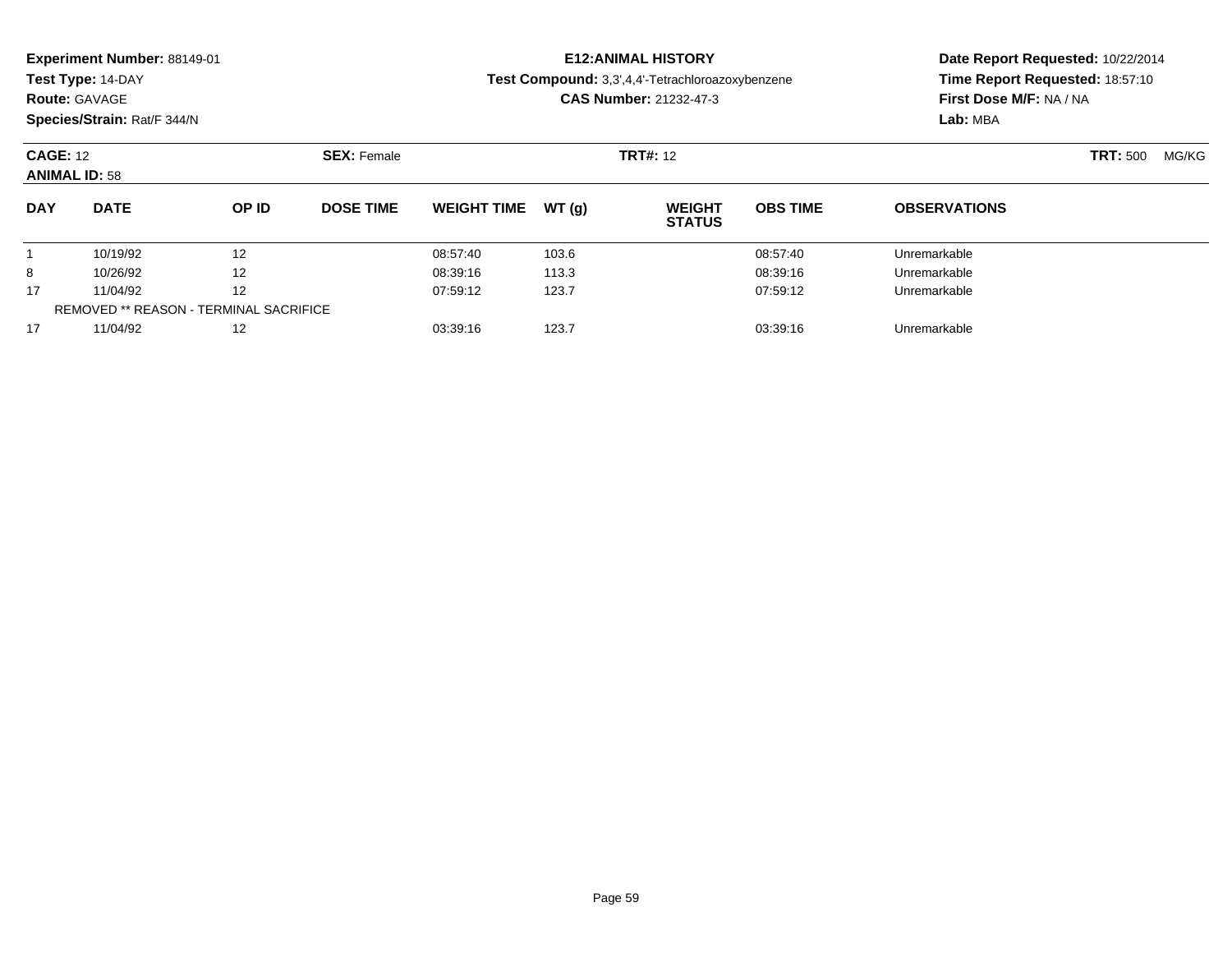| Experiment Number: 88149-01<br>Test Type: 14-DAY<br><b>Route: GAVAGE</b><br>Species/Strain: Rat/F 344/N |                                               |       |                    |                    |       | <b>E12: ANIMAL HISTORY</b><br>Test Compound: 3,3',4,4'-Tetrachloroazoxybenzene<br><b>CAS Number: 21232-47-3</b> | Date Report Requested: 10/22/2014<br>Time Report Requested: 18:57:10<br>First Dose M/F: NA / NA<br>Lab: MBA |                          |  |
|---------------------------------------------------------------------------------------------------------|-----------------------------------------------|-------|--------------------|--------------------|-------|-----------------------------------------------------------------------------------------------------------------|-------------------------------------------------------------------------------------------------------------|--------------------------|--|
| <b>CAGE: 12</b><br><b>ANIMAL ID: 59</b>                                                                 |                                               |       | <b>SEX: Female</b> |                    |       | <b>TRT#:</b> 12                                                                                                 |                                                                                                             | <b>TRT:</b> 500<br>MG/KG |  |
| <b>DAY</b>                                                                                              | <b>DATE</b>                                   | OP ID | <b>DOSE TIME</b>   | <b>WEIGHT TIME</b> | WT(q) | <b>WEIGHT</b><br><b>STATUS</b>                                                                                  | <b>OBS TIME</b>                                                                                             | <b>OBSERVATIONS</b>      |  |
|                                                                                                         | 10/19/92                                      | 12    |                    | 08:57:40           | 105.0 |                                                                                                                 | 08:57:40                                                                                                    | Unremarkable             |  |
| 8                                                                                                       | 10/26/92                                      | 12    |                    | 08:39:16           | 113.2 |                                                                                                                 | 08:39:16                                                                                                    | Unremarkable             |  |
| 17                                                                                                      | 11/04/92                                      | 12    |                    | 07:59:12           | 116.2 |                                                                                                                 | 07:59:12                                                                                                    | Unremarkable             |  |
|                                                                                                         | <b>REMOVED ** REASON - TERMINAL SACRIFICE</b> |       |                    |                    |       |                                                                                                                 |                                                                                                             |                          |  |

11/04/92 <sup>12</sup> 03:39:16 116.2 03:39:16 Unremarkable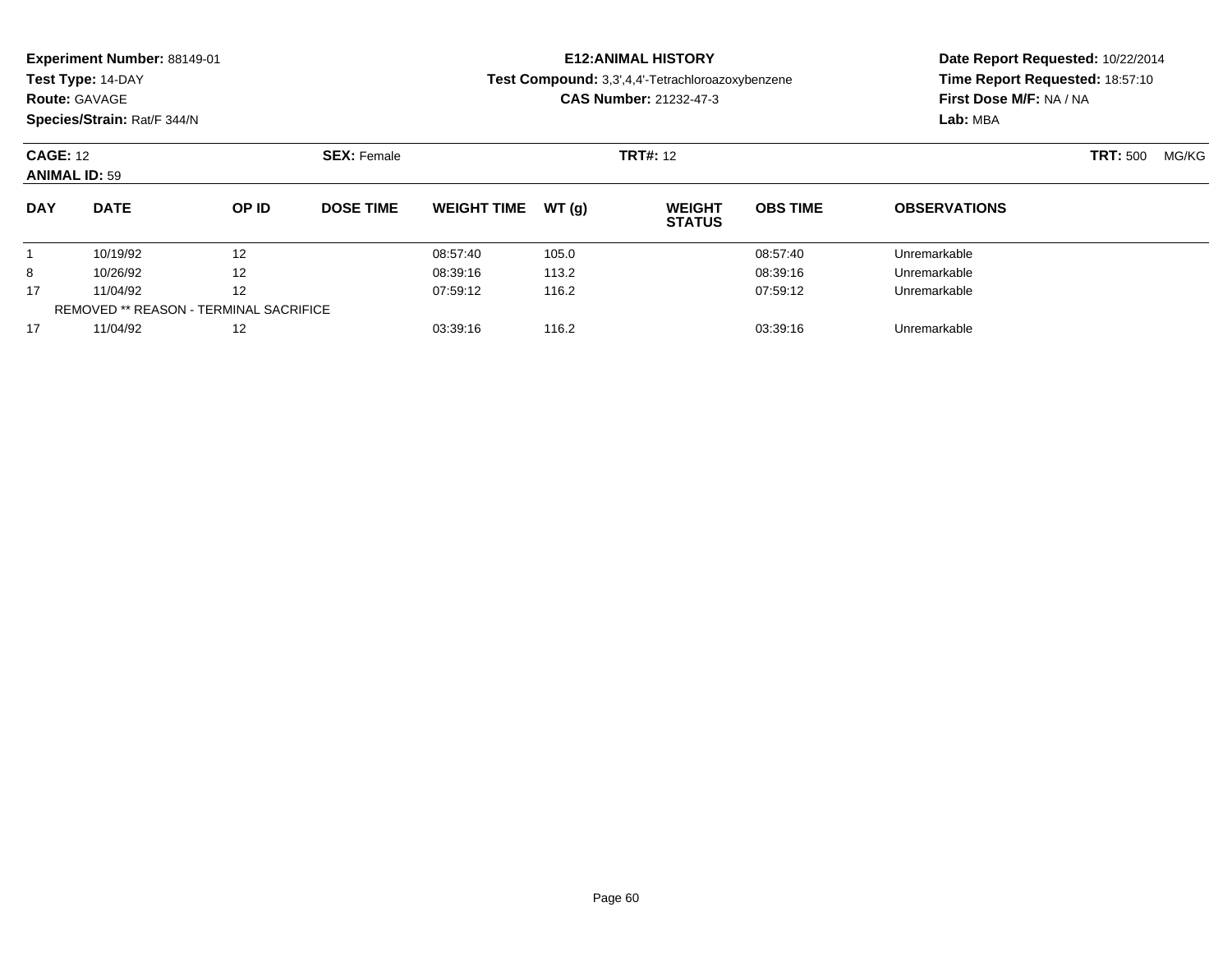| <b>Experiment Number: 88149-01</b><br>Test Type: 14-DAY<br><b>Route: GAVAGE</b><br>Species/Strain: Rat/F 344/N |                                               |                   |                    |                    |       | <b>E12: ANIMAL HISTORY</b><br>Test Compound: 3,3',4,4'-Tetrachloroazoxybenzene<br><b>CAS Number: 21232-47-3</b> | Date Report Requested: 10/22/2014<br>Time Report Requested: 18:57:10<br>First Dose M/F: NA / NA<br>Lab: MBA |                          |  |
|----------------------------------------------------------------------------------------------------------------|-----------------------------------------------|-------------------|--------------------|--------------------|-------|-----------------------------------------------------------------------------------------------------------------|-------------------------------------------------------------------------------------------------------------|--------------------------|--|
| <b>CAGE: 12</b><br><b>ANIMAL ID: 60</b>                                                                        |                                               |                   | <b>SEX: Female</b> |                    |       | <b>TRT#: 12</b>                                                                                                 |                                                                                                             | <b>TRT: 500</b><br>MG/KG |  |
| <b>DAY</b>                                                                                                     | <b>DATE</b>                                   | OP ID             | <b>DOSE TIME</b>   | <b>WEIGHT TIME</b> | WT(q) | <b>WEIGHT</b><br><b>STATUS</b>                                                                                  | <b>OBS TIME</b>                                                                                             | <b>OBSERVATIONS</b>      |  |
|                                                                                                                | 10/19/92                                      | 12                |                    | 08:57:40           | 117.5 |                                                                                                                 | 08:57:40                                                                                                    | Unremarkable             |  |
| 8                                                                                                              | 10/26/92                                      | 12                |                    | 08:39:16           | 119.1 |                                                                                                                 | 08:39:16                                                                                                    | Unremarkable             |  |
| 17                                                                                                             | 11/04/92                                      | 12                |                    | 07:59:12           | 120.3 |                                                                                                                 | 07:59:12                                                                                                    | Unremarkable             |  |
|                                                                                                                | <b>REMOVED ** REASON - TERMINAL SACRIFICE</b> |                   |                    |                    |       |                                                                                                                 |                                                                                                             |                          |  |
| 17                                                                                                             | 11/04/92                                      | $12 \overline{ }$ |                    | 03:39:16           | 120.3 |                                                                                                                 | 03:39:16                                                                                                    | Unremarkable             |  |

11/04/92 <sup>12</sup> 03:39:16 120.3 03:39:16 Unremarkable